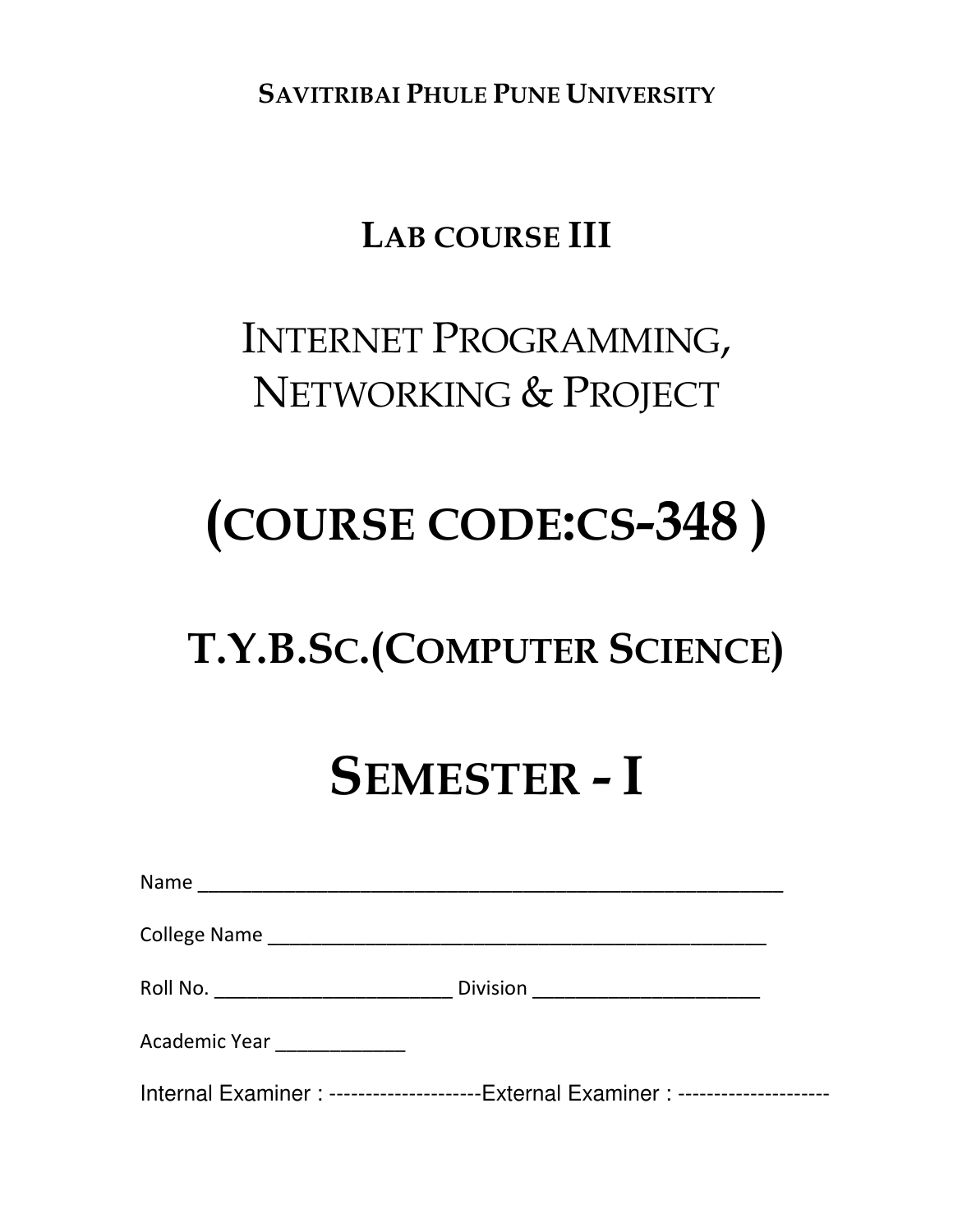# PREPARED BY MRS. SHILPA KHADILKAR (KAVERI COLLEGE) MRS. VANDANA BARBEKAR (WADIA COLLEGE) MRS. SANGEETA RAUT (MODERN COLLEGE)

#### **FIRST EDITION AUTHORS:**

SHINDE SAHEBRAO NIKAM PRADEEP JOSHI GAJANAN MAHAJAN NILESH MUSALE VAIBHAV SATPUTE JAYA TANK BHUPESH MANKAR ABHIJEET JOSHI VARSHA MAHAJAN MANISHA RAYATE RUPALI

**BOARD OF STUDY (COMPUTER SCIENCE) MEMBERS:**  Dr. Shailaja C. Shirwaikar

# **About The Work Book**

#### Objectives –

- 1. The scope of the course.
- 2. Bringing uniformity in the way course is conducted across different Colleges.
- 3. Continuous assessment of the students.
- 4. Providing ready references for students while working in the lab.

How to use this book?

This book is mandatory for the completion of the laboratory course. It is a

Measure of the performance of the student in the laboratory for the entire duration of the course.

Instructions to the students

- 1) Students should carry this book during practical sessions of Computer Science.
- 2) Students should maintain separate journal for the source code and outputs.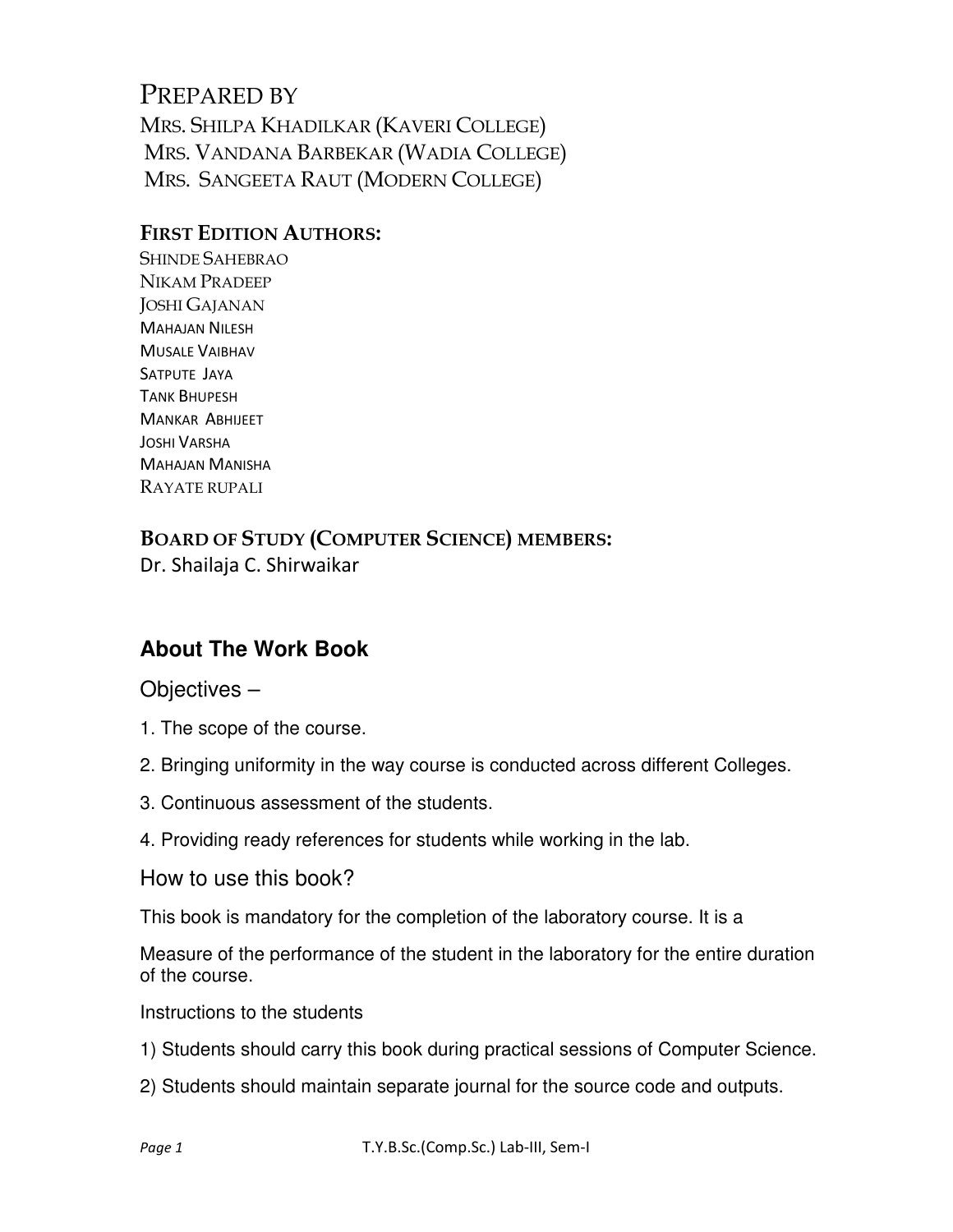3) Students should read the topics mentioned in reading section of this Book before coming for practical.

4) Students should solve all exercises which are selected by Practical in-charge as a part of journal activity.

5) Students will be assessed for each exercise on a scale of 5

| 1              | Note done         |   |
|----------------|-------------------|---|
| $\overline{2}$ | Incomplete        | 1 |
| 3              | Late complete     | 2 |
| 4              | Needs improvement | 3 |
| 5              | Complete          | 4 |
| 6              | Well-done         | 5 |

## **Instructions to the practical in-charge**

- 1. Explain the assignment and related concepts in around ten minutes using white board if required or by demonstrating the software.
- 2. Choose appropriate problems to be solved by student.
- 3. After a student completes a specific set, the instructor has to verify the outputs and sign in the provided space after the activity.
- 4. Ensure that the students use good programming practices.
- 5. You should evaluate each assignment carried out by a student on a scale of 5 as specified above ticking appropriate box.
- 6. The value should also be entered on assignment completion page of respected lab course.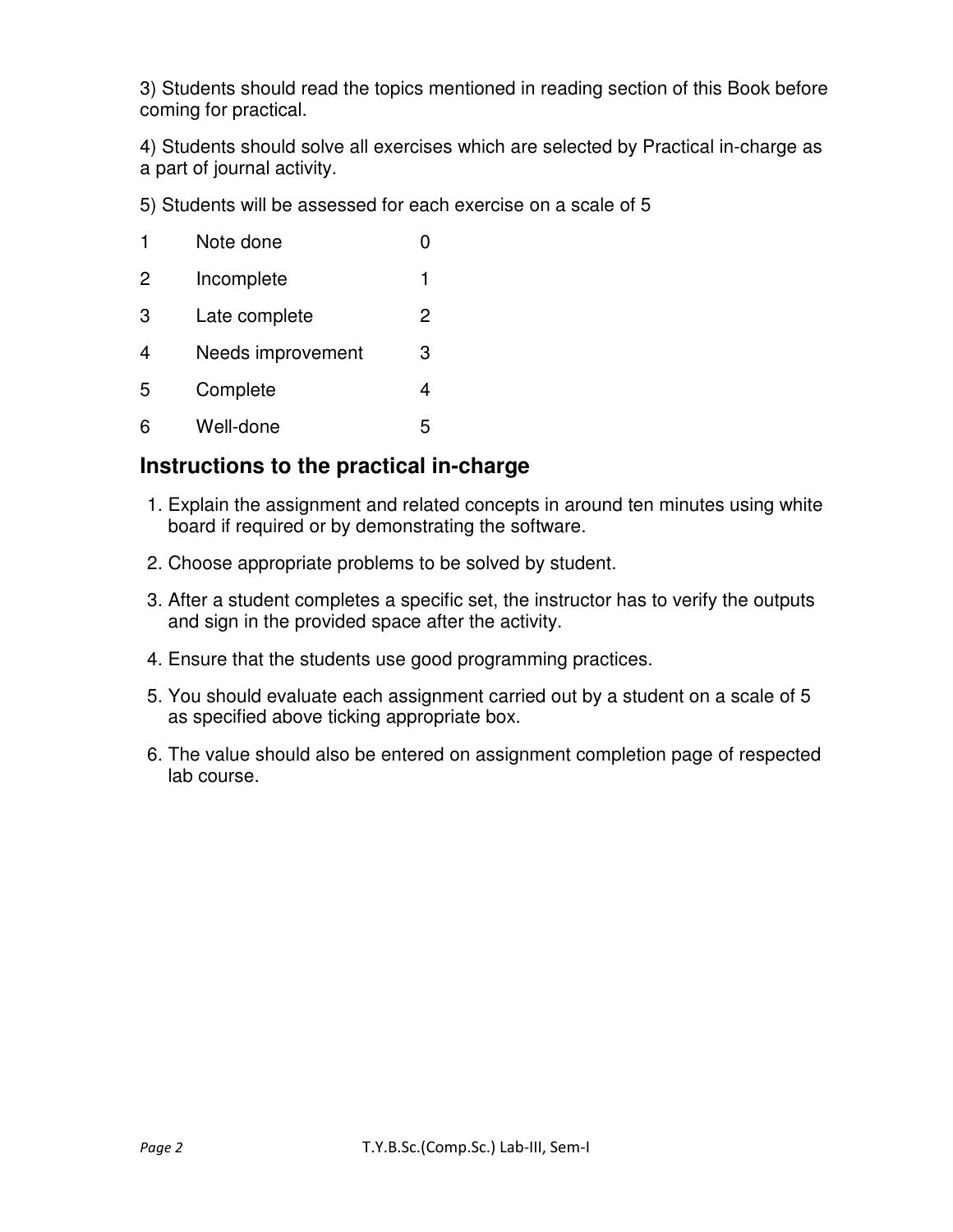# PHP Semester -1 Assignment Completion Sheet

| Sr.<br>No.     | <b>Assignment Name</b>             | <b>Marks</b><br>(out of $5$ ) | Sign |
|----------------|------------------------------------|-------------------------------|------|
|                | To study functions & strings       |                               |      |
| $\overline{2}$ | To study Arrays                    |                               |      |
| 3              | To study Files and Directories     |                               |      |
| $\overline{4}$ | <b>Object Oriented Programming</b> |                               |      |
| 5              | PHP-DATABASE(PostgreSQL)           |                               |      |
|                | Total out of 25                    |                               |      |
|                | Total out of 05                    |                               |      |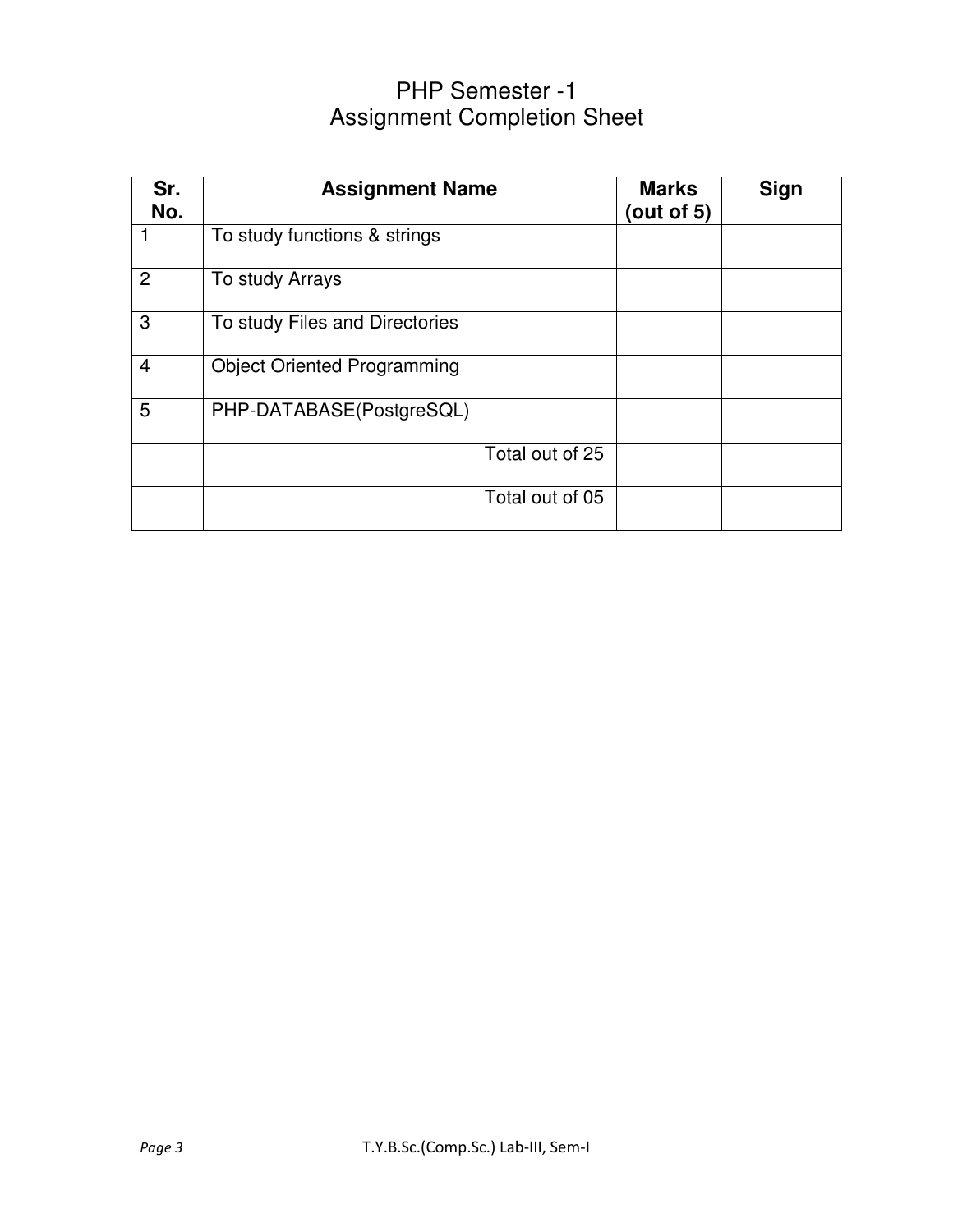# ASSIGNMENT NO. 1 : TO STUDY FUNCTIONS & STRINGS

#### **User-defined functions**

A function may be defined using syntax such as the following: function function name([argument\_list...])

 [statements] [return return\_value;]

}

{

Any valid PHP code may appear inside a function, even other functions and class definitions. The variables you use inside a function are, by default, not visible outside that function. In PHP3 functions must be defined, before they are referenced. No such requirement exists in PHP4.

Example 1.

| Code                |                                   | Output |
|---------------------|-----------------------------------|--------|
| $<$ ?php            |                                   | Hello  |
| msg("Hello");       | $\prime\prime$ calling a function |        |
| function $msg(\$a)$ | // defining a function            |        |
|                     |                                   |        |
| echo \$a;           |                                   |        |
|                     |                                   |        |
| ?                   |                                   |        |

#### **Default parameters**

You can give default values to more than one argument, but once you start assigning default values, you have to give them to all arguments that follow as well. Example 2.

| Code                                         | Output   |
|----------------------------------------------|----------|
| $<$ ?php                                     | Hello    |
| function display(\$greeting, \$message="Good | Good Day |
| Day")                                        |          |
|                                              |          |
| echo \$greeting;                             |          |
| echo "<br>";                                 |          |
| echo \$message;                              |          |
|                                              |          |
| display("Hello");                            |          |
| ?                                            |          |

#### **Variable parameters**

You can set up functions that can take a variable number of arguments. Variable number of arguments can be handled with these functions:

func\_num\_args : Returns the number of arguments passed

func\_get\_arg : Returns a single argument

func get  $\angle a \, r$ gs : Returns all arguments in an array

Example 3.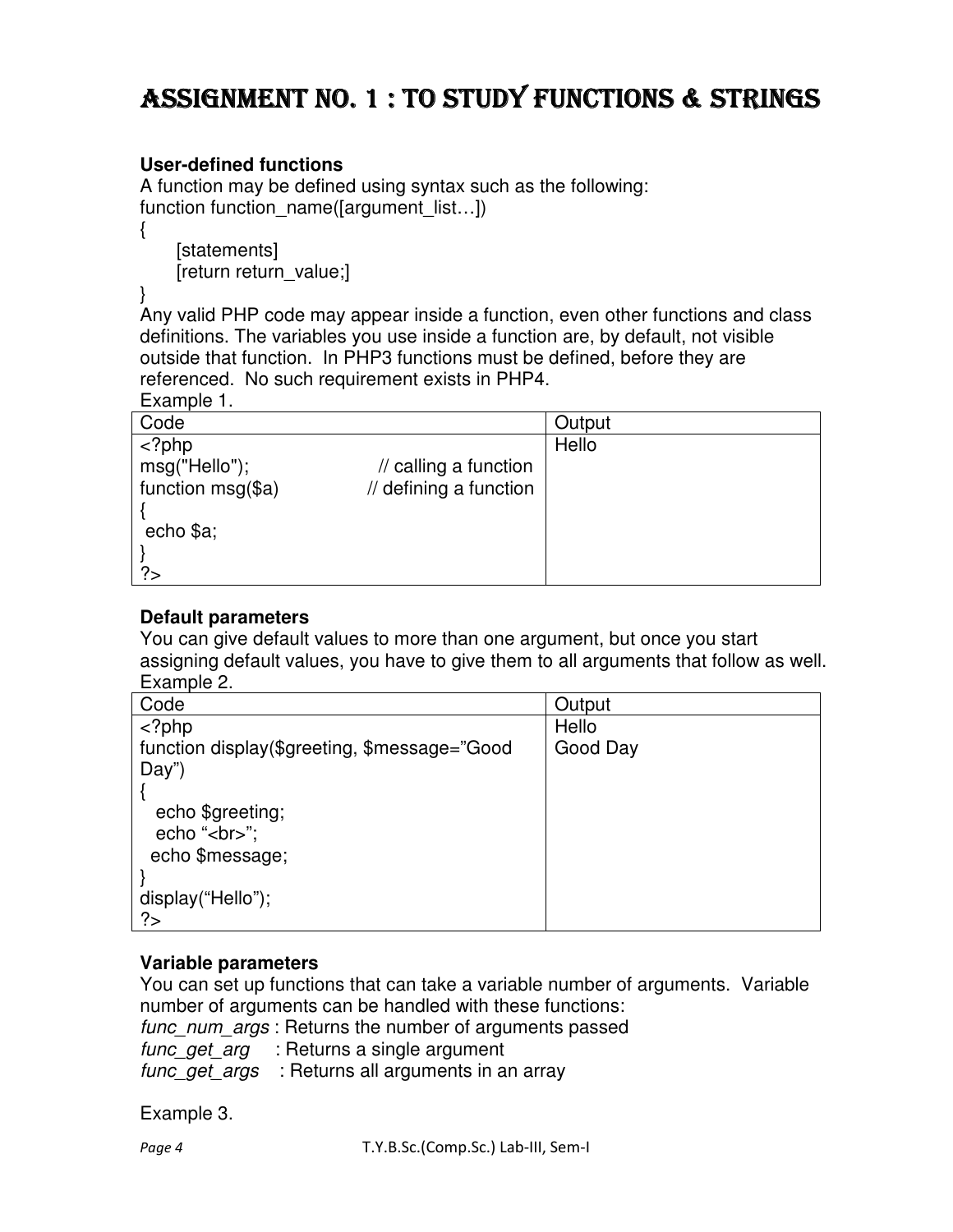| Code                                             | Output                    |
|--------------------------------------------------|---------------------------|
| $<$ ?php                                         | Passing 3 arg. to xconcat |
| echo "Passing 3 arg. to xconcat<br>";            | Result is How are you     |
| echo "Result is ":                               |                           |
| xconcat("How","are","you");                      |                           |
| function xconcat()                               |                           |
|                                                  |                           |
| $\mathsf{Sans} = \mathsf{m}$                     |                           |
| $\frac{3}{2}$ sarg = func_get_args();            |                           |
| for $(\$i=0; \$i<$ func_num_args $()$ ; $\$i++)$ |                           |
|                                                  |                           |
| $\frac{1}{2}$ \$ans .= \$arg[\$i]." ";           |                           |
|                                                  |                           |
| echo \$ans;                                      |                           |
|                                                  |                           |
|                                                  |                           |

### **Missing parameters**

When using default arguments, any defaults should be on the right side of any nondefault arguments, otherwise, things will not work as expected.

Example 4.

| Code                                            | <b>Output</b>                       |
|-------------------------------------------------|-------------------------------------|
| php</td <td>Making a cup of Nescafe.</td>       | Making a cup of Nescafe.            |
| function makecoffee $(\$type = "Nescafe")$      | Making a cup of espresso.           |
|                                                 |                                     |
| return "Making a cup of \$type<br>";            |                                     |
|                                                 |                                     |
| echo makecoffee ();                             |                                     |
| echo makecoffee ("espresso");                   |                                     |
| ?>                                              |                                     |
| $php$                                           | Warning: Missing argument 2 in call |
| function make $$type = "acidophilus",$          | to $make()$                         |
| \$flavour)                                      | Making a bowl of raspberry          |
|                                                 |                                     |
| return "Making a bowl of \$type \$flavour<br>"; |                                     |
|                                                 |                                     |
| $\frac{1}{2}$<br>echo make ("raspberry");       |                                     |
| won't work                                      |                                     |
| ?                                               |                                     |
| php</td <td>Making a bowl of acidophilus</td>   | Making a bowl of acidophilus        |
| function make (\$flavour, \$type =              | raspberry.                          |
| "acidophilus")                                  |                                     |
|                                                 |                                     |
| return "Making a bowl of \$type \$flavour<br>"; |                                     |
|                                                 |                                     |
| //it<br>echo make ("raspberry");                |                                     |
| works                                           |                                     |
| ?>                                              |                                     |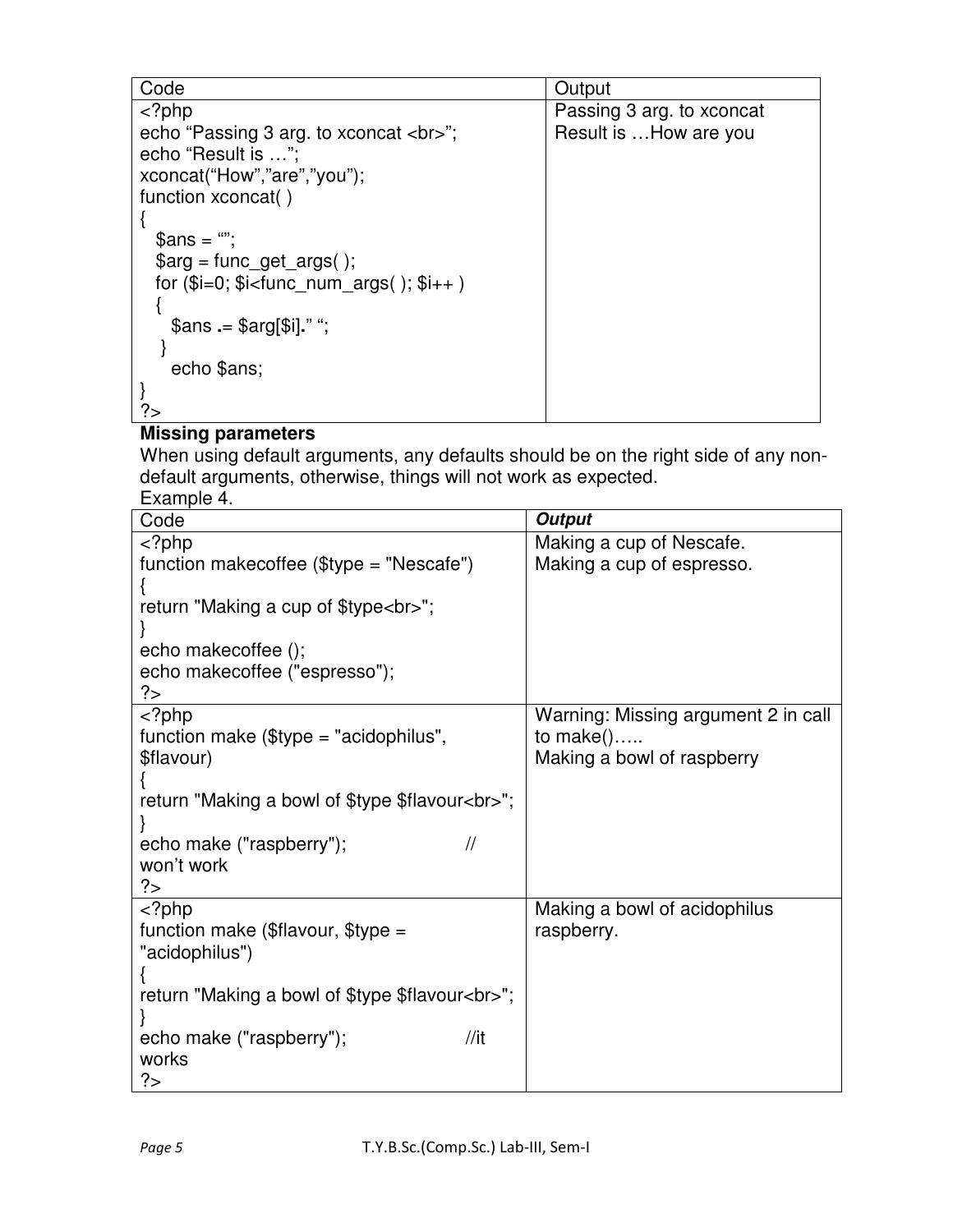#### **Variable functions**

Assign a variable the name of a function, and then treat that variable as though it is the name of a function.

| -xamnie . |  |
|-----------|--|
|-----------|--|

| Code                       | Output                |
|----------------------------|-----------------------|
| $<$ ?php                   | Function one          |
| \$varfun='fun1';           | <b>Function two</b>   |
| $$varfun()$ ;              | <b>Function three</b> |
| \$varfun='fun2';           |                       |
| $$varfun()$ ;              |                       |
| \$varfun='fun3';           |                       |
| $$varfun()$ ;              |                       |
| function fun1()            |                       |
|                            |                       |
| echo "<br>Function one";   |                       |
|                            |                       |
| function fun2()            |                       |
|                            |                       |
| echo "<br>Function two";   |                       |
|                            |                       |
| function fun3 $()$         |                       |
|                            |                       |
| echo "<br>Function three"; |                       |
|                            |                       |
| </td <td></td>             |                       |

#### Anonymous functions

The function that does not possess any name are called anonymous functions. Such functions are created using *create function()* built-in function. Anonymous functions are also called as lambda functions.

#### Example 6.

| Code                                                                         | Output |
|------------------------------------------------------------------------------|--------|
| $php$                                                                        | 30     |
| \$fname=create function('\$a,\$b',<br>$\sqrt{6}$ = \$a + \$b; return \$c;'); |        |
| echo $$$ fname $(10,20)$ ;                                                   |        |
| ?                                                                            |        |
|                                                                              |        |
|                                                                              |        |

#### **Strings**

Strings in PHP<br>- Single quoted string (few escape characters supported, variable interpolation not possible)

- Double quoted string (many escape characters supported, variable interpolation possible)

- Heredoc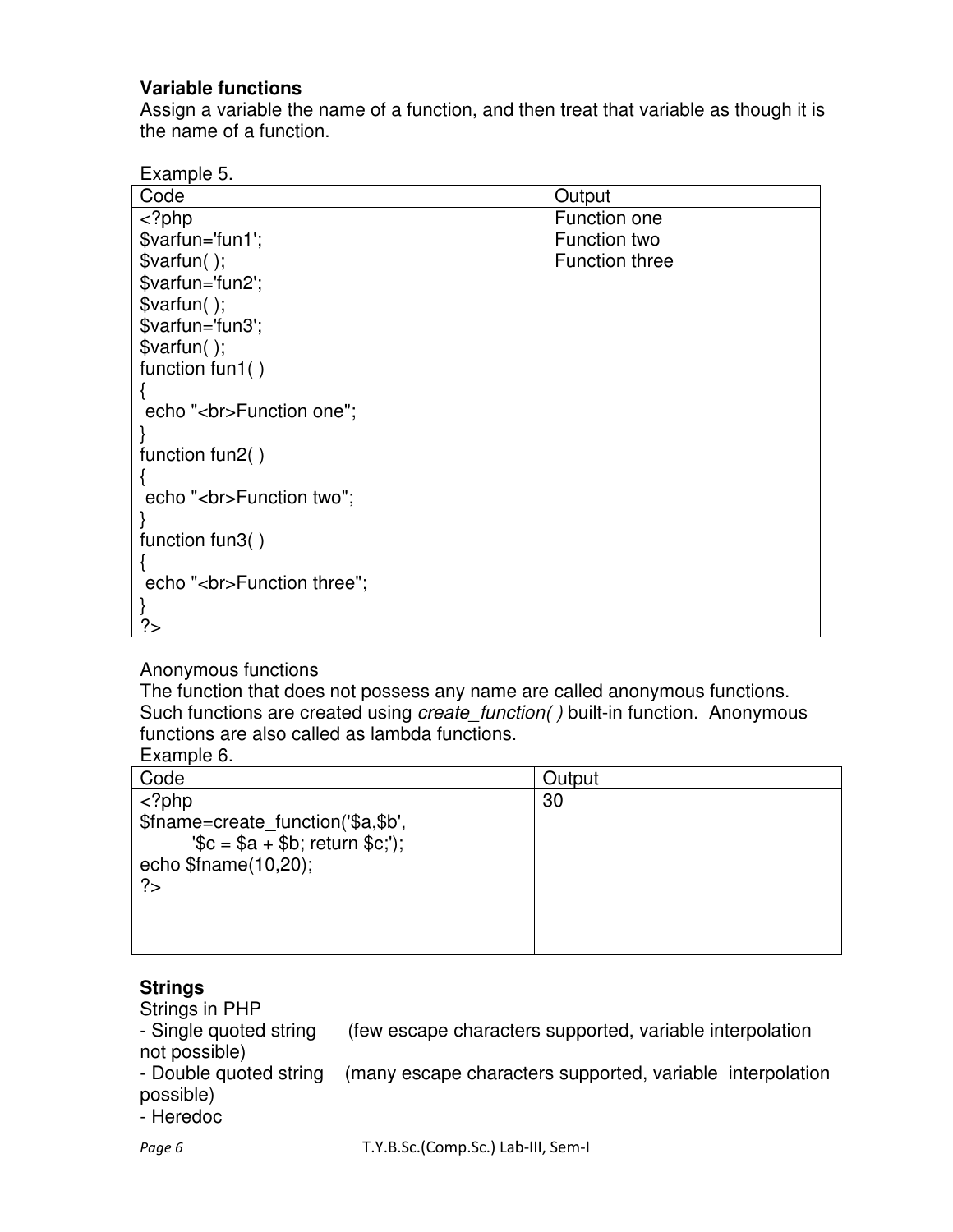There are functions to print the string, namely print, printf, echo.

The print statement can print only single value, whereas echo and printf can print multiple values. Printf requires format specifiers. If echo statement is used like a function, then only one value can be printed. Comparing Strings

| Example 1.                                        |                                             |
|---------------------------------------------------|---------------------------------------------|
| Code                                              | Output                                      |
| $<$ ?php                                          | Both strings are not equal                  |
| \$a='amit';                                       | String1 sorts before String2                |
| \$b='anil';                                       |                                             |
| $if$ (\$a==\$b)<br>//using operator               |                                             |
| echo "Both strings are equal<br>";                |                                             |
| else                                              |                                             |
| echo "Both strings are not equal<br>";            |                                             |
| $if(\text{stromp}(\$a,\$b) > 0)$ //using function |                                             |
|                                                   |                                             |
| echo "String2 sorts before String1";              |                                             |
|                                                   |                                             |
| $elseif(strcmp($a, $b) == 0)$                     |                                             |
|                                                   |                                             |
| echo "both are equal";                            |                                             |
|                                                   |                                             |
| elseif(strcmp( $a, sb$ )<0) // negative value     |                                             |
|                                                   |                                             |
| echo "String1 sorts before String2";              |                                             |
| }?>                                               |                                             |
| php</td <td>Both strings are not equal</td>       | Both strings are not equal                  |
| $a=34$ ;                                          |                                             |
| $$b=34$                                           |                                             |
| $if$ (\$a===\$b)<br>//using operator              |                                             |
| echo "Both strings are equal<br>";                |                                             |
| else                                              |                                             |
| echo "Both strings are not equal<br>";            |                                             |
| ?>                                                |                                             |
|                                                   |                                             |
|                                                   |                                             |
|                                                   |                                             |
|                                                   |                                             |
| Other string comparison functions                 |                                             |
| strcasecmp()                                      | : case in-sensitive string comparison       |
| strnatcmp()                                       | : string comparison using a "natural order" |
| algorithm                                         |                                             |
| strnatcasecmp()                                   | : case in-sensitive version of strnatcmp()  |
| String manipulation & searching string            |                                             |

Example 2. Code **Output**  $\overline{\langle$  ?php \$small="India"; is my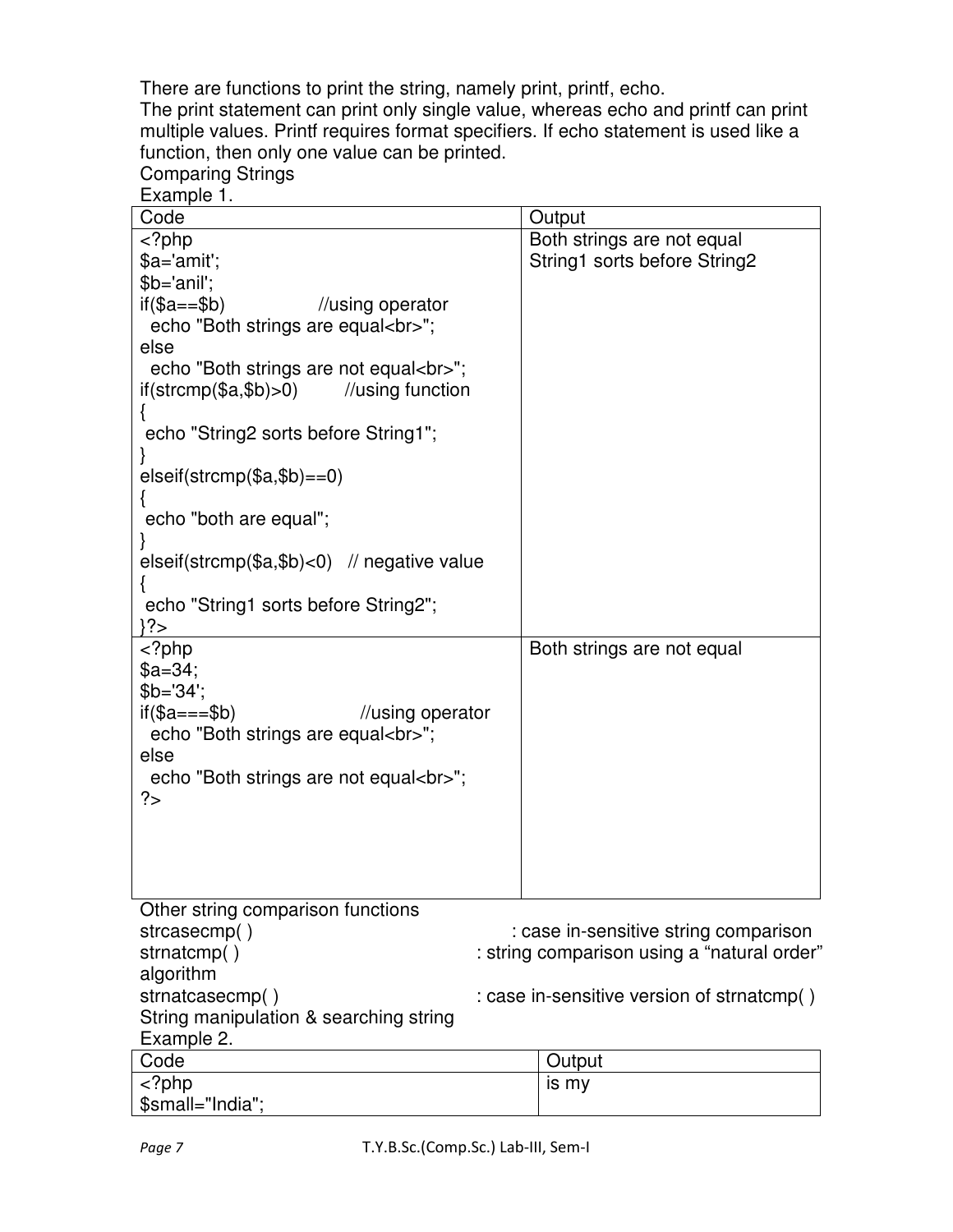| \$big="India is my country";                     | There are 2 i's in India is my |
|--------------------------------------------------|--------------------------------|
| $$str = substr($big, 6, 5);$                     | country                        |
| echo "<br>\$str";                                |                                |
| $$cnt = substr count ($big,"i");$                | is found at 6 position         |
| echo "<br>>>>>>There are".\$cnt." i's in \$big"; |                                |
| \$pos=strpos(\$big,"is");                        | before replacement->India is   |
| echo "<br>is found at \$pos position";           | my country                     |
| \$replace=substr replace(\$big,"Bharat",0,5);    | after replacement ->Bharat is  |
| echo "<br>before replacement->\$big";            | my country                     |
| echo "<br>after replacement ->\$replace";        |                                |
| ?                                                |                                |

Regular Expressions Two types of regular expressions POSIX – style PERL – compatible Purpose of using regular expressions Matching **Substituting** Splitting Example 3.

| Code                                              | Output                     |
|---------------------------------------------------|----------------------------|
| $<$ ?php                                          | am found in \$big          |
| $$big=<<$ paragraph                               | Bharat is my country. I am |
| India is my country.                              | proud of it. I live in     |
| I am proud of it.                                 | Maharashtra.               |
| I live in Maharashtra.                            | India                      |
| paragraph;                                        | is                         |
| echo "<br>";                                      | my                         |
| \$found=preg match('/am/i',\$big);                | country.                   |
| if(\$found)                                       |                            |
| echo "<br>am found in \\$big";                    | am                         |
| \$replace=preg replace('/India/','Bharat',\$big); | proud                      |
| echo "<br>\$replace";                             | οf                         |
| \$split=preg split('//',\$big);                   | it.                        |
| foreach(\$split as \$elem)                        |                            |
| { echo "<br>\$elem";}                             | live                       |
| ?>                                                | $\mathsf{I}$               |
|                                                   | Maharashtra                |

#### **Set A**

Q: 1) Write a PHP script for the following: Design a form to accept a string. Write a function to count the total number of vowels (a,e,i,o,u) from the string. Show the occurrences of each vowel from the string. Check whether the given string is a palindrome or not, without using built-in function. (Use radio buttons and the concept of function. Use 'include' construct or require stmt.)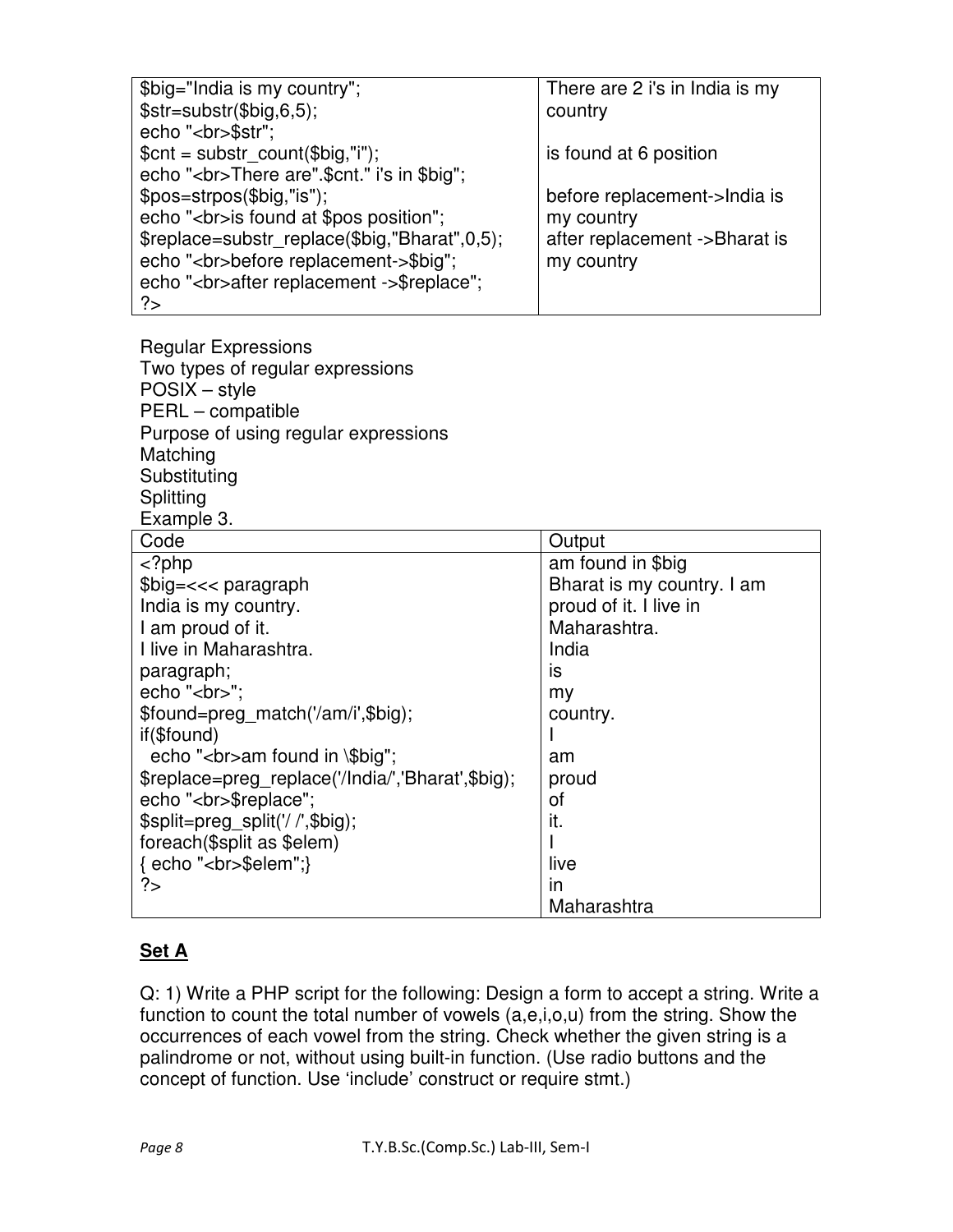Q: 2) Write a PHP script for the following: Design a form to accept two strings from the user. Find the first occurrence and the last occurrence of the small string in the large string. Also count the total number of occurrences of small string in the large string. Provide a text box to accept a string, which will replace the small string in the large string. (Use built-in functions)

### **Set B**

Q: 1) Write a PHP script for the following: Design a form to accept two numbers from the user. Give options to choose the arithmetic operation (use radio buttons). Display the result on the next form. (Use the concept of function and default parameters. Use 'include' construct or require stmt)

Q: 2) Write a PHP script for the following: Design a form to accept two strings from the user. Find whether the small string appears at the start of the large string. Provide a text box to accept the string that will replace all occurrences of small string present in the large string. Also split the large string into separate words. (Use regular expressions)

#### **Set C**

Q: 1) Write a PHP script for the following: Design a form to accept the details of 5 different items, such as item code, item name, units sold, rate. Display the bill in the tabular format. Use only 4 text boxes. (Hint : Use of explode function.)

Q: 2) Write a PHP script for the following: Design a form to accept two strings. Compare the two strings using both methods  $(=$  = operator & strcmp function). Append second string to the first string. Accept the position from the user; from where the characters from the first string are reversed. (Use radio buttons)

3. Using regular expressions check for the validity of entered email-id. The  $\omega$ symbol should not appear more than once. The dot (.) can appear at the most once before @ and at the most twice or at least once after @ symbol. The substring before @ should not begin with a digit or underscore or dot or @ or any other special character. (Use explode and ereg function.)

| Signature of the instructor: |  |                     | Date : |             |  |
|------------------------------|--|---------------------|--------|-------------|--|
| <b>Assignment Evaluation</b> |  |                     |        |             |  |
| 0:Not Done                   |  | 2:Late Complete     |        | 4:Complete  |  |
| 1:Incomplete                 |  | 3:Needs Improvement |        | 5:Well Done |  |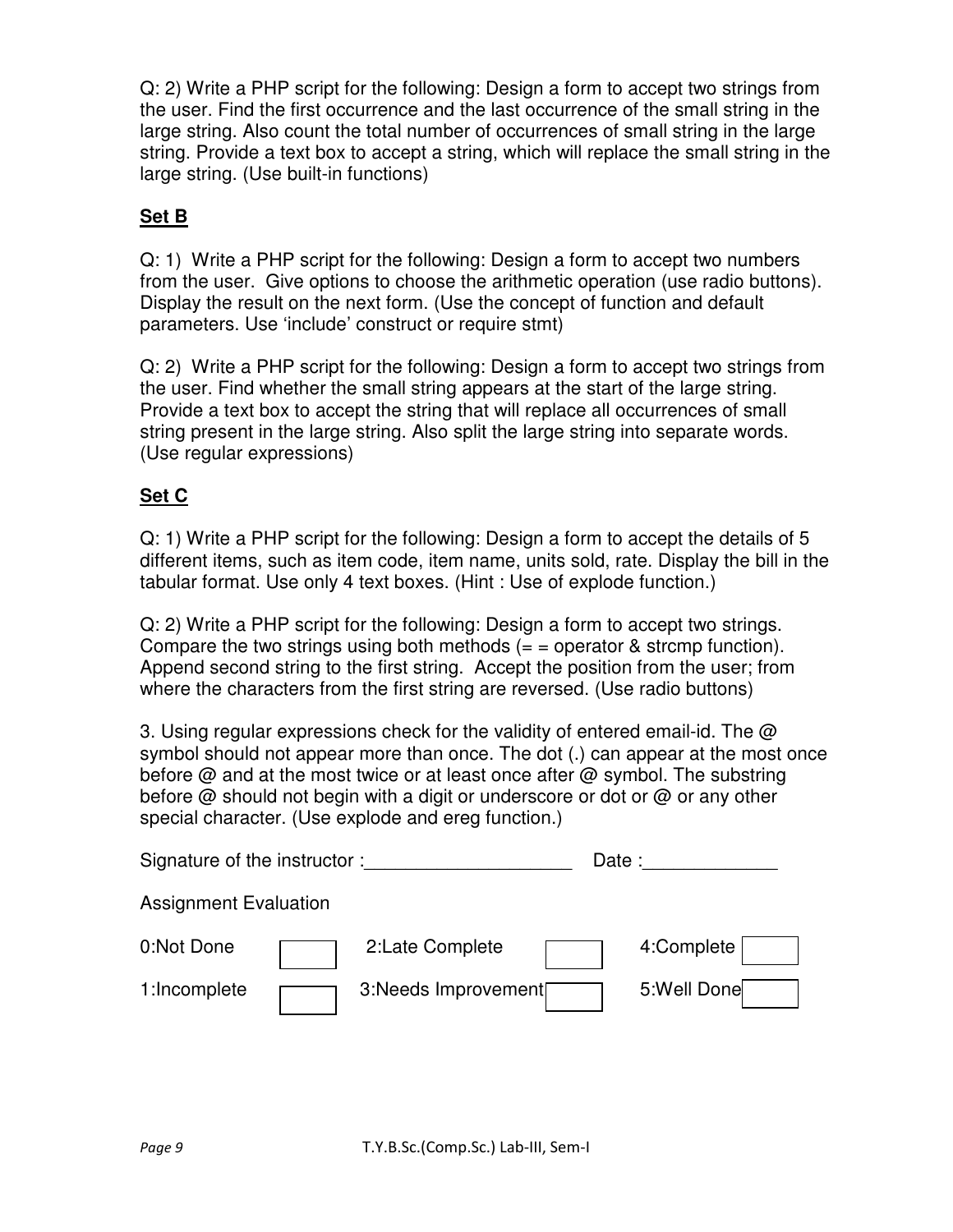# ASSIGNMENT NO. 2: TO STUDY ARRAYS

ARRAYS : An array is a collection of data values. Array is organized as an ordered collection of (key,value) pairs.

In PHP there are two kinds of arrays :

Indexed array : An array with a numeric index starting with 0.

 For example, Initializing an indexed array, \$numbers[0]=100; \$numbers[1]=200; \$numbers[2]=300;

Associative array : An array which have strings as keys which are used to access the values.

 Initializing an Associative array, \$numbers[ 'one' ]=100; \$numbers[ 'two' ]=200; \$numbers[ 'three' ]=300;

Functions used with array :

| Name               | Use                   | Example                                                |
|--------------------|-----------------------|--------------------------------------------------------|
| array()            | This construct is     | \$numbers=array(100,200,300);                          |
|                    | used to initialize an | \$cities=array( 'Capital of Nation'=>'Delhi', 'Capital |
|                    | array.                | of state'=>'Mumbai', 'My city'=>'Nashik');             |
| list()             | This function is      | \$cities=array( 'Capital of Nation'=>'Delhi', 'Capital |
|                    | used to copy          | of state'=>'Mumbai', 'My city'=>'Nashik');             |
|                    | values from array     | List(\$cn,\$cs,\$c)=\$cities;                          |
|                    | to the variables.     | Output:                                                |
|                    |                       | \$cn='Delhi'                                           |
|                    |                       | \$cs='Mumbai'                                          |
|                    |                       | \$c='Nashik'                                           |
| array_splice()     | This function is      | $$student=array(11,12,13,14,15,16);$                   |
|                    | used to remove or     | \$new student=array splice(\$student,2,3);             |
|                    | insert elements in    | /* starting from index(2) and length $=3$              |
|                    | array                 | \$new student1=array_splice(\$student,2);              |
|                    |                       | $\prime^*$ here length is not mentioned $\prime$       |
|                    |                       | Output :                                               |
|                    |                       | \$new student= $(13, 14, 15)$ ;                        |
|                    |                       | \$new student1= $(13, 14, 15, 16)$ ;                   |
| array_key_exists() | This function is      | \$cities=array( 'Capital of Nation'=>'Delhi', 'Capital |
|                    | used to check if an   | of state'=>'Mumbai', 'My city'=>'Nashik');             |
|                    | element exist in the  | If (array key exists ('Capital of State', \$cities))   |
|                    | array.                |                                                        |
|                    |                       | Echo "key found!\n";                                   |
|                    |                       |                                                        |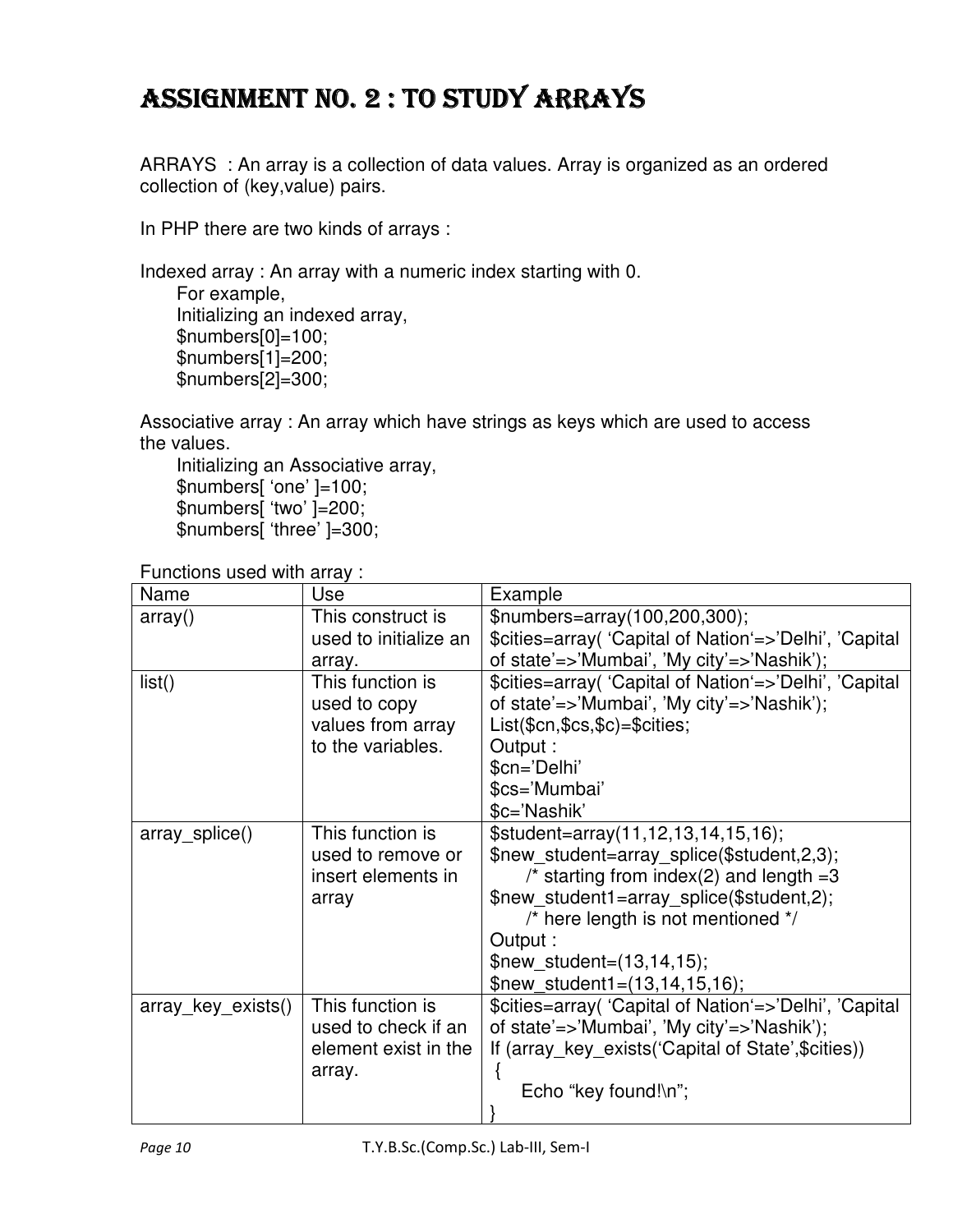|                 |                                | Output:                                                         |
|-----------------|--------------------------------|-----------------------------------------------------------------|
|                 |                                | Key found!                                                      |
| extract()       | This function                  | Extract(\$student);                                             |
|                 | automatically<br>creates local | By this, the variables are created like this :<br>$$roll = 11;$ |
|                 | variables from the             | \$name='A';                                                     |
|                 |                                | \$class='TYBSc';                                                |
| foreach()       | array.<br>This is the most     | For indexed array:                                              |
|                 | common way to                  |                                                                 |
|                 | loop over elements             | \$students=array('a','b','c','d');                              |
|                 | of an array.                   | Foreach(\$student as \$value)                                   |
|                 | PHP executes the               |                                                                 |
|                 | body of the loop               | Echo "student \$value \n";                                      |
|                 | once for each                  |                                                                 |
|                 | element of                     | Output                                                          |
|                 | \$students, with               | Student A                                                       |
|                 | \$value set to the             | <b>Student B</b>                                                |
|                 | current element.               | Student C                                                       |
|                 |                                | Student D                                                       |
|                 |                                | For associative array :                                         |
|                 |                                | \$students=array('Name'=>'a','Roll no' => 100,                  |
|                 |                                | 'class'=>'TYBSc');                                              |
|                 |                                | Foreach(\$student as \$key=>\$value)                            |
|                 |                                |                                                                 |
|                 |                                | Echo "student's $\frac{1}{2}$ key is : $\frac{1}{2}$ value \n"; |
|                 |                                |                                                                 |
|                 |                                |                                                                 |
|                 |                                | Student's Name is: A                                            |
|                 |                                | Student's Roll No is: 100                                       |
|                 |                                | Student's class is: TYBSC                                       |
| array_push()    | These functions                | $Array\_push(a);$                                               |
| array pop()     | are used to treat              | $Array\_pop(a);$                                                |
|                 | an array like a                |                                                                 |
|                 | stack.                         |                                                                 |
| array_shift()   | These functions                | Array shift();                                                  |
| array unshift() | are used to treat              | Array unshift();                                                |
|                 | an array like a                |                                                                 |
|                 | queue.                         |                                                                 |

#### **Set A**

Q: 1) Write a menu driven program to perform the following operations on an associative array:

- a) Display the elements of an array along with the keys.
- b) Display the size of an array
- c) Delete an element from an array from the given key/index.
- d) Reverse the order of each element's key-value pair [Hint: use array\_flip()]
- e) Traverse the elements in an array in random order [[Hint: use shuffle()].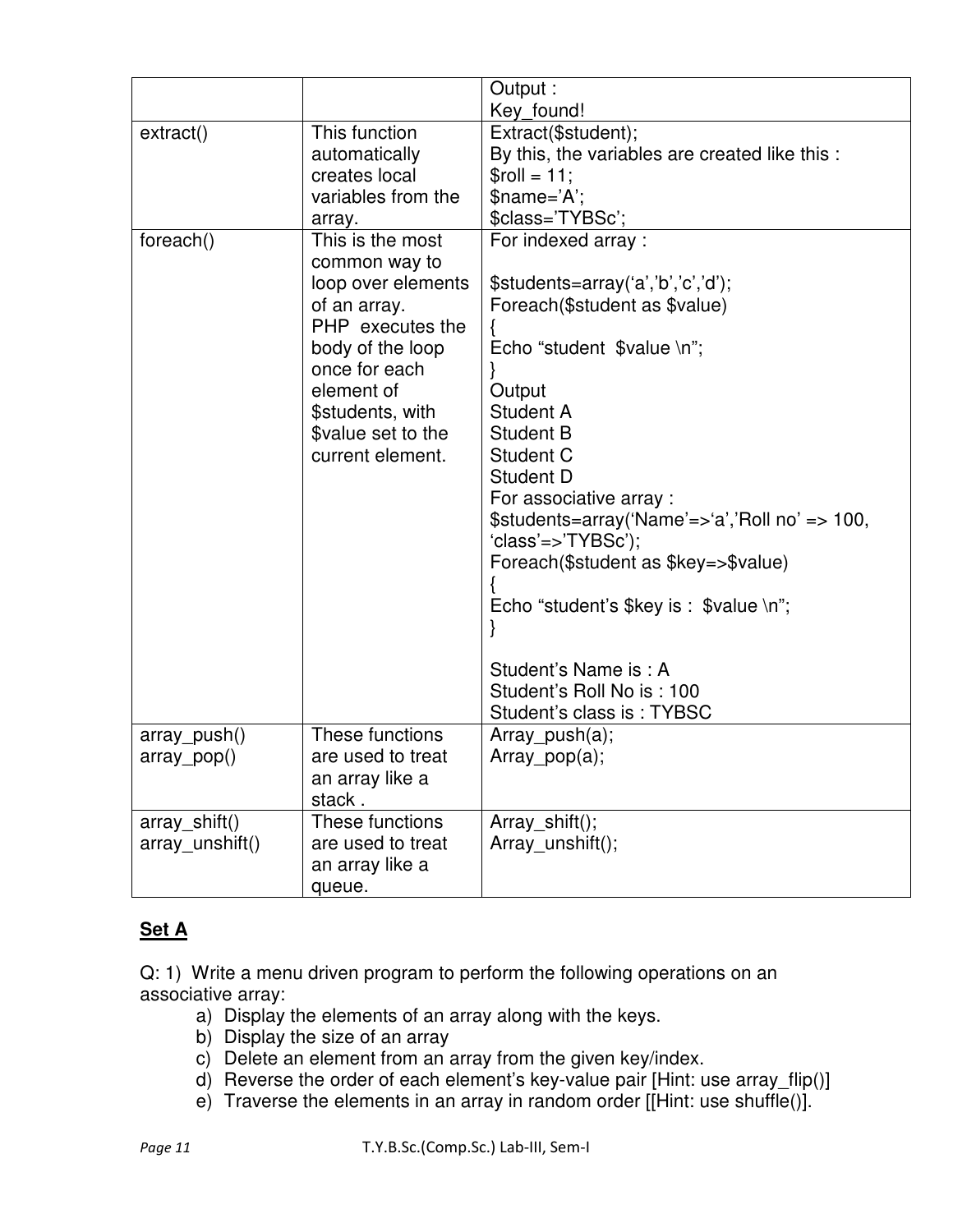Q:2) Accept a string from the user and check whether it is a palindrome or not (Implement stack operations using array built-in functions).

#### **Set B**

Q: 1) Declare a Multidimensional Array. Display specific element from a Multidimensional array. Also delete given element from the Multidimensional array.(After each operation display array content [Hint : use print r() ] )

Q: 2) Define an array. Find the elements from the array that matches the given value using appropriate search function.

#### **Set C**

Q: 1) Write a menu driven program to perform the following stack and queue related operations: [Hint: use Array push(), Array pop(), Array shift(), Array unshift() ]

- a) Insert an element in stack
- b) Delete an element from stack
- c) Display the contents of stack
- d) Insert an element in queue
- e) Delete an element from queue
- f) Display the contents of queue

Q: 2) Write a menu driven program to perform the following operations on associative arrays:

- a) Sort the array by values (changing the keys) in ascending, descending order.
- b) Also sort the array by values without changing the keys.
- c) Filter the odd elements from an array.
- d) Sort the different arrays at a glance using single function.
- e) Merge the given arrays.
- f) Find the intersection of two arrays.
- g) Find the union of two arrays.
- h) Find set difference of two arrays.

| Signature of the instructor:               |                     | Date: |             |
|--------------------------------------------|---------------------|-------|-------------|
| <b>Assignment Evaluation</b><br>0:Not Done | 2:Late Complete     |       | 4:Complete  |
| 1:Incomplete                               | 3:Needs Improvement |       | 5:Well Done |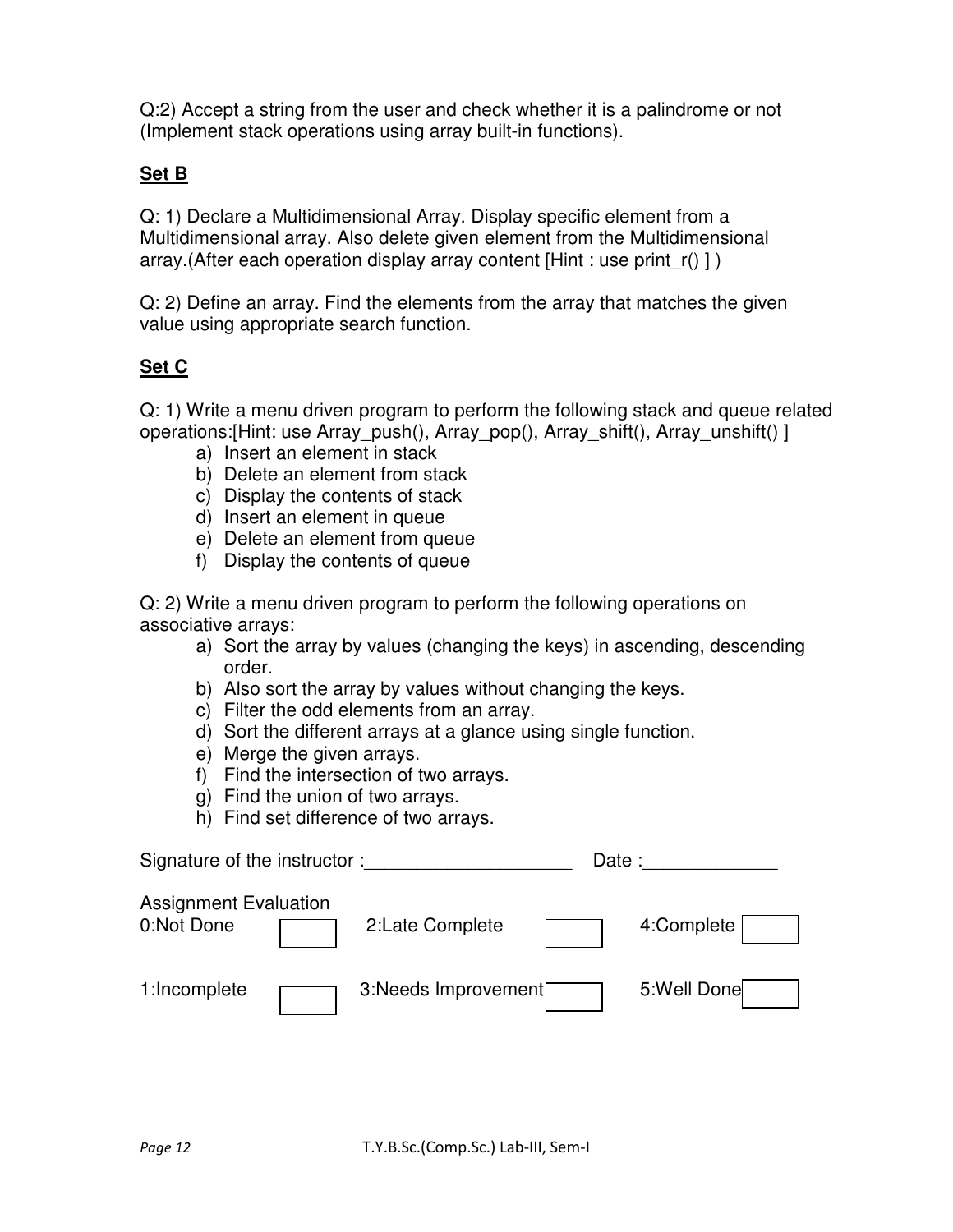# ASSIGNMENT NO. 3 : TO STUDY FILES AND **DIRECTORIES**

**File :** A file is nothing more than an ordered sequence of bytes stored on hard disk, floppy disk CD-ROM or some other storage media. Operations on file are

Opening and closing a file.

Reading a file and writing into file

Deleting and renaming a file

Navigating a file

Opening and closing directories

Reading directory entries

Deleting and renaming a directory

Note:- one differences between Linux and windows when it comes to specifying directory path is UNIX based system like LINUX use forward slash to delimit elements in a path

A **file handle** is nothing more than an integer value that will be used to identify the file you wish to work with until it is closed working with files

| <b>Function Name</b> | Description                                                       |                                                                                                                                                                                                                                                                               |  |  |  |  |
|----------------------|-------------------------------------------------------------------|-------------------------------------------------------------------------------------------------------------------------------------------------------------------------------------------------------------------------------------------------------------------------------|--|--|--|--|
| fopen()              |                                                                   | Opening and closing a file<br>This is used to open a file, returning a file handle associated<br>with opened file . It can take three arguments : fname, mode<br>and optional use include path<br>$Ex:\$fp = fopen("data.txt", r);$<br>We can also open a file on remote host |  |  |  |  |
|                      |                                                                   | List of modes used in fopen are:                                                                                                                                                                                                                                              |  |  |  |  |
|                      | $\mathsf{R}$                                                      | Mode<br>Purpose<br>Open for reading only; place the file pointer<br>at the beginning of the file                                                                                                                                                                              |  |  |  |  |
|                      | $r +$                                                             | Open for reading and writing; place the file<br>pointer at the beginning of the file.                                                                                                                                                                                         |  |  |  |  |
|                      | W                                                                 | Open for writing only; place the file pointer<br>at the beginning of the file and truncate the<br>file to zero length. If the file does not exist,<br>attempt to create it.                                                                                                   |  |  |  |  |
|                      | $W +$                                                             | Open for reading and writing; place the file<br>pointer at the beginning of the file and<br>truncate the file to zero length. If the file<br>does not exist, attempt to create it.                                                                                            |  |  |  |  |
|                      | A                                                                 | Open for writing only; place the file pointer<br>at the end of the file. If the file does not<br>exist, attempt to create it.                                                                                                                                                 |  |  |  |  |
|                      | $a+$                                                              | Open for reading and writing; place the file<br>pointer at the end of the file. If the file does<br>not exist, attempt to create it.                                                                                                                                          |  |  |  |  |
| fclose()             | This is used to close file, using its associated file handle as a |                                                                                                                                                                                                                                                                               |  |  |  |  |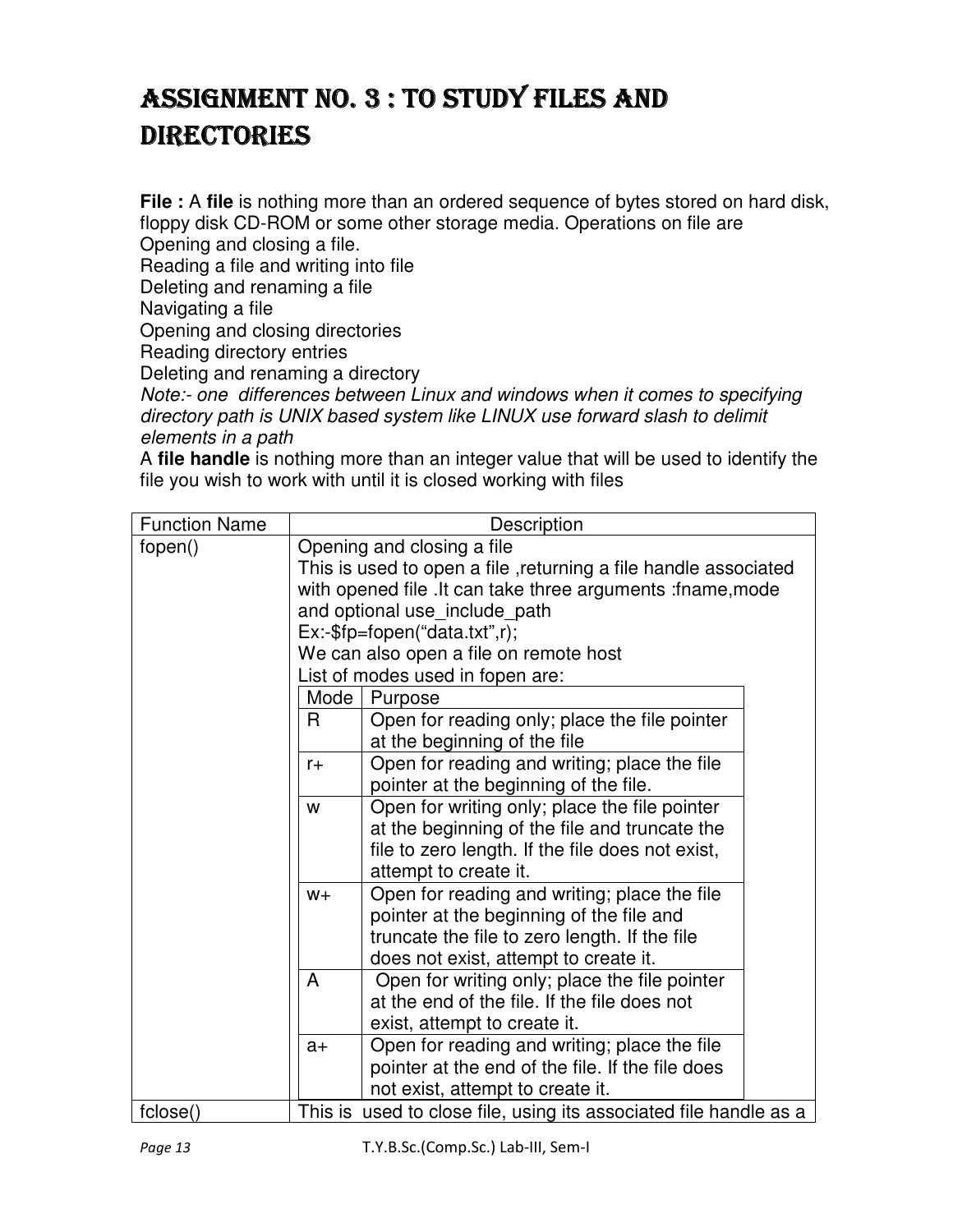|               | single argument                                                   |
|---------------|-------------------------------------------------------------------|
|               | $Ex: false$ (fp);                                                 |
| fread()       | This function is used to extract a character string from a file   |
|               | and takes two arguments, a file handle and a integer length       |
|               | $Ex: \text{freq}(\$fp, 10);$                                      |
| fwrite()      | This function is used to write data to a file and takes two       |
|               | arguments, a file handle and a string                             |
|               | Ex: fwrite(\$fp,"HELLO");                                         |
| fgetc()       | Function can be used to read one character from file at a         |
|               | filelt takes a single argument, a file handle and return just     |
|               | one character from the file . It returns false when it reached to |
|               | end of file.                                                      |
| fgets()       | This function is used to read set of characters it takes two      |
|               | arguments, file pointer and length.                               |
|               | It will stop reading for any one of three reasons:                |
|               | The specified number of bytes has been read                       |
|               | A new line is encountered                                         |
|               | The end of file is reached                                        |
| fputs()       | This is simply an alias for fwrite().                             |
| file()        | This function will return entire contents of file. This function  |
|               | will automatically opens, reads, anclose the file. It has one     |
|               | argument : a string containing the name of the file. It can also  |
|               | fetch files on remote host.                                       |
| fpassthru()   | This function reads and print the entire file to the web          |
|               | browser. This function takes one argument, file handle. If you    |
|               | read a couple of lines from a file before calling fpassthru()     |
|               | then this function only print the subsequent contents of a        |
|               | file.                                                             |
| readfile()    | This function prints content of file without having a call to     |
|               | fopen()                                                           |
|               | It takes a filename as its argument, reads a file and then write  |
|               | it to standard output returning the number of bytesread (or       |
|               | false upon error)                                                 |
| fseek()       | It takes file handle and integer offset, offset type as an        |
|               | arguments . It will move file position indicator associated with  |
|               | file pointer to a position determined by offset. By default this  |
|               | offset is measured in bytes from the beginning of the file.       |
|               | The third argument is optional , can be specified as:             |
|               | SEEK_SET:-Beginning of file +offset                               |
|               | SEEK CUR:-Current position +offset(default)                       |
|               | SEEK END:-End of the file +offset                                 |
| ftell()       | It takes file handle as an argument and returns the current       |
|               | offset(in bytes) of the corresponding file position indicator.    |
| rewind()      | It accepts a file handle as an argument and reset the             |
|               | corresponding file position indicator to the beginning of file.   |
| file exists() | It takes file name with detail path as an argument and returns    |
|               | true if file is there otherwise it returns false                  |
| file_size()   | It takes file name as an argument and returns total size of file  |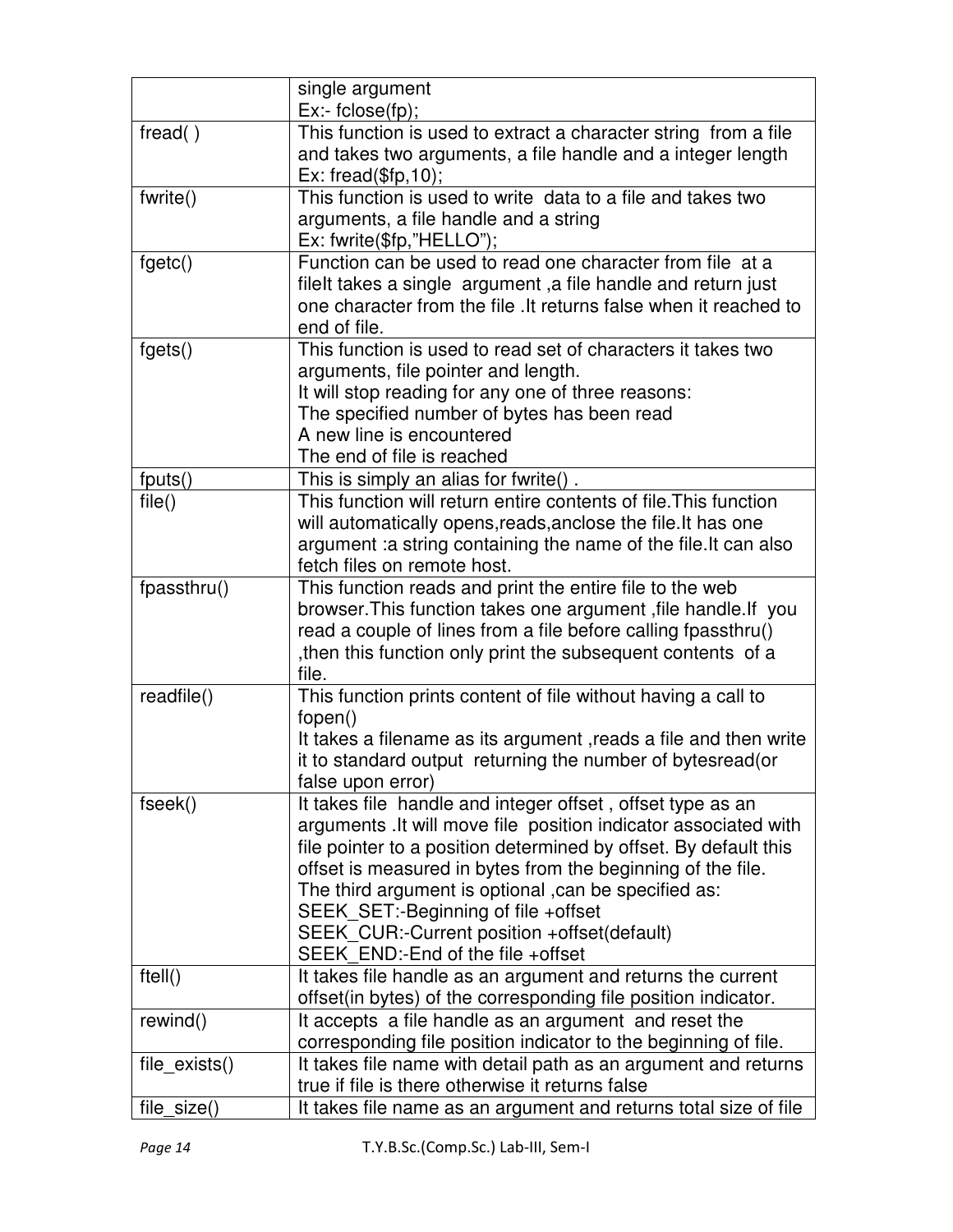|                  | (in bytes)                                                                                  |                                                                   |  |  |  |
|------------------|---------------------------------------------------------------------------------------------|-------------------------------------------------------------------|--|--|--|
| fileatime()      | It takes filename as an argument and returns last access time                               |                                                                   |  |  |  |
|                  | for a file in a UNIX timestamp format                                                       |                                                                   |  |  |  |
| filectime()      | It takes filename as an argument and returns the time at                                    |                                                                   |  |  |  |
|                  |                                                                                             | which the file was last changed as a UNIX timestamp format        |  |  |  |
| filemtime()      |                                                                                             | It takes filename as an argument and returns the time at          |  |  |  |
|                  |                                                                                             | which the file was last modified as a UNIX timestamp format       |  |  |  |
| fileowner()      |                                                                                             | It takes filename as an argument and returns the user ID of       |  |  |  |
|                  |                                                                                             | the owner of specified file.                                      |  |  |  |
| posix getpwuid() |                                                                                             | It accept user id returned by fileowner() function as an          |  |  |  |
|                  |                                                                                             | argument and returns an associative array with following          |  |  |  |
|                  | references                                                                                  |                                                                   |  |  |  |
|                  | Key                                                                                         | Description                                                       |  |  |  |
|                  | name                                                                                        | The shell account user name of the                                |  |  |  |
|                  |                                                                                             | user                                                              |  |  |  |
|                  | passwd                                                                                      | The encrypted user password                                       |  |  |  |
|                  | Uid                                                                                         | The ID number of the user                                         |  |  |  |
|                  | Gid                                                                                         | The group ID of the user                                          |  |  |  |
|                  | Gecos                                                                                       | A comma separated list containing user                            |  |  |  |
|                  |                                                                                             | full name office phone, office number                             |  |  |  |
|                  |                                                                                             | and home phone number                                             |  |  |  |
|                  | Dir<br>The absolute path to the home                                                        |                                                                   |  |  |  |
|                  | directory of the user                                                                       |                                                                   |  |  |  |
|                  | Shell<br>The absolute path to the users default                                             |                                                                   |  |  |  |
|                  | shell                                                                                       |                                                                   |  |  |  |
| filegroup()      | It takes filename as an argument and returns the group ID of<br>owner of the specified file |                                                                   |  |  |  |
| posix_getgid()   | It accept group ID returned by filegroup() function as an                                   |                                                                   |  |  |  |
|                  | argument and returns an associative array on a group                                        |                                                                   |  |  |  |
|                  |                                                                                             | identified by group ID with following refernces                   |  |  |  |
|                  | Key                                                                                         | Description                                                       |  |  |  |
|                  | Name                                                                                        | The name of group                                                 |  |  |  |
|                  | Gid                                                                                         | The ID number of group                                            |  |  |  |
|                  | members                                                                                     | The number of members belonging to                                |  |  |  |
|                  |                                                                                             | the group                                                         |  |  |  |
| filetype()       |                                                                                             | It takes filename as an argument and returns the type of          |  |  |  |
|                  |                                                                                             | specified file . the type of possible values are fifo, char, dir, |  |  |  |
|                  |                                                                                             | block, link, file and unknown                                     |  |  |  |
| basename()       | It takes file name as an argument and separate the filename                                 |                                                                   |  |  |  |
|                  | from its directory path.                                                                    |                                                                   |  |  |  |
| copy()           | It takes two string arguments referring to the source and                                   |                                                                   |  |  |  |
|                  | destination file respectively.                                                              |                                                                   |  |  |  |
| rename()         | It takes two argument as old name and new name and                                          |                                                                   |  |  |  |
|                  | renames the file with new name.                                                             |                                                                   |  |  |  |
| unlink()         | It takes a single argument referring to the name of file we                                 |                                                                   |  |  |  |
|                  | want to delete.                                                                             |                                                                   |  |  |  |
| $is$ _file()     | It returns true if the given file name refers to a regular file.                            |                                                                   |  |  |  |
| fstat()          | The fstat() function returns information about an open file.                                |                                                                   |  |  |  |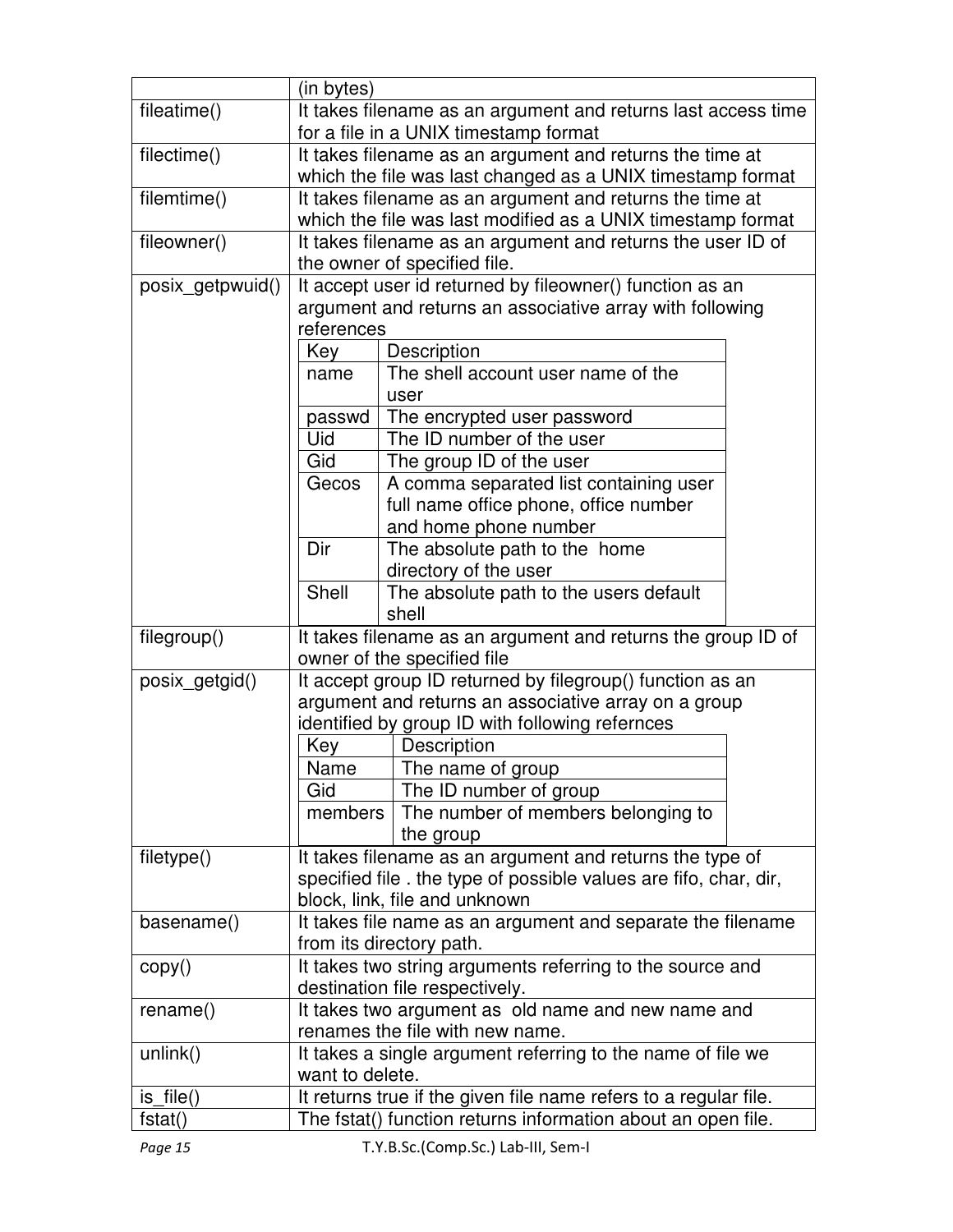|  | This function returns an array with the following elements:   |
|--|---------------------------------------------------------------|
|  | [0] or [dev] - Device number                                  |
|  | [1] or [ino] - Inode number                                   |
|  | [2] or [mode] - Inode protection mode                         |
|  | [3] or [nlink] - Number of links                              |
|  | [4] or [uid] - User ID of owner                               |
|  | [5] or [gid] - Group ID of owner                              |
|  | [6] or [rdev] - Inode device type                             |
|  | [7] or [size] - Size in bytes                                 |
|  | [8] or [atime] - Last access (as Unix timestamp)              |
|  | [9] or [mtime] - Last modified (as Unix timestamp)            |
|  | [10] or [ctime] - Last inode change (as Unix timestamp)       |
|  | [11] or [blksize] - Blocksize of filesystem IO (if supported) |
|  | [12] or [blocks] - Number of blocks allocated                 |
|  |                                                               |
|  |                                                               |

**Examples** 

Use of some above mentioned functions is illustrated in the followingexamples: Example : 1) To read file from server use fread() function. A file pointer can be created to the file and read the content by specifying the size of data to be collected.

<?php

```
$myfile = fopen("somefile.txt", "r") or die("Unable to open file!"); 
echo fread($myfile,filesize("somefile.txt")); 
fclose($myfile); 
?
```
Example : 2) a file can be written by using fwrite() function in php. for this open file in write mode. file can be written only if it has write permission. if the file does not exist then one new file will be created. the file the permissions can be changed. <?php

| \$filecontent="some text in file";                          | // store some text to enter inside the file    |
|-------------------------------------------------------------|------------------------------------------------|
| \$file name="test file.txt";                                | $\frac{1}{1}$ file name                        |
| $$fp = foren ($filename, "w");$                             | // open the file in write mode, if it does not |
| exist then it will be created.                              |                                                |
| fwrite (\$fp,\$filecontent);                                | $\frac{1}{2}$ entering data to the file        |
| $fclose($ $$fp);$                                           | // closing the file pointer                    |
| chmod(\$filename,0777);                                     | // changing the file permission.               |
| 2                                                           |                                                |
| Example : 3) A small code for returning a <b>file-size.</b> |                                                |

```
<?php 
function dispfilesize($filesize){ 
  if(is_numeric($filesize))
\{ $decr = 1024; $step = 0;
        $prefix = array('Byte','KB','MB','GB','TB','PB'); 
       while(($filesize / $decr) > 0.9)
{ $filesize = $filesize / $deer; $step++;
```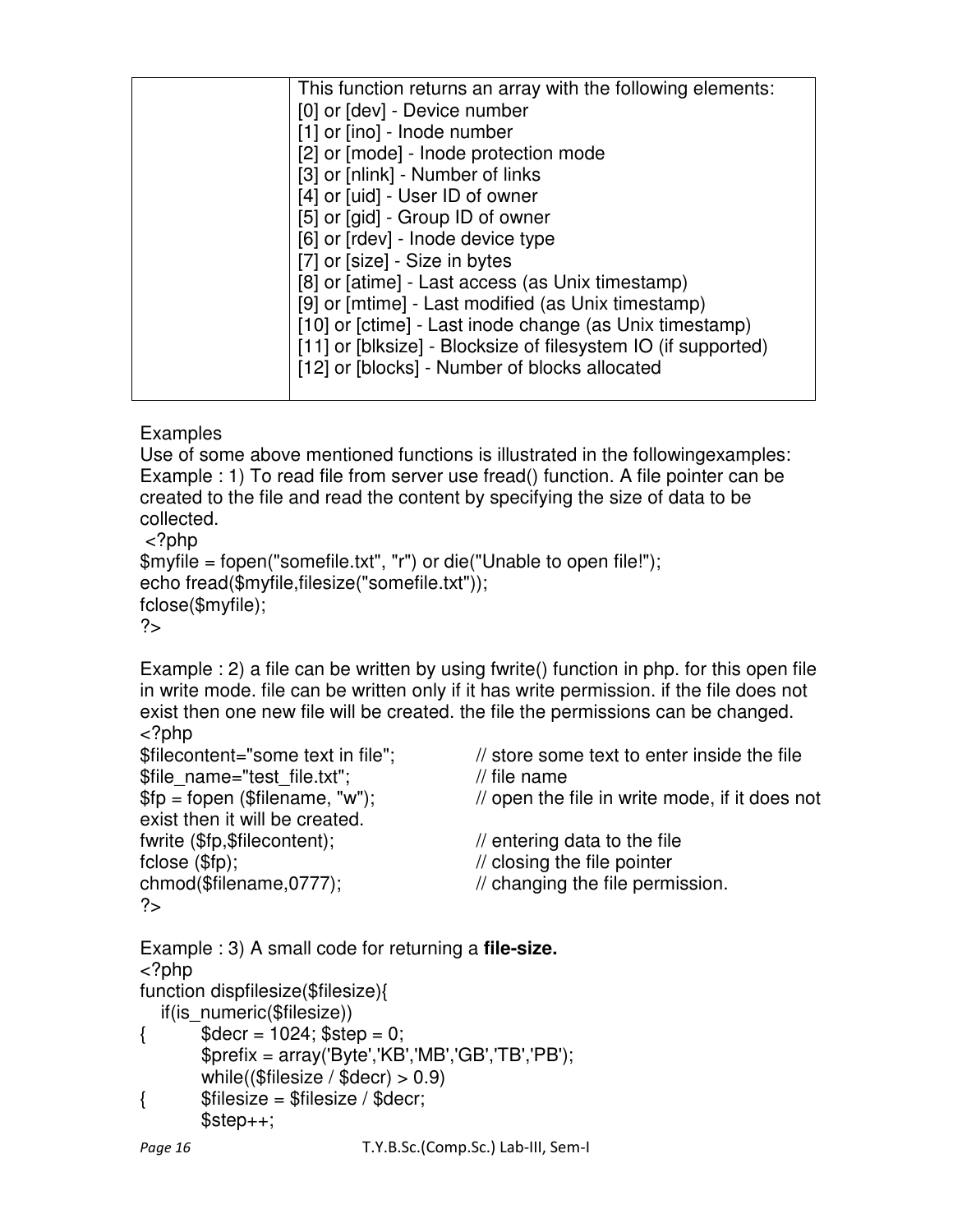```
 } 
   return round($filesize,2).' '.$prefix[$step]; 
   } else 
      { return 'NaN'; 
      } 
} 
?> 
Example : 4) Print file's extension of the given file 
<?php 
       $file = $ FILES['userfile'];
       $allowedExt = array("txt", "rtf", "doc"); function isAllowedExtension($fileName) 
{ global $allowedExt; 
              return in_array(end(explode(".", $fileName)), $allowedExt);
 } 
if($file['error'] == UPLOAD ERR OK) {
 if(isAllowedExtension($file['name'])) { 
 } else { 
                echo "Invalid file type"; 
 }} else die("Cannot upload"); 
?> 
Working with Directories
```
A **directory** is special type of file that holds the names of other files and directories and pointer to their storage area on media. A **directory handle** is nothing more than an integer value pointing to a directory ,which can be obtained bf specifying the directory in call to the opendir() function.

| <b>Function Name</b>      | Purpose                                                        |  |  |
|---------------------------|----------------------------------------------------------------|--|--|
| opendir()                 | It takes directory name with detail path as an argument and    |  |  |
|                           | returns directory handle on success, both otherwise false.     |  |  |
| closedir()                | It takes directory handle as an argument and close directory   |  |  |
| readdir()                 | It takes directory handle as an argument and returns the       |  |  |
|                           | next entry listed in the open directory.                       |  |  |
| Other directory functions |                                                                |  |  |
| rewinddir()               | It accepts a directory handle as an argument and reset the     |  |  |
|                           | corresponding directory position indicator to the beginning of |  |  |
|                           | the directory                                                  |  |  |
| chdir()                   | This function changes current directory to given directory     |  |  |
| rmdir()                   | It remove specified directory                                  |  |  |
| $m$ kdir()                | It creates directory as specified in its first argument        |  |  |
| dirname()                 | It returns directory part of given file name                   |  |  |
| is $dir()$                | It returns true if the given file name refers to a directory.  |  |  |

#### Examples

Use of some of the above mentioned functions related to the directory is illustrated in the following examples: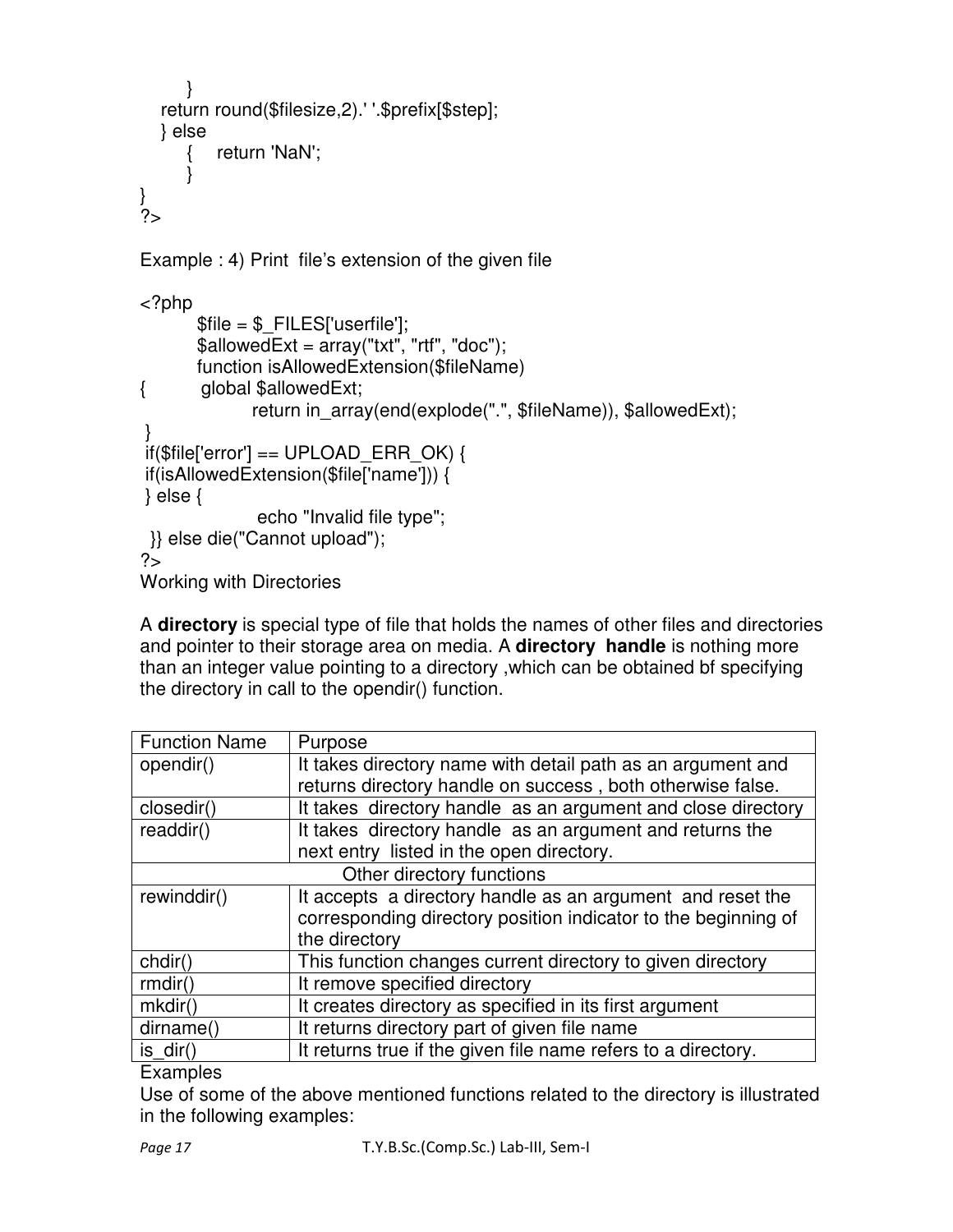```
Example : 1) Program for directory traversal and printing files and 
$handle=opendir("."); // open the current directory by opendir 
while (($file = readdir($handle))!==false) {
echo "$file <br/> <br>"; }
closedir($handle);
Example : 2) Find filenames with .php extension. 
$path="../dir-name/"; // path of the directory 
$handle=opendir($path); 
while (($file_name = readdir($handle)) != false) { \frac{1}{2} // read the file
if(stristr($file_name, ".php")) 
             echo $file_name;
```
#### } **Set A**

Q: 1) Write a program to read two file names from user and append contents of first file into second file.

Q: 2) Write program to read directory name from user and display content of the directory.

## **Set B**

Q: 1) Write a program to read a flat file "student.dat", calculate the percentage and display the data from file in tabular format.(Student.dat file contains rollno, name, Syspro, TCS, CN, PHP, JAVA, BA )

Q: 2) Write a program to read directory name and extension. Display the files with specified extension from that directory.

# **Set C**

Q: 1) Write a menu driven program to perform various file operations.

- a) Display size of file
- b) Display Last Access, changed, modified time of file
- c) Display details about owner and user of File
- d) Display type of file
- e) Delete a file
- f) Copy a file
- g) Traverse a directory in hierarchy
- h) Remove a directory

Q: 2) Write a program to read directory name from user and display content of the directory recursively.

| Signature of the instructor: |  | Date:                                                     |             |
|------------------------------|--|-----------------------------------------------------------|-------------|
| <b>Assignment Evaluation</b> |  |                                                           |             |
| 0:Not Done                   |  | 2:Late Complete                                           | 4:Complete  |
| 1:Incomplete<br>Page 18      |  | 3:Needs Improvement<br>T.Y.B.Sc.(Comp.Sc.) Lab-III, Sem-I | 5:Well Done |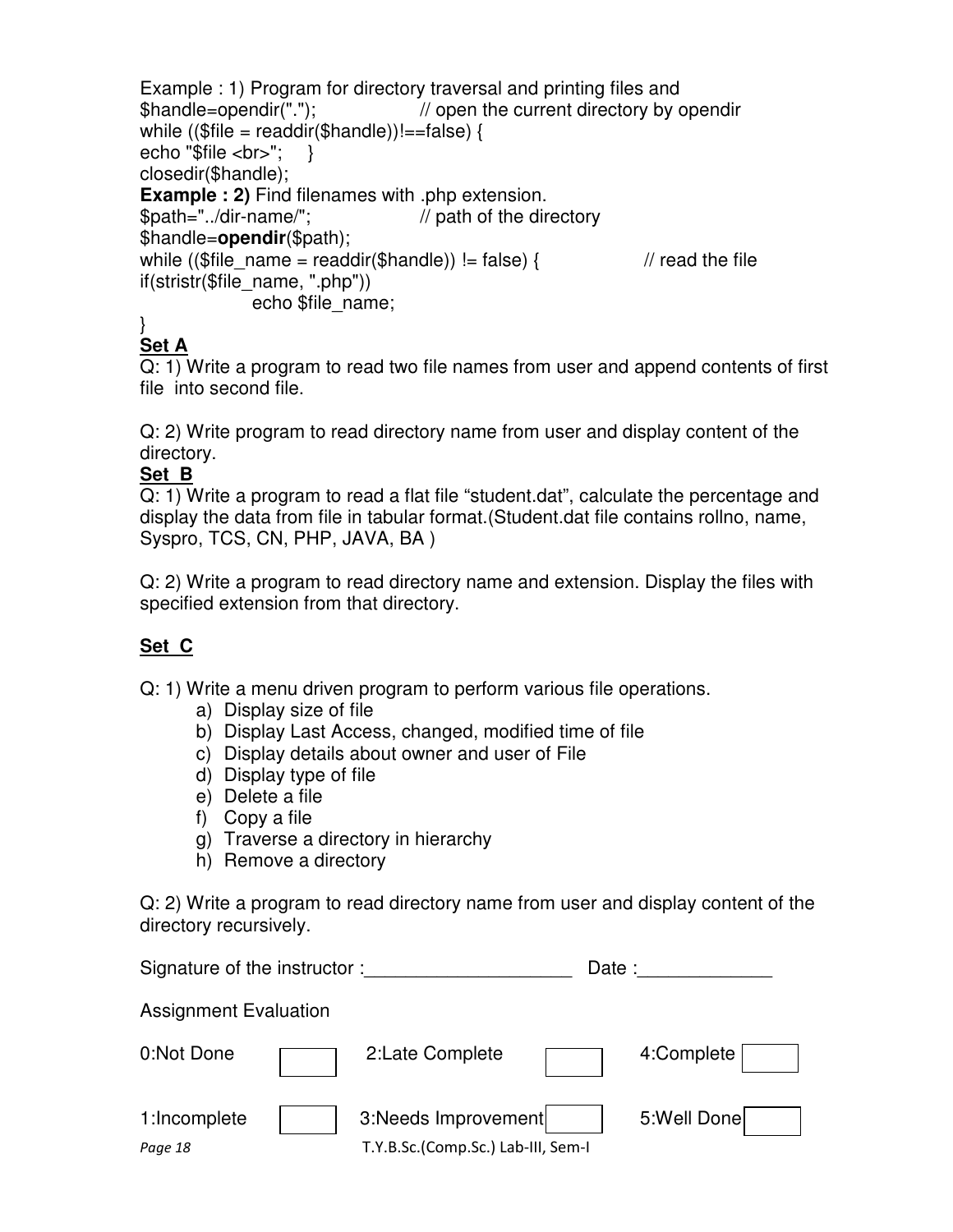# ASSIGNMENT NO. 4 : OBJECT ORIENTED PROGRAMMING

Class :A class is a unit of code composed of variables and functions which describes the characteristics and behavior of all the members of the set.

| Function                                                | Description                      | Example                                                                                                                                                                                                                                                                                                      |
|---------------------------------------------------------|----------------------------------|--------------------------------------------------------------------------------------------------------------------------------------------------------------------------------------------------------------------------------------------------------------------------------------------------------------|
| class classname [extends<br>baseclass]                  | Creates a class                  | Class student<br>[var \$propery $[=$ value];]<br>[function functionname (arguments)<br>//code                                                                                                                                                                                                                |
| $\text{S}$ instance = new<br>classname();               | Create an object                 | $php\text{Sinstance1} = \text{new myclass} ();//This can also be done with avariable:$newname= 'hello';$instance2 = new $newname();?$                                                                                                                                                                        |
| class classname<br>function methodname()<br>Statements; | Add a Method                     | $<$ ?php<br>class myclass<br>function mymethod()<br>print " hello, myclass}}<br>?><br>To invoke the method on the object<br>\$instance1, we need to invoke the<br>operator "->" to access the newly<br>created function mymethod<br>$<$ ?php<br>\$instance1=new myclass();<br>\$instance1->mymethod();<br>?> |
| public<br>\$publicMemeber =<br>"Public member";         | <b>Adding Property</b><br>Public | Public:<br>$<$ ?php<br>class maths<br>public \$num;<br>public function multi()<br>return \$this->num*2;                                                                                                                                                                                                      |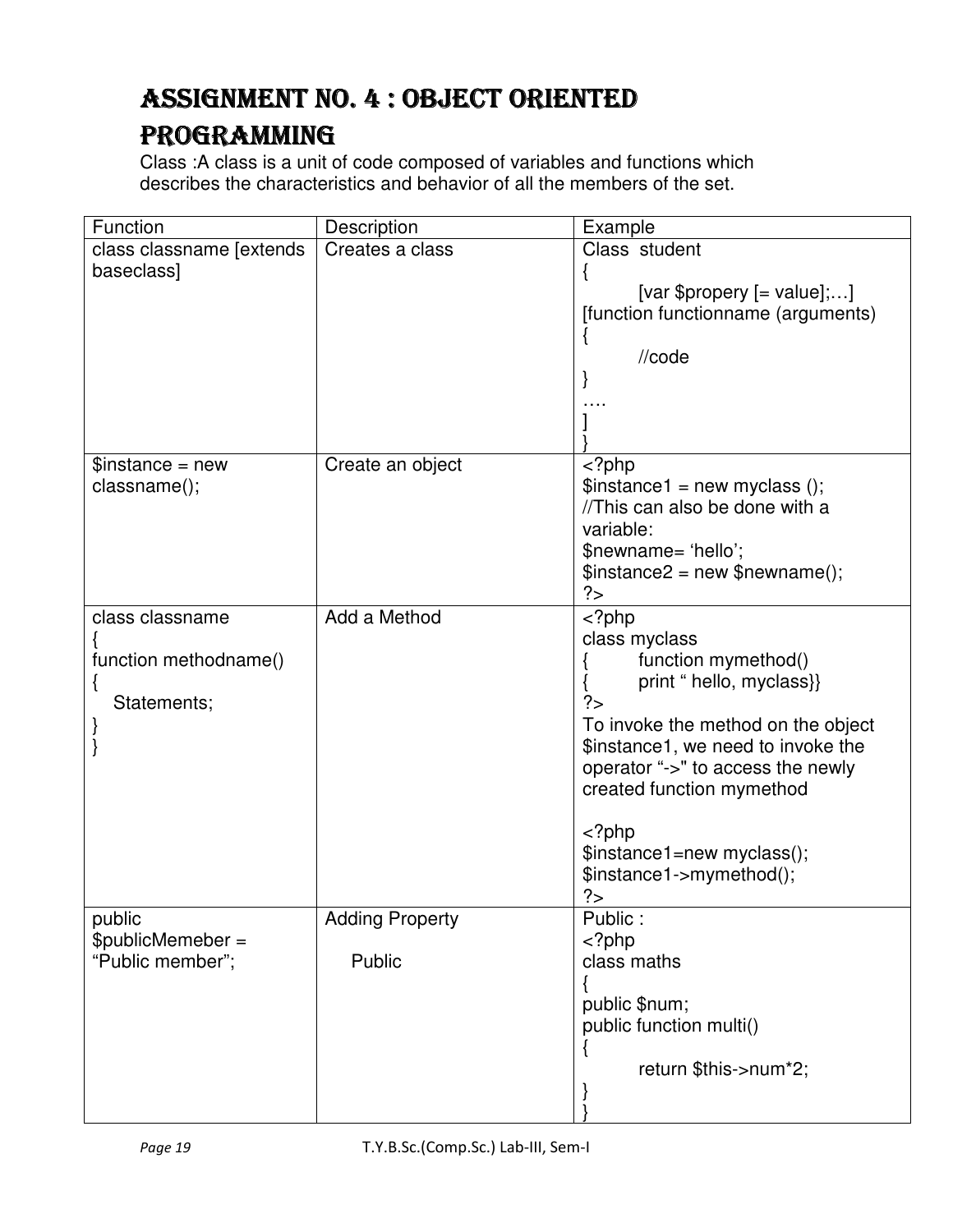|                          |                               | \$math=new maths;                   |
|--------------------------|-------------------------------|-------------------------------------|
|                          |                               | $$math>--num=2;$                    |
|                          |                               | echo \$math->multi();               |
|                          |                               | ?                                   |
|                          |                               |                                     |
|                          |                               | Output: 4                           |
| protected                | Protected                     | Protected:                          |
| \$protectedmember =      | Private                       |                                     |
| "Protected Member";      |                               | $<$ ?php                            |
| Private \$privatemember= |                               | class maths                         |
| "Private Member          |                               |                                     |
|                          |                               | protected \$num;                    |
|                          |                               | public function setnum(\$num)       |
|                          |                               |                                     |
|                          |                               | \$this->num=\$num;                  |
|                          |                               |                                     |
|                          |                               |                                     |
|                          |                               | public function multi()             |
|                          |                               |                                     |
|                          |                               | return \$this->num*2;}}             |
|                          |                               |                                     |
|                          |                               | class add extends maths             |
|                          |                               |                                     |
|                          |                               | public function addtwo()            |
|                          |                               |                                     |
|                          |                               | \$new num=\$this->num + 2;          |
|                          |                               | return (\$new_num);                 |
|                          |                               |                                     |
|                          |                               |                                     |
|                          |                               | \$math=new add;                     |
|                          |                               | \$math->setnum(14);                 |
|                          |                               | echo $\mathfrak{S}$ math->addtwo(); |
|                          |                               | ?                                   |
|                          |                               |                                     |
|                          |                               | Output: 16                          |
| class extendedClass      | Inheritance                   | $<$ ?php                            |
| extends classname        | It is the ability of PHP to   | class myclass                       |
|                          | extend classes that inherit   |                                     |
|                          | the characteristics of the    | //property declaration              |
|                          | parent class.                 | public \$var='a default value';     |
|                          |                               |                                     |
|                          | It is not possible to extend  | //method declaration                |
|                          | multiple classes; a class can | public function desplayVar()        |
|                          | only inherit from one base    | ł                                   |
|                          | class.                        | echo \$this->var;                   |
|                          |                               |                                     |
|                          |                               |                                     |
|                          |                               |                                     |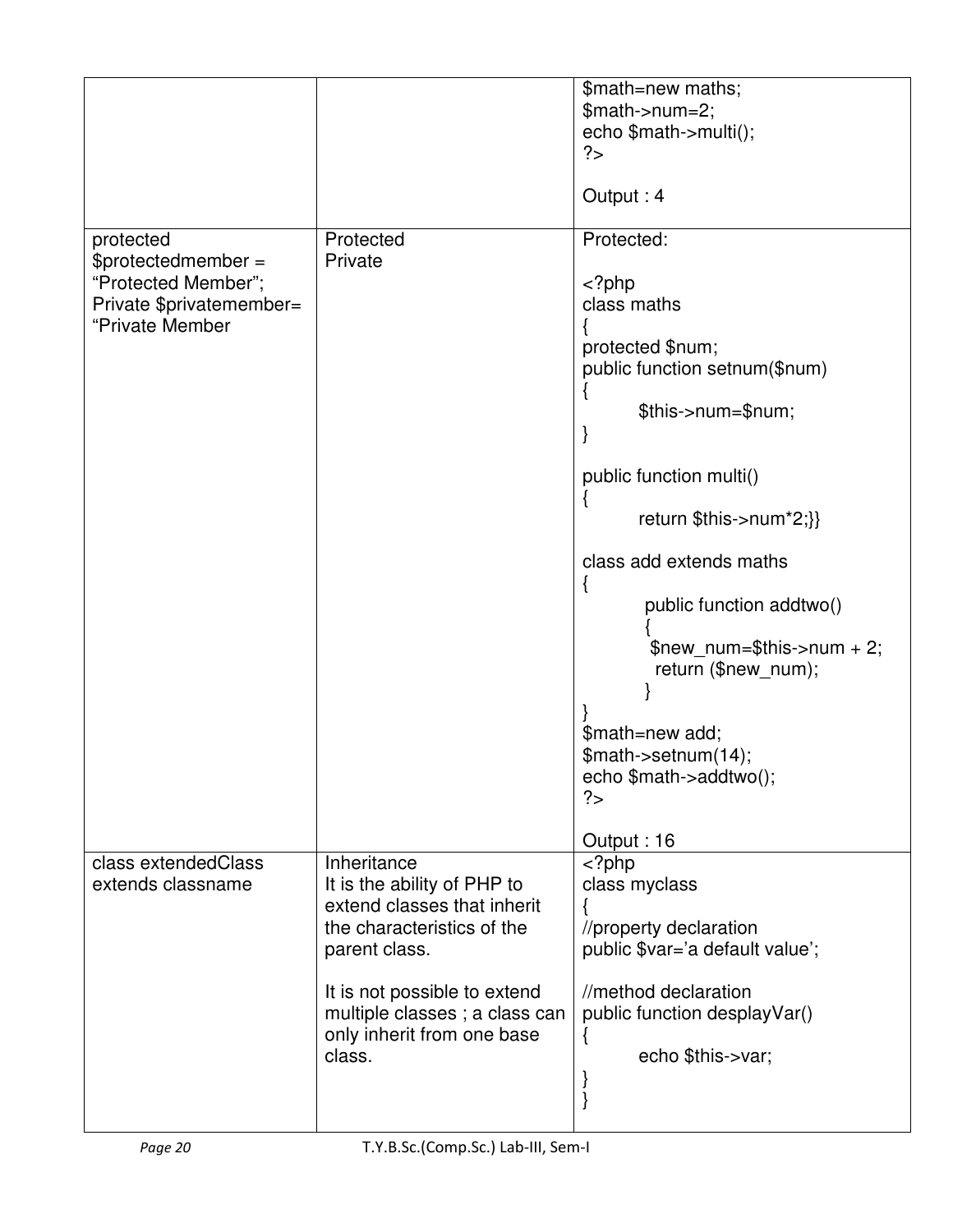|                                                               |                                                            | class extendedClass extends myclass                    |
|---------------------------------------------------------------|------------------------------------------------------------|--------------------------------------------------------|
|                                                               |                                                            |                                                        |
|                                                               |                                                            | //redefine the parent method<br>function displayVar()  |
|                                                               |                                                            |                                                        |
|                                                               |                                                            | echo "Extending Class";                                |
|                                                               |                                                            | parent::displayVar();                                  |
|                                                               |                                                            |                                                        |
|                                                               |                                                            |                                                        |
|                                                               |                                                            | \$extend =new extendedClass();                         |
|                                                               |                                                            | \$extend->displayVar();                                |
|                                                               |                                                            | ?>                                                     |
|                                                               |                                                            | Output :                                               |
|                                                               |                                                            | <b>Extending class</b>                                 |
|                                                               |                                                            | a default value                                        |
| Overriding                                                    | When we give a function in                                 | $<$ ?php                                               |
|                                                               | the child class the same                                   | class Hello                                            |
|                                                               | name as a function in the                                  | {function getMessage()                                 |
|                                                               | parent class, this concept is                              | return 'Hello World !';}                               |
|                                                               | called function overriding.                                |                                                        |
|                                                               | Any method or class that is                                | class Goodbye extends Hello<br>{function getMessage(){ |
|                                                               | declared as final can not be                               | return 'Goodbye World!';}}                             |
|                                                               | overridden or inherited by                                 | \$hello=&new Hello();                                  |
|                                                               | another class.                                             | Echo \$hello->getMessage().'<br>>br/>';                |
|                                                               |                                                            | $\text{\$goodbye} = \text{\&new Goodbye}$ );           |
|                                                               |                                                            | Echo \$goodbye->getMessage().                          |
|                                                               |                                                            | $\text{'br/>}$                                         |
|                                                               |                                                            | Output:                                                |
|                                                               |                                                            | Hello World!                                           |
|                                                               |                                                            | Goodbye World!                                         |
| void _construct ([mixed<br>$\frac{3}{2}$ (, $\frac{3}{2}$ ]]) | Constructor is a function<br>which is called right after a | $<$ ?php<br>class Student                              |
|                                                               | new object is created.                                     |                                                        |
|                                                               |                                                            | Ĺ<br>var \$name;                                       |
|                                                               |                                                            | var \$address;                                         |
|                                                               |                                                            | var \$phone;                                           |
|                                                               |                                                            | //This is constructor                                  |
|                                                               |                                                            | function student()                                     |
|                                                               |                                                            |                                                        |
|                                                               |                                                            | this->name="abc";                                      |
|                                                               |                                                            | this->address="pqr";                                   |
|                                                               |                                                            | this- $>$ phone=1111;                                  |
|                                                               |                                                            |                                                        |
|                                                               |                                                            | function printstudentinfo()                            |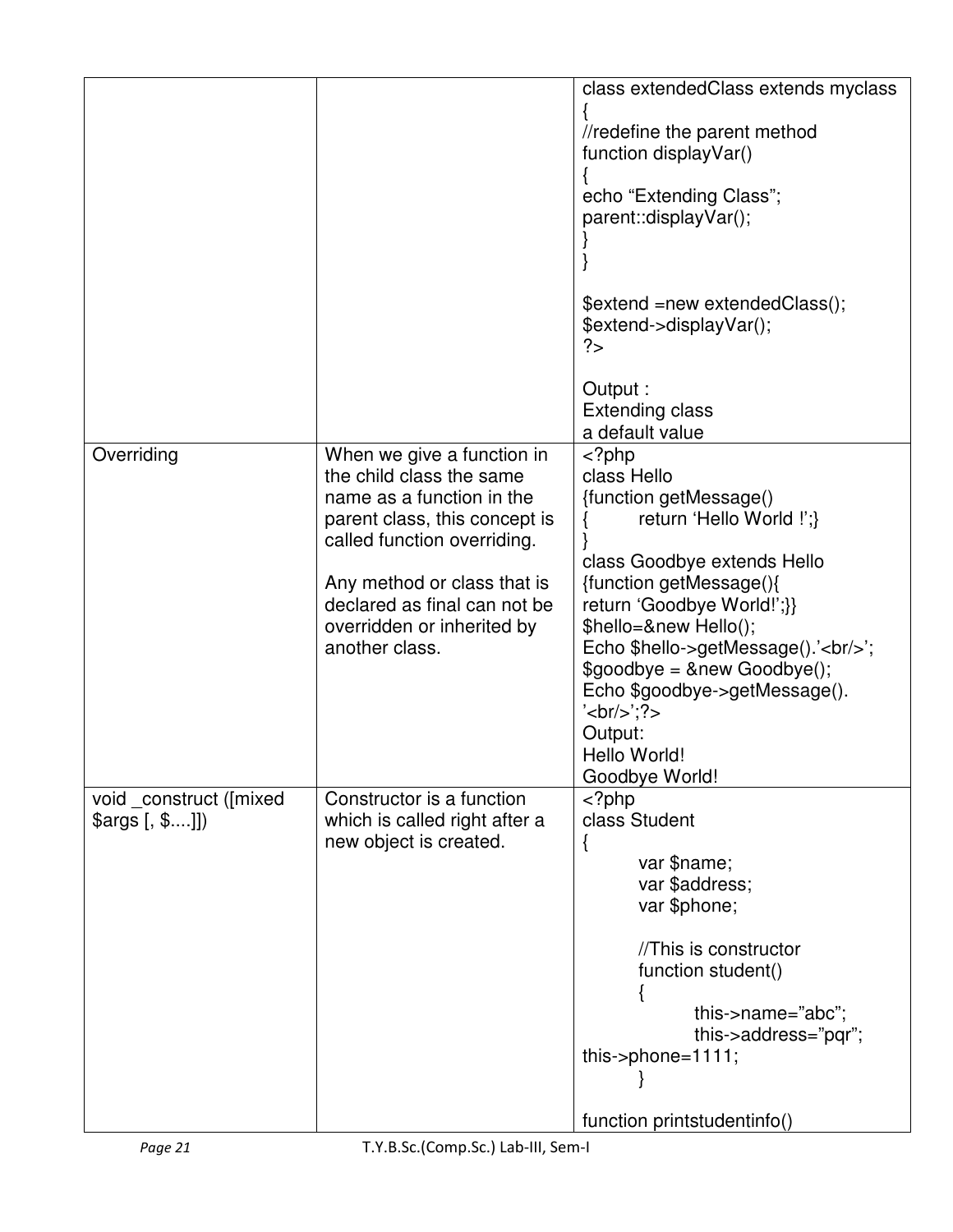|                       |                                                                                   | echo this->name . "\n";<br>echo this->address . "\n";<br>echo this->phone . "\n";<br>\$stud =new student();<br>\$stud->printstudentinfo();<br>\$stud=NULL;<br>?                                                                                                                                                                                                         |
|-----------------------|-----------------------------------------------------------------------------------|-------------------------------------------------------------------------------------------------------------------------------------------------------------------------------------------------------------------------------------------------------------------------------------------------------------------------------------------------------------------------|
| void _destruct (void) | Destructor is a function<br>which is called right after you<br>release an object. | $phpclass Studentłvar $name;var $address;var $phone;//This is constructorfunction _construct()this->name="abc";this->address="pqr";this->phone=1111;function _destruct()echo "Student ObjectReleased";}function printstudentinfo()Echo this->name . "\n";echo this->address . "\n";echo this->phone . "\n";$stud =new student();$stud->printstudentinfo();$stud=NULL;?$ |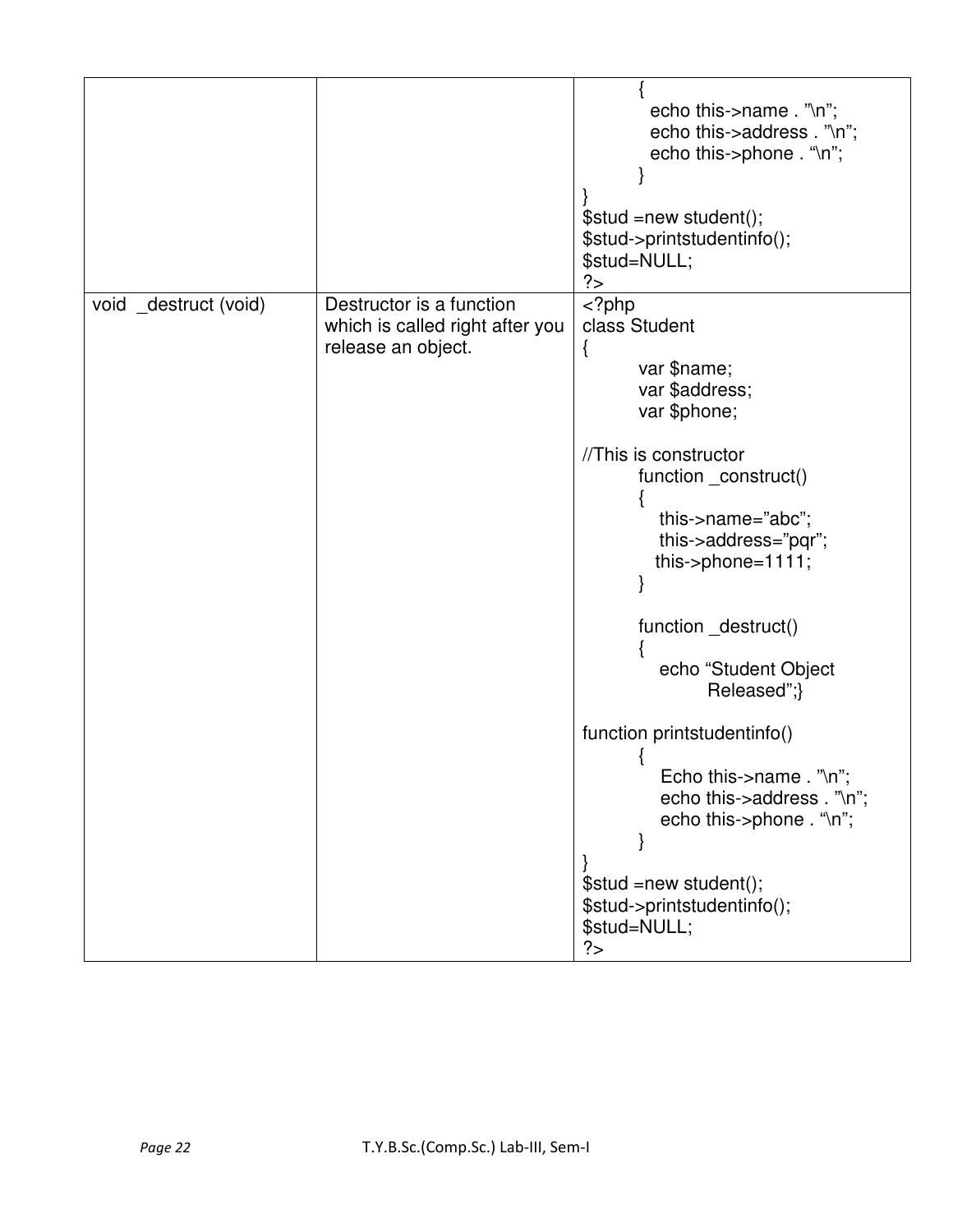| class exist()          | Introspection<br>We can use this function to<br>determine whether a class<br>exists.                                                                                                                                                            | $\text{Sclass} = \text{class} \, \text{exists} (\text{classname});$ |  |
|------------------------|-------------------------------------------------------------------------------------------------------------------------------------------------------------------------------------------------------------------------------------------------|---------------------------------------------------------------------|--|
| get_declared_classes() | This function returns array of<br>defined classes and checks<br>if the class name is in<br>returned array.                                                                                                                                      | $\text{Sclasses} = get declared classes();$                         |  |
| get_class_methods()    | We can use this function to<br>get the methods and<br>properties of class                                                                                                                                                                       | $$methods =$<br>get_class_methods(classname);                       |  |
| get_class_vars()       | This function returns only<br>properties that have default<br>values.                                                                                                                                                                           | \$properties=get_class_vars(classnam<br>$e)$ ;                      |  |
| get parent class()     | This function is used to find<br>the class's parent class.                                                                                                                                                                                      | $$superclass = get parent class ($<br>classname);                   |  |
| is_object()            | Is_object function is used to<br>make sure that it is object.                                                                                                                                                                                   | \$obj= is_obj(var);                                                 |  |
| get_class()            | get_class() function is used<br>to get the class to which an<br>object belongs and to get<br>class name                                                                                                                                         | \$classname= get class(object);                                     |  |
| method exists()        | This function is used to<br>check if method on an object<br>exists.                                                                                                                                                                             | \$method_exists=method_exists(object<br>,method);                   |  |
| get_object_vars()      | This function returns an<br>array of properties set in an<br>object                                                                                                                                                                             | \$array=get_object_vars(object);                                    |  |
| serialize()            | Serialization<br>Serializing an object means<br>converting it to a byte stream<br>representation that can be<br>stored in a file.<br>returns a string containing a<br>byte-stream representation<br>of the value that can be<br>stored anywhere | \$encode=serialize(something)                                       |  |
| unserialize()          | Takes a single serialized<br>variable and converts it back<br>to PHP value.                                                                                                                                                                     | \$something = unserialize (encode);                                 |  |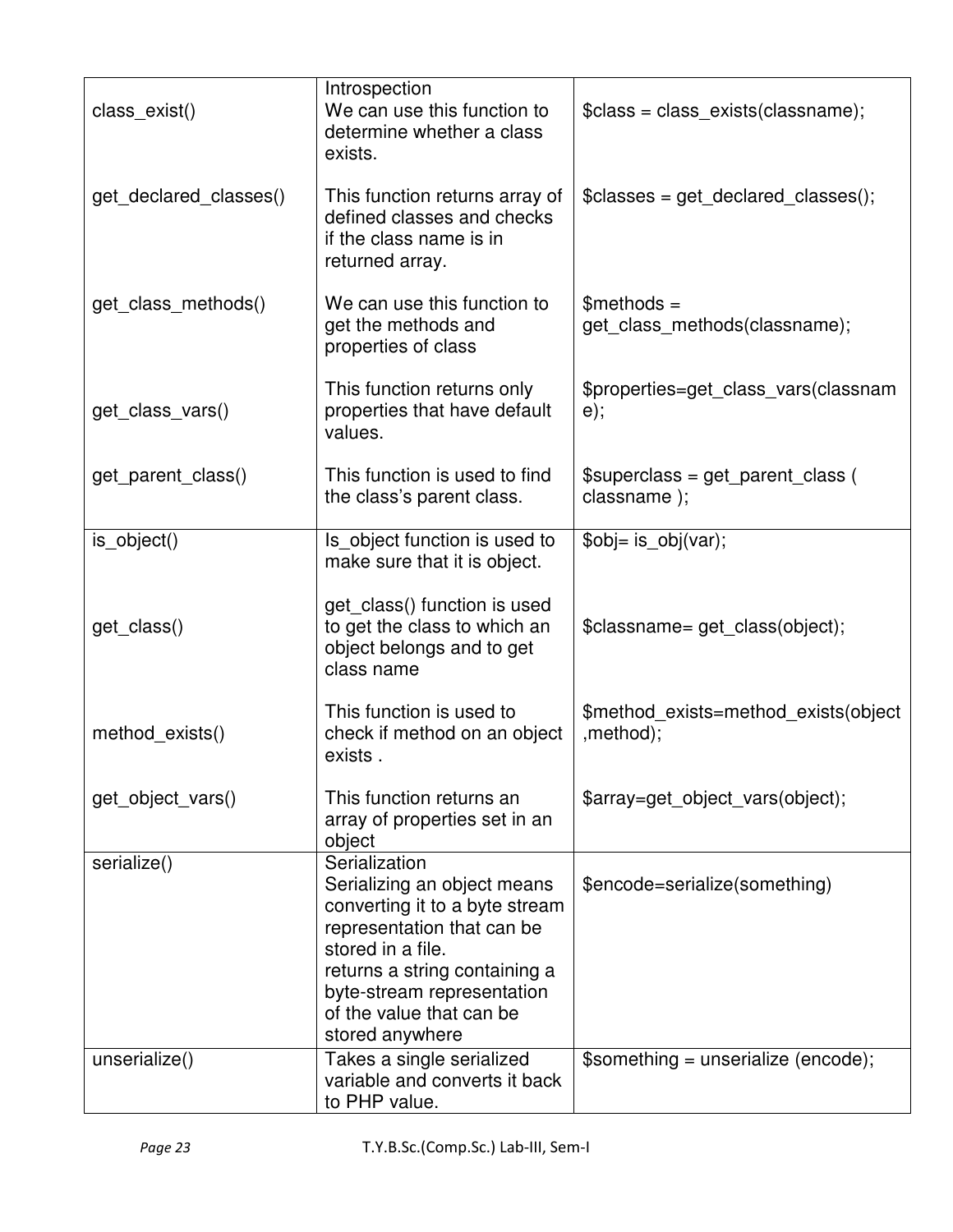| Interfaces    | An interface is declared           | Example of an interface      |
|---------------|------------------------------------|------------------------------|
|               | similar to a class but only        | class duck                   |
|               | include function prototypes        | function quack()<br>₹        |
|               | (without implementation) and       |                              |
|               | constants. When a class            | echo "quack, quack, qk, qk"; |
|               | uses an interface the class        |                              |
|               | must define all the methods /      | $\}$                         |
|               | function of the interface          | Interface birds              |
|               | otherwise the PHP engine           |                              |
|               | will give you an error.            | function breath();           |
|               |                                    | function eat();              |
|               | The interface's function           |                              |
|               | /methods cannot have the           | Class duck implements birds  |
|               | details filled in. that is left to | function quack()<br>$\{$     |
|               | the class that uses the            |                              |
|               | interface.                         | echo "quack, quack, qk, qk"; |
|               |                                    |                              |
|               |                                    |                              |
|               |                                    | function breath()            |
|               |                                    |                              |
|               |                                    | echo "duck is breathing";    |
|               |                                    |                              |
|               |                                    | function eat()               |
|               |                                    | echo " duck is eating";      |
|               |                                    |                              |
| Encapsulation | Encapsulation is an ability to     | $<$ ?php                     |
|               | hide details of                    | class A                      |
|               | implementation.                    |                              |
|               |                                    | function check()             |
|               |                                    |                              |
|               |                                    | if(isset (\$this))           |
|               |                                    | echo "\$this is defined (";  |
|               |                                    | echo get_class(\$this);      |
|               |                                    | echo ")\n";                  |
|               |                                    |                              |
|               |                                    | else                         |
|               |                                    |                              |
|               |                                    | echo "this is not defined";  |
|               |                                    |                              |
|               |                                    |                              |
|               |                                    |                              |
|               |                                    | class B                      |
|               |                                    | ĺ                            |
|               |                                    |                              |
|               |                                    | function bcheck()            |
|               |                                    |                              |
|               |                                    | $A::check()$ ;               |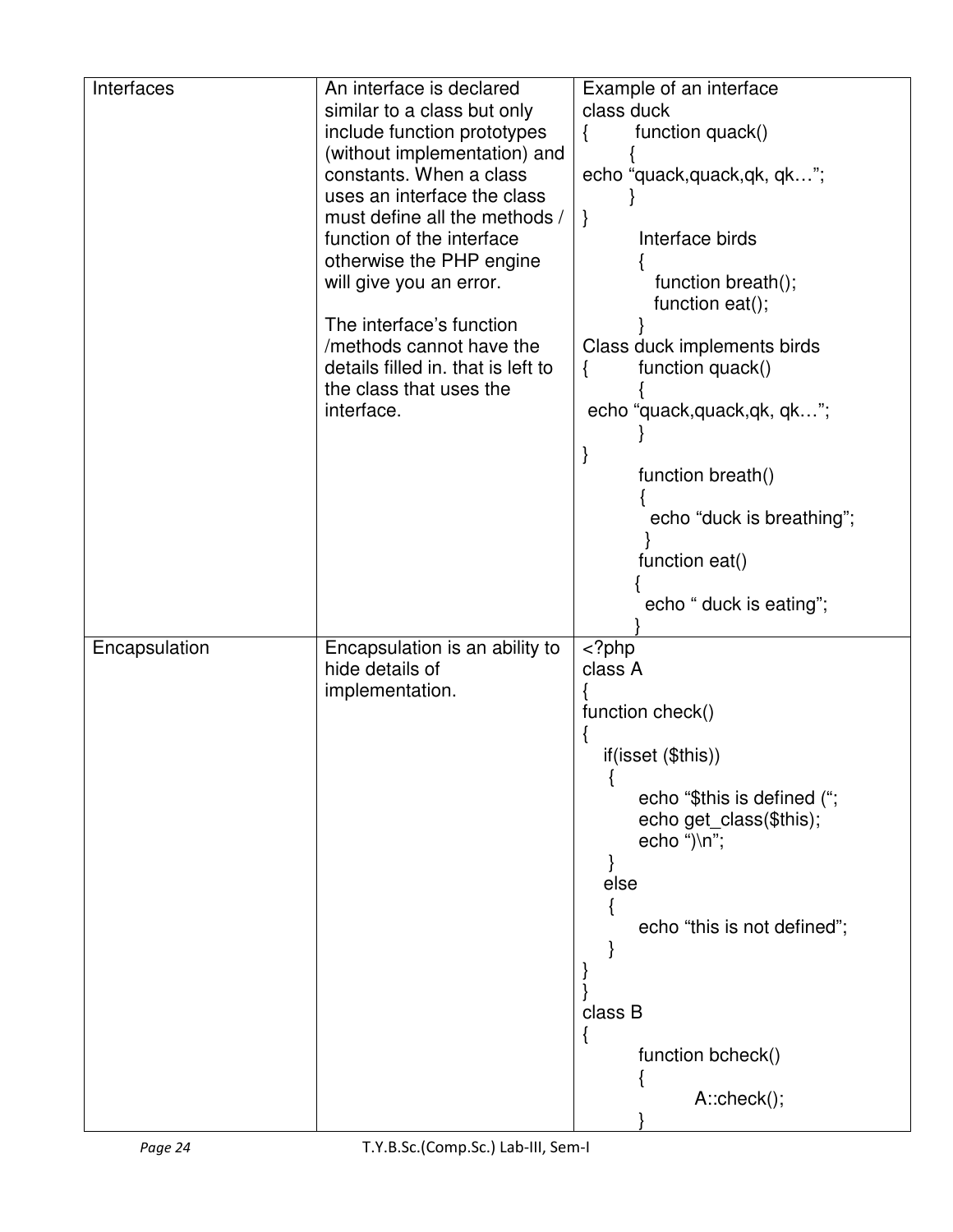| ? | $a = new A();$<br>$a > check()$ ;<br>$A::check()$ ;<br>$$b=new B();$<br>$$b$ ->bcheck();<br>B::bcheck(); |
|---|----------------------------------------------------------------------------------------------------------|
|   | Output:                                                                                                  |
|   | \$this is defined(a)<br>\$this is not defined<br>\$this is defined(b)<br>\$this is not defined           |

### **Set A**

Q: 1) Define an interface which has methods area( ), volume( ). Define constant PI. Create a class cylinder which implements this interface and calculate area and volume. (Hint: Use define( ))

Q: 2) Write class declarations and member function definitions for an employee(code, name, designation). Derive emp\_account(account\_no, joining date) from employee and emp sal(basic pay, earnings, deduction) from emp\_account.

Write a menu driven program

- a) To build a master table
- b) To sort all entries
- c) To search an entry
- d) Display salary
- e)

# **Set B**

Q:1) Create class rectangle and derive a class square from class Rectangle. Create another class circle. Create an interface with only one method called area(). Implement this interface in all the classes. Include appropriate data members and constructors in all classes. Write a program to accept details of a square, circle and rectangle and display the area.

Q:2) Create a class account(accno,cust\_name). Derive two classes from account as saving acc(balance, min amount) and current acc(balance, min amount).

- a) Display a menu
- b) Saving Account
- c) Current Account

For each of this display a menu with the following options.

- 1. Create account
- 2. Deposit
- 3. Withdrawal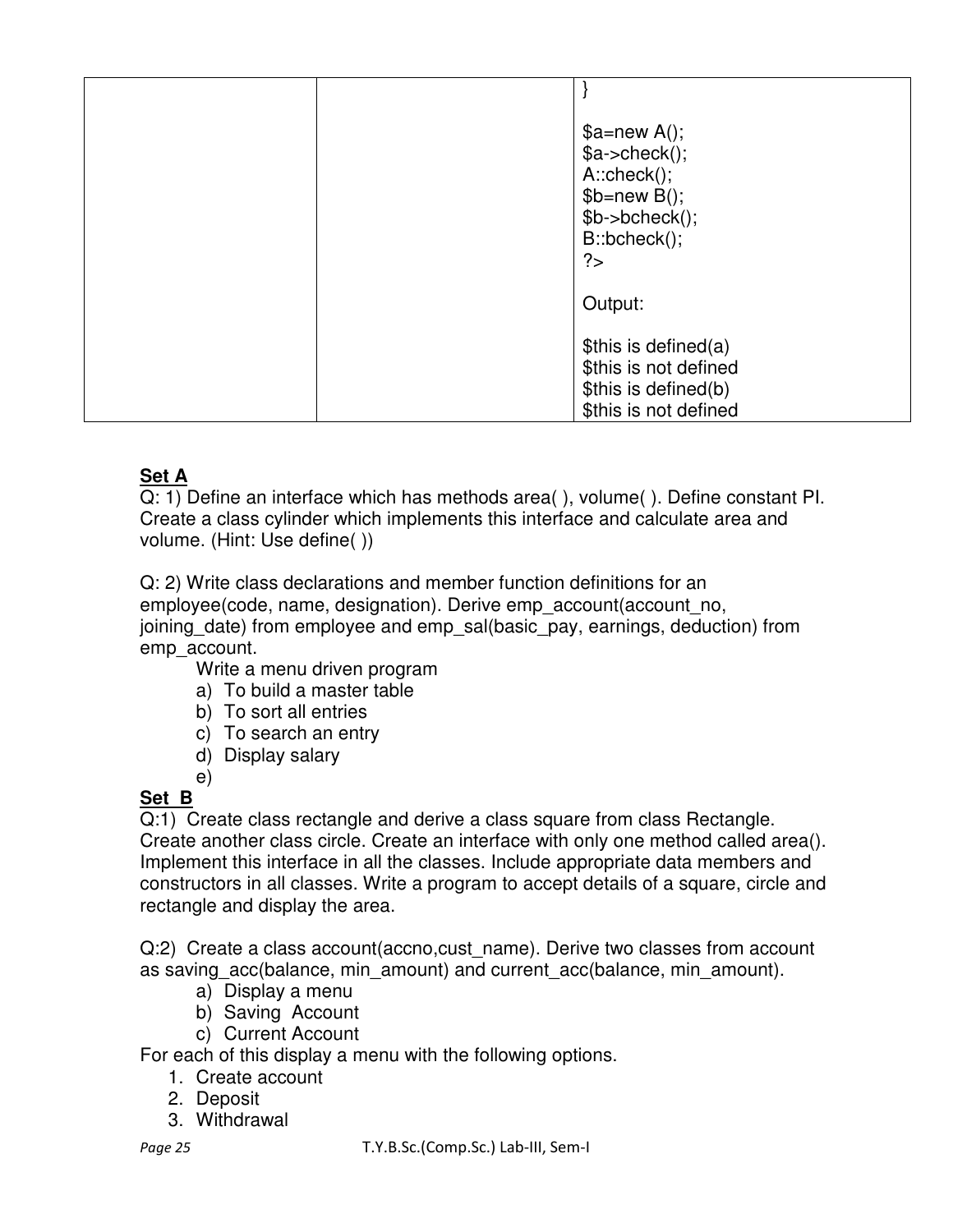# **Set C**

 $\overline{Q:1}$  Define an interface for stack operation. Implement this interface in a class.

Q:2) Write necessary class and member function definitions for a cricket player object. The program should accept details from user (max :10) (player\_code, name, runs, innings\_played, no\_of\_times\_out).

The program should contain following menu.

Enter details of players.

Display average runs of a single player.

Average runs of all players.

Display the list of players in sorted order as per runs(use function overloading)

| Signature of the instructor: |                     | Date: |             |
|------------------------------|---------------------|-------|-------------|
| <b>Assignment Evaluation</b> |                     |       |             |
| 0:Not Done                   | 2:Late Complete     |       | 4:Complete  |
| 1:Incomplete                 | 3:Needs Improvement |       | 5:Well Done |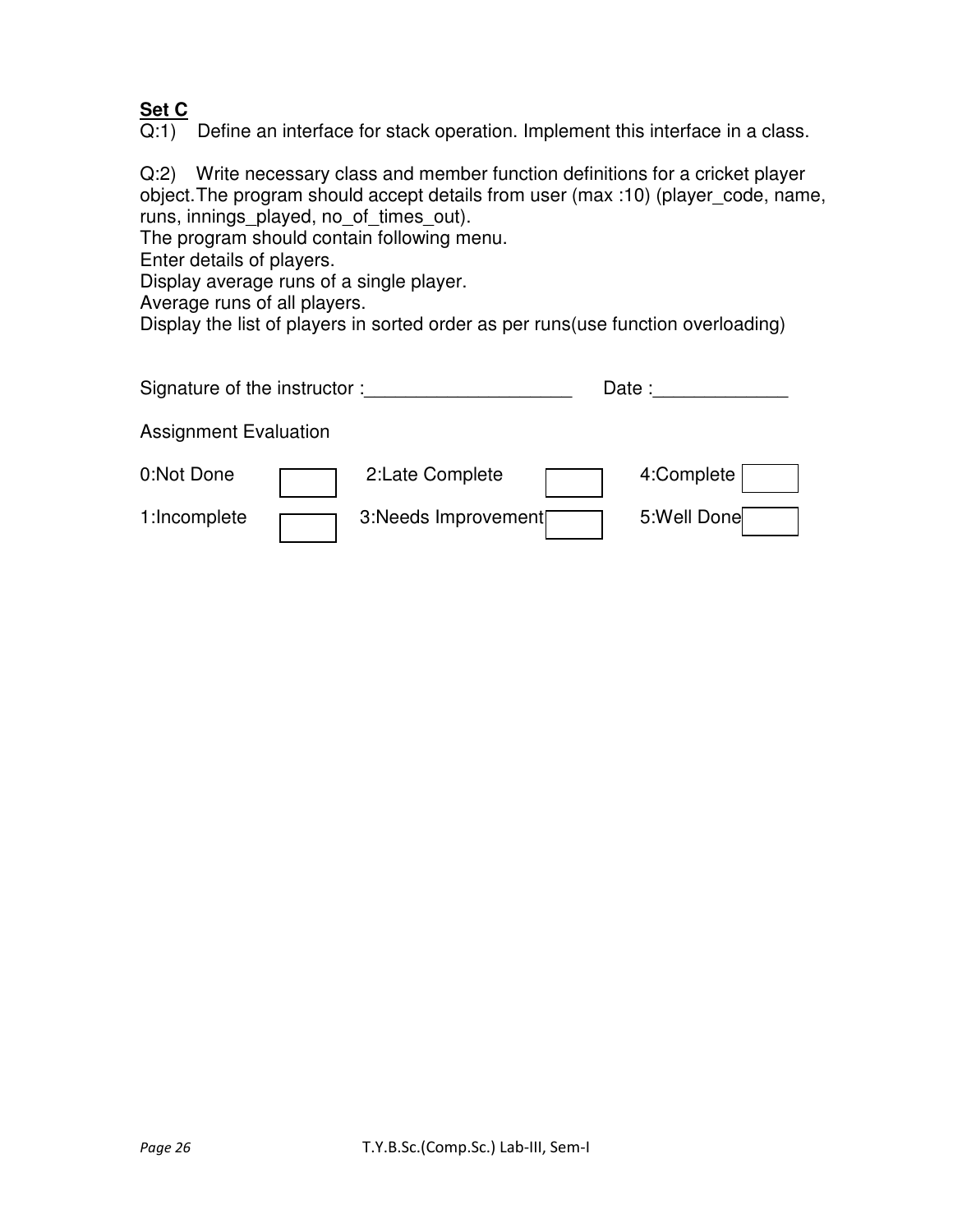# ASSIGNMENT NO. 5 : PHP-DATABASE (POSTGRESQL)

PostgreSQL supports a wide variety of built-in data types and it also provides an option to the users to add new data types to PostgreSQL, using the CREATE TYPE command. Table lists the data types officially supported by PostgreSQL. Most data types supported by PostgreSQL are directly derived from SQL standards. The following table contains PostgreSQL supported data types for your ready reference

| Category               | Data type                        | <b>Description</b>                                                |  |
|------------------------|----------------------------------|-------------------------------------------------------------------|--|
| <b>Boolean</b>         | boolean, bool                    | A single true or false value.                                     |  |
| <b>Binary types</b>    | bit(n)                           | An n-length bit string (exactly n)<br>binary bits)                |  |
|                        | bit varying(n), varbit(n)        | A variable n-length bit string (upto<br>n) binary nbits)          |  |
| <b>Character Types</b> | character(n)                     | A fixed n-length character string                                 |  |
|                        | char(n)                          | A fixed n-length character string                                 |  |
|                        | character varying(n)             |                                                                   |  |
|                        | varchar (n)                      |                                                                   |  |
|                        | text                             | A variable length character string<br>of unlimited length         |  |
| Numeric types          | smallint, int2                   | A signed 2-byte integer                                           |  |
|                        | integer, int, int4               | A signed, fixed precision 4-byte<br>number                        |  |
|                        | bigint, int8                     | A signed 8-byte integer, up to 18<br>digits in length             |  |
|                        | real, float4                     | A 4-byte floating point number                                    |  |
|                        | float8, float                    | An 8-byte floating point number                                   |  |
|                        | numeric(p,s)                     | An exact numeric type with<br>arbituary precision p, and scale s. |  |
| Currency               | money                            | A fixed precision, U.S style<br>currency                          |  |
|                        | serial                           | An auto-incrementing 4-byte<br>integer                            |  |
| Date and time<br>types | date                             | The calendar date(day, month<br>and year)                         |  |
|                        | time                             | The time of day                                                   |  |
|                        | time with time zone              | the time of day, including time<br>zone information               |  |
|                        | timestamp(includes time<br>لمممح |                                                                   |  |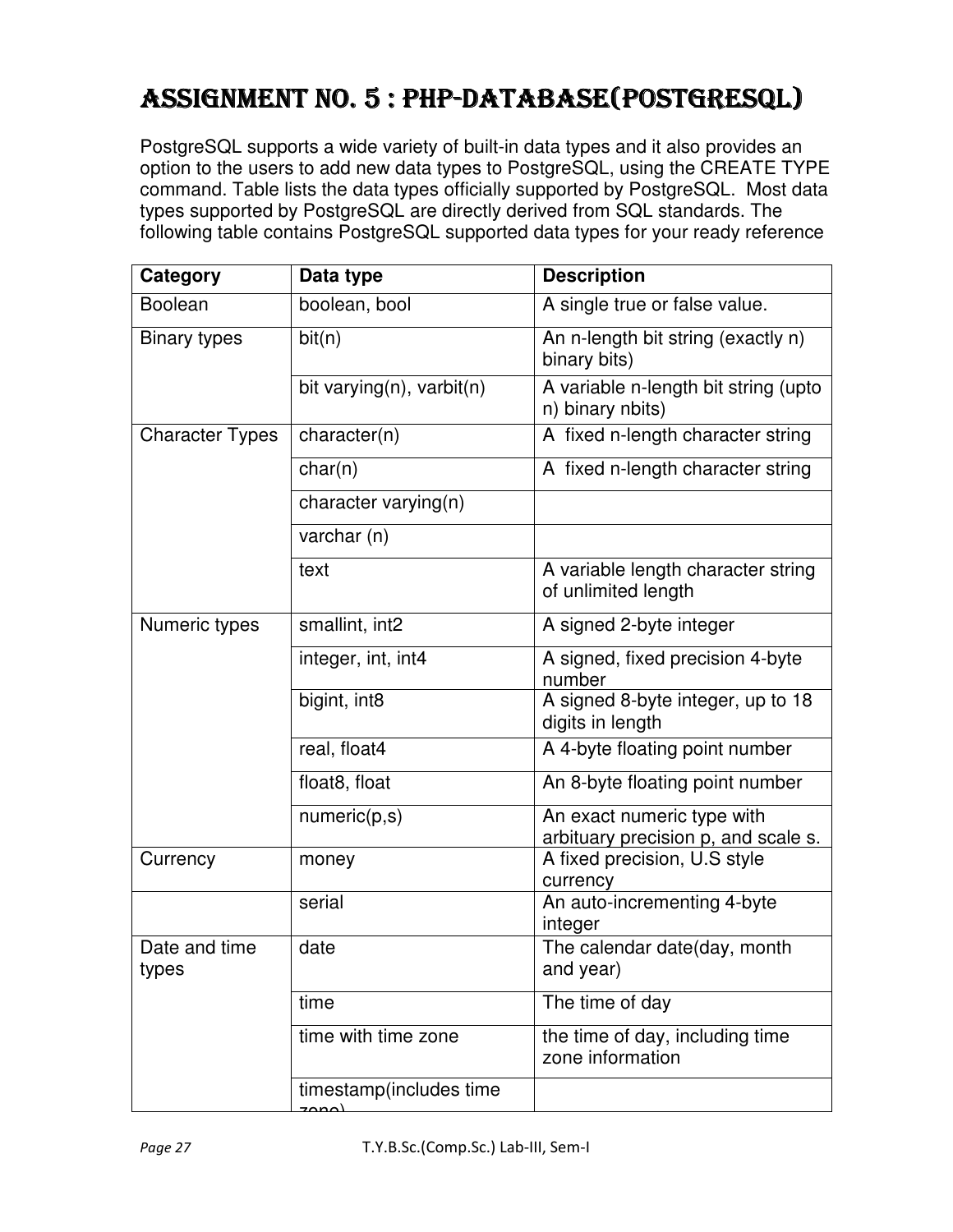| Interval) | An arbitrarily specified length |
|-----------|---------------------------------|
|           | $+$ ttattimtima                 |
|           |                                 |

Functions used for postgreSQL database manipulation

| <b>Function name</b>                                                                          | <b>Purpose</b>                                                                                                    | <b>Example</b>                                                                                                                          |  |
|-----------------------------------------------------------------------------------------------|-------------------------------------------------------------------------------------------------------------------|-----------------------------------------------------------------------------------------------------------------------------------------|--|
| resource<br>pg connect (string<br>\$connection_string [,<br>int \$connect type ]);            | Open a PostgreSQL<br>connection                                                                                   | \$conn = pg_connect("host",<br>"port", "options", "tty",<br>"dbname");                                                                  |  |
| resource<br>pg pconnect (string<br>\$connection string [,<br>int \$connect_type ]);           | Open a persistent<br>PostgreSQL<br>connection                                                                     | \$conn_string = "host=sheep por<br>t=5432 dbname=test user=lamb<br>password=bar";                                                       |  |
| resource<br>pg prepare (<br>resource \$connection<br>], string \$stmtname,<br>string \$query) | Submits a request to<br>create a prepared<br>statement with the<br>given parameters, and<br>waits for completion. | $\frac{1}{2}$ fresult = pg_prepare(\$dbconn,<br>"my_query", 'SELECT * FROM<br>shops WHERE name $= $1$ ');                               |  |
| resource<br>pg execute (<br>resource \$connection<br>], string \$stmtname,<br>array \$params) | Sends a request to<br>execute a prepared<br>statement with given<br>parameters, and waits<br>for the result.      | $\frac{1}{2}$ fresult = pg_execute(\$dbconn,<br>"my query", array("Joe's Widge<br>$(s")$ ;                                              |  |
| resource pg_query ([<br>resource \$connection<br>], string \$query)                           | Execute a query                                                                                                   | \$result = pg_query(\$conn, "SEL<br>ECT author, email FROM autho<br>rs");<br>if $(!$result)$ {<br>echo "An error occurred.\n";<br>exit; |  |
| array<br>pg_fetch_assoc(<br>resource \$result [, int<br>$$row$ $)$                            | Fetch a row as an<br>associative array                                                                            | while $$row = pg_fetch_assoc ($)$<br>echo \$row['id'];<br>result))                                                                      |  |
| bool pg close (<br>resource \$connection<br>$\left  \ \right)$                                | Closes a PostgreSQL<br>connection                                                                                 | pg close(\$dbconn);                                                                                                                     |  |

Example to create php Postgrsql Connectivity and display records <?php \$conn = pg\_connect("dbname=publisher"); if (!\$conn) { echo "An error occurred.\n"; exit;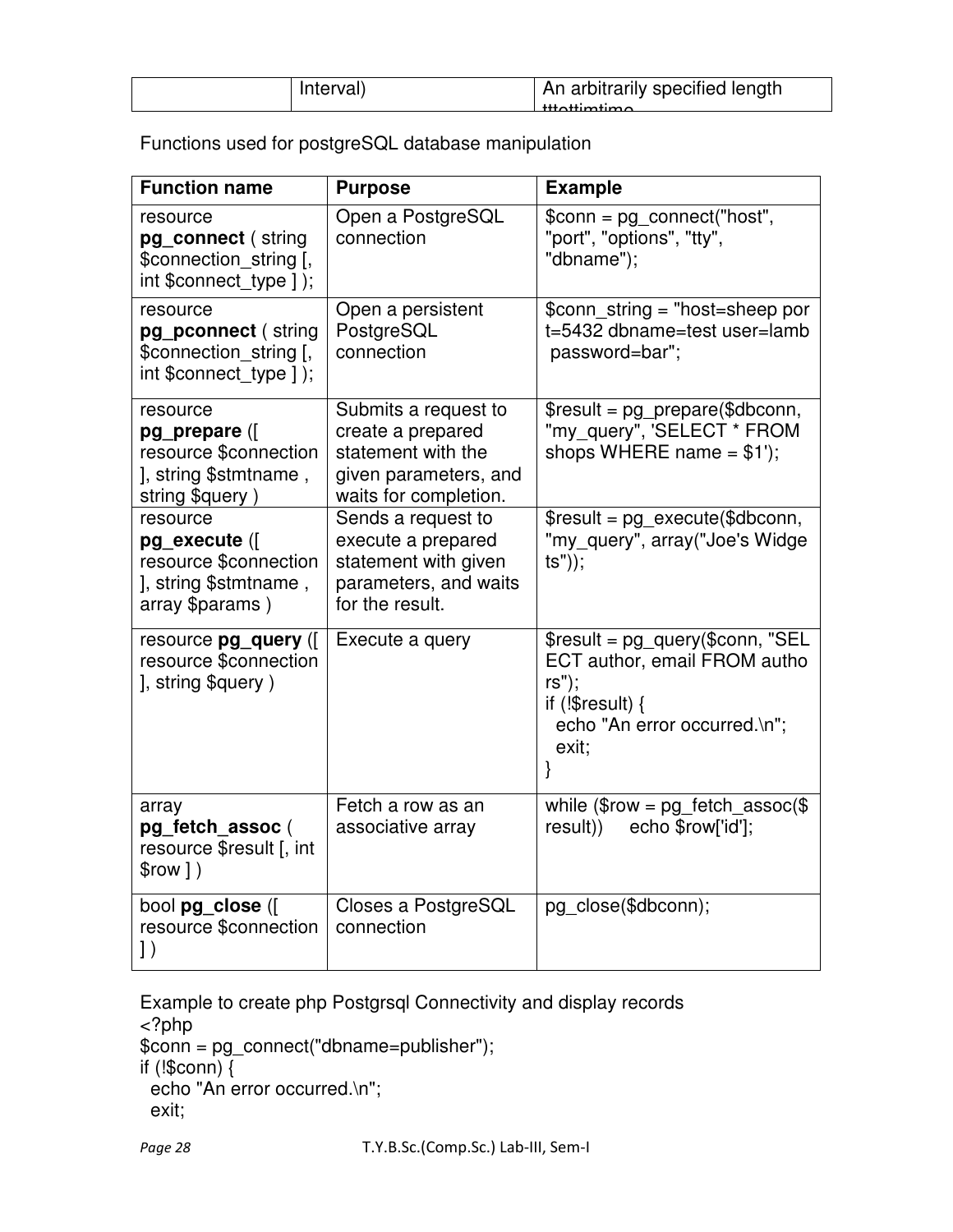```
} 
$result = pg_query($conn, "SELECT id, author, email FROM authors");
if (!$result) { 
  echo "An error occurred.\n"; 
  exit; 
} 
while ($row = pg_fetch_assoc($result)) {
  echo $row['id']; 
  echo $row['author']; 
  echo $row['email']; 
} 
?> 
Set A
```
Q: 1) Consider the following entities and their relationships

Emp (emp\_no,emp\_name,address,phone,salary)

Dept (dept\_no,dept\_name,location)

Emp-Dept are related with one-many relationship Create a RDB in 3NF for the above and solve following

Using above database write a PHP script which will print a salary statement in the format given below, for a given department. (Accept department name from the user).

Deparment Name :

| <b>Maximum Salary</b> | Minimum Salary | <b>Sum Salary</b> |
|-----------------------|----------------|-------------------|
|                       |                |                   |

Q: 2) Consider the following entities and their relationships

Doctor (doc no, doc name, address, city, area)

Hospital (hosp no, hosp name, hosp city)

Doctor and Hospital are related with many-many relationship. Create a RDB in 3 NF for the above and solve following

Using above database, write a PHP script which accepts hospital name and print information about doctors visiting / working in that hospital in tabular format. **Set B**

Q: 1) Considerer the following entities and their relationships

project(pno integer, p\_name char(30), ptype char(20),duration integer) employee (eno integer, e\_name char (20), qualification char (15), joindate date)

 The relationship between project - employee: M-M, with descriptive attributes as start date (date), no of hours\_worked (integer).

Using above database write a script in PHP to accept a project name from user and display information of employees working on the project.

Q: 2) Consider the following entities and their relationships

student (sno integer, s\_name char(30), s\_class char(10), s\_addr char(50)) teacher (tno integer, t\_name char (20), qualification char (15),experience integer) The relationship between student-teacher: m-m with descriptive attribute subject.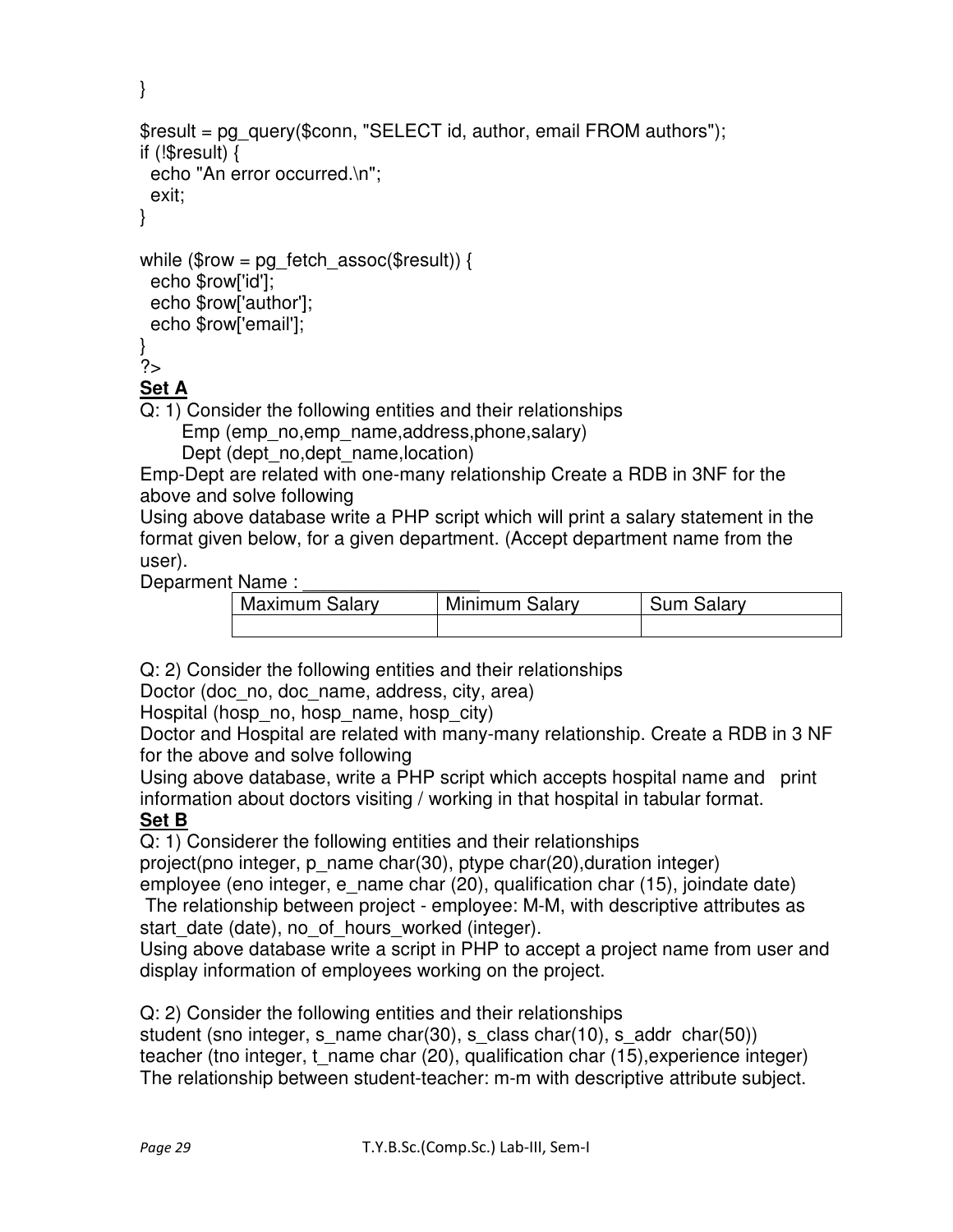Using above database write a script in PHP to accept a teacher name from user and display the names of students along with subjects to whom teacher is teaching

#### **Set C**

Q: 1) Consider the following entities and their relationships Movie (movie\_no, movie\_name, release\_vear) Actor (actor no, name)

Relationship between movie and actor is many – many with attribute rate in Rs. Create a RDB in 3 NF for the above and solve following

Using above database, write PHP scripts for the following:(Hint: Create HTML form having three radio buttons)

- a) Accept actor name and display the names of the movies in which he has acted.
- b) Insert new movie information.
- c) Update the release year of a movie. (Accept the movie name from user)
- Q: 2) Considerer the following entities and their relationships

Student (Stud id,name,class)

Competition (c\_no,c\_name,type)

Relationship between student and competition is many-many with attribute rank and year. Create a RDB in 3NF for the above and solve the following.

Using above database write a script in PHP to accept a competition name from user and display information of student who has secured 1<sup>st</sup> rank in that competition.

| Signature of the instructor:<br><b>Assignment Evaluation</b> |                      | Date:        |  |
|--------------------------------------------------------------|----------------------|--------------|--|
| 0:Not Done                                                   | 2:Late Complete      | 4:Complete   |  |
| 1:Incomplete                                                 | 3: Needs Improvement | 5: Well Done |  |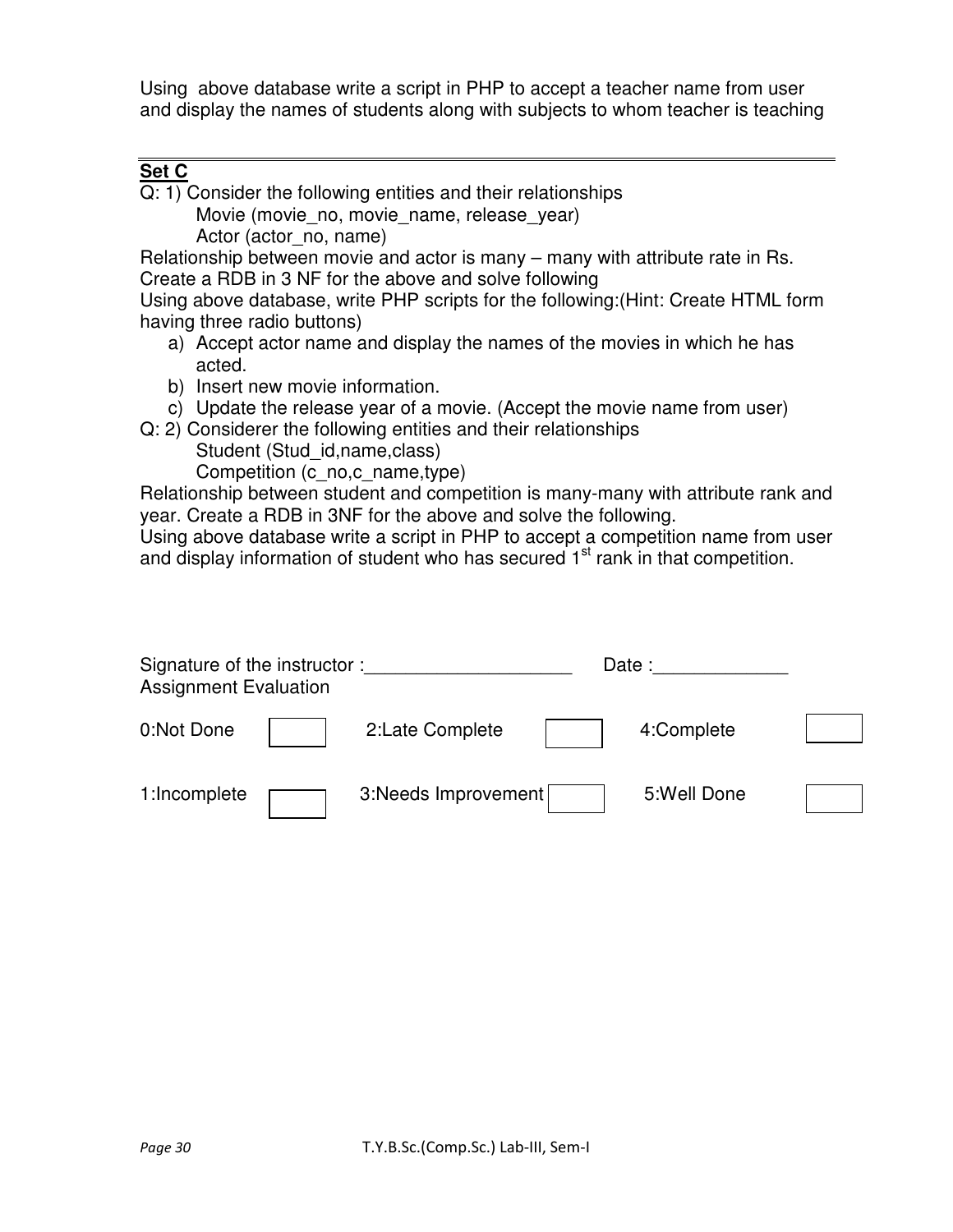## **PREPARED BY:**

# **Ms.Madhuri Deshpande(S P College) Ms. Kalpana Joshi(Fergusson College) Ms. Shilpa Khadilkar(Kaveri College)**

The project will be done in following environment: Operating System : **Linux** Programming Language used Database : **PostgreSQL**

*Marks will be given as follows* 

| Sr. No. | Task                                                                      | <b>Marks</b> | <b>Sign</b> |
|---------|---------------------------------------------------------------------------|--------------|-------------|
| 1.      | <b>Problem Definition</b>                                                 | /5           |             |
| 2.      | Proposed system                                                           | /5           |             |
| 3.      | Feasibility study                                                         | /5           |             |
| 4.      | Gathering Data Requirements and<br><b>Functional Requirement</b>          | /5           |             |
| 5.      | Designing the normalized Database                                         | /5           |             |
| 6.      | <b>UML Diagrams</b>                                                       | /5           |             |
| 7.      | I/O screens                                                               | /5           |             |
| 8.      | <b>Test Case Design</b>                                                   | /5           |             |
| 9.      | Coding                                                                    |              |             |
|         | <b>Total</b>                                                              | /50          |             |
|         | Convert above 50 to: Total                                                | /20          |             |
| 10.     | <b>Final Demo</b><br>(to be considered in Final Practical<br>Examination) | /10          |             |

The 50 marks will be converted to 20 marks as INTERNAL Marks.

The final demo marks 10 to be given separately. These marks will be considered in Final Examination in the 30 marks.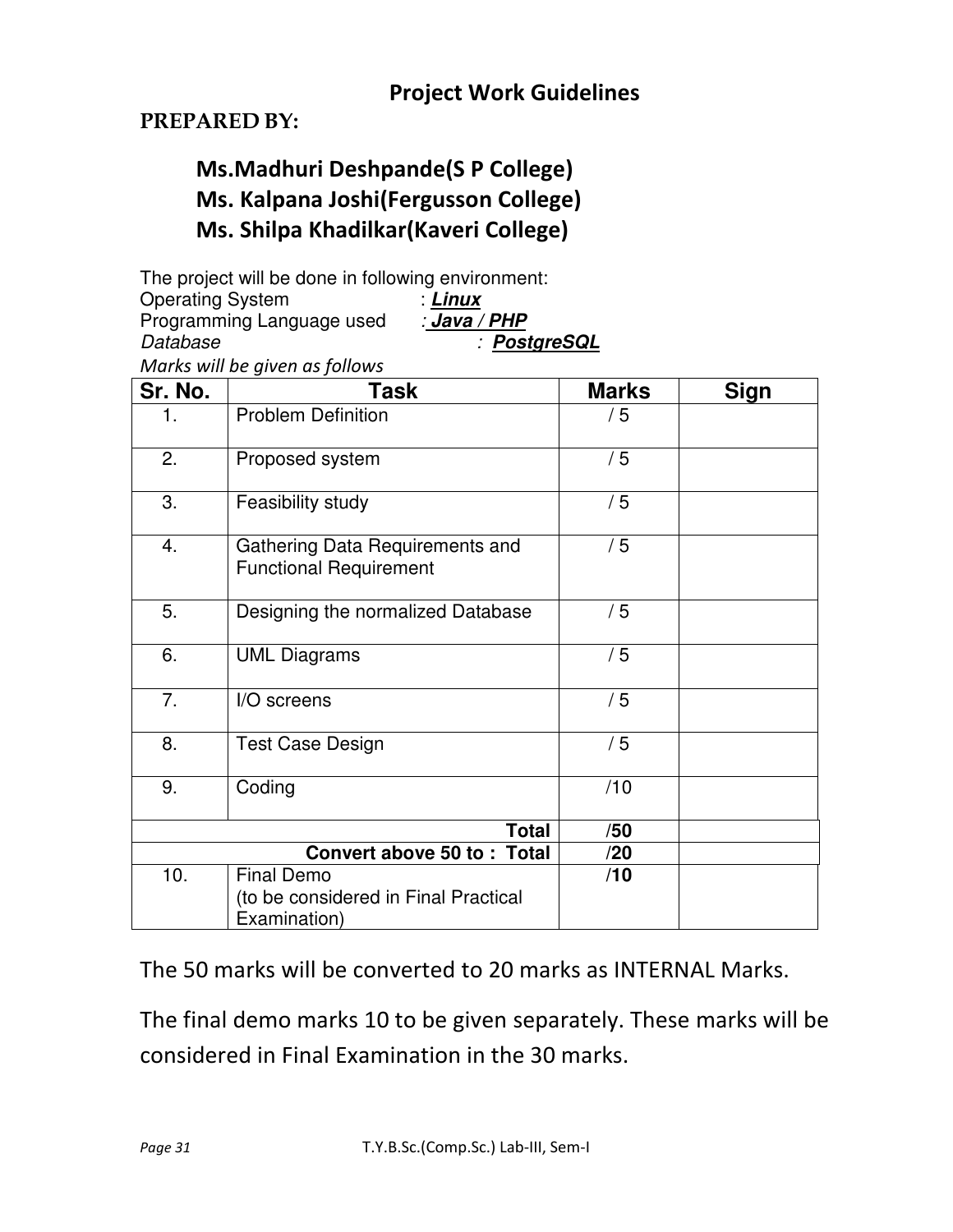- 1. Internal Examiner will keep both the mark lists (Internal 20 marks, 10 Marks Final Demo) ready before examination.
- 2. Include table in the lab book of PHP.
- 3. The copy of progress report will be put in the final project report for reference.
- 4. The database design will be applicable to database related projects.
- 5. The Game based project will have the complete life cycle of that game along with Win and Loss conditions.
- 6. We can draw only applicable and relevant UML diagrams and not all.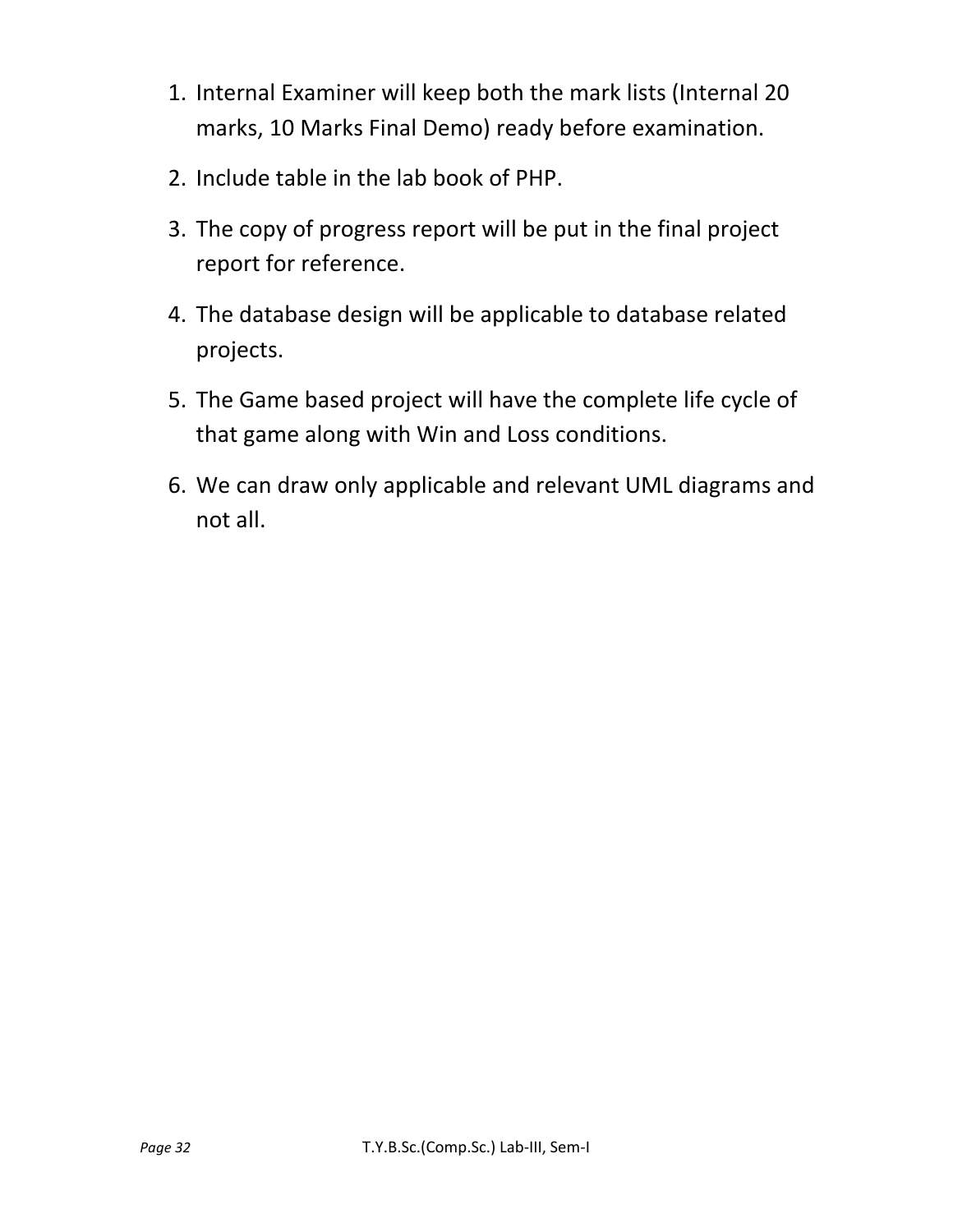# **Format of Project Progress Report**

|                      | Roll No & Name of the student |  |           |                     |
|----------------------|-------------------------------|--|-----------|---------------------|
| Title of the Project |                               |  |           |                     |
|                      | Project Guide Name            |  |           |                     |
| Sr.<br>No.           | Date                          |  | Task done | Sign<br>(with date) |
|                      |                               |  |           |                     |
|                      |                               |  |           |                     |
|                      |                               |  |           |                     |
|                      |                               |  |           |                     |
|                      |                               |  |           |                     |
|                      |                               |  |           |                     |
|                      |                               |  |           |                     |
|                      |                               |  |           |                     |
|                      |                               |  |           |                     |
|                      |                               |  |           |                     |

## Head,

Dept. of Computer Science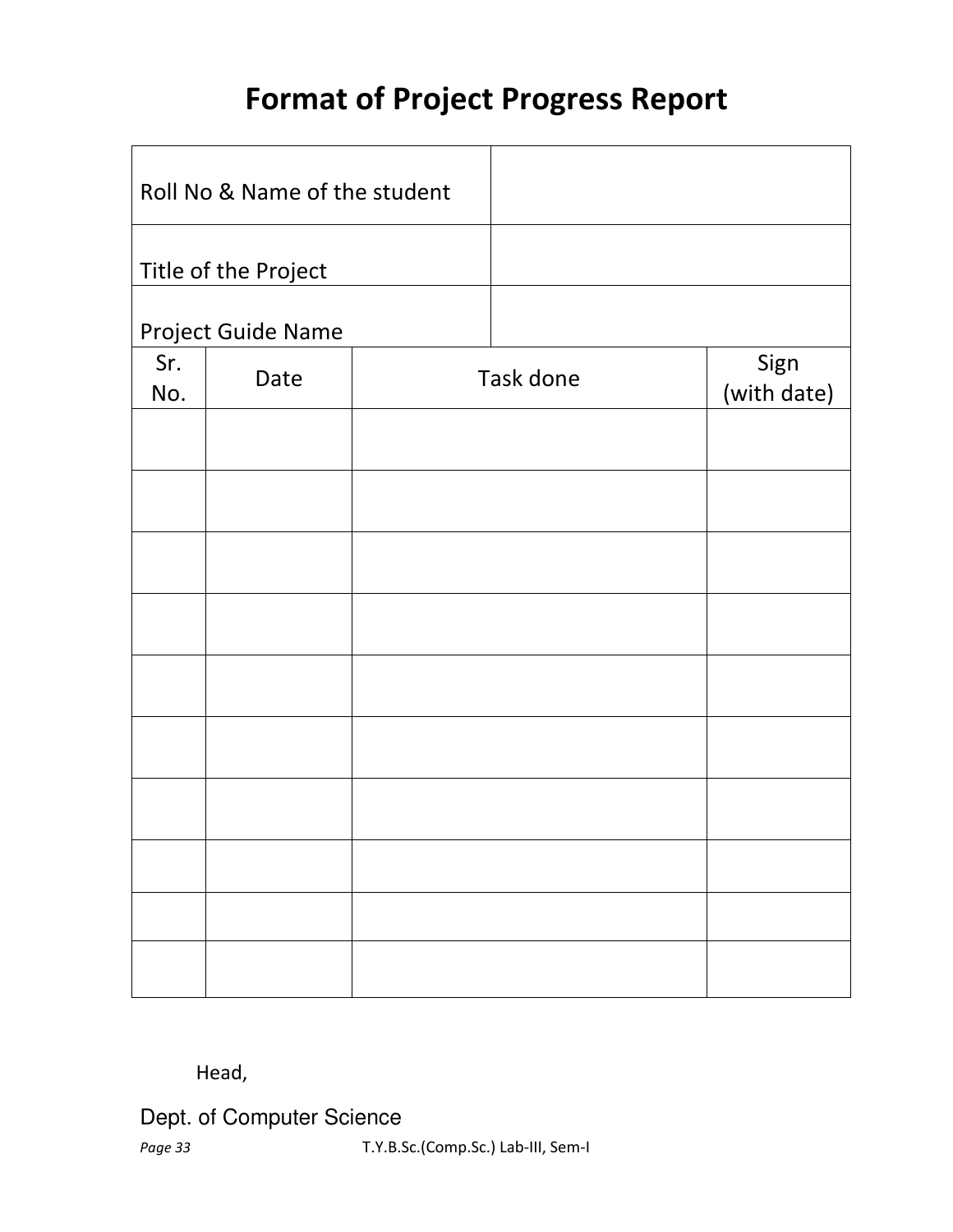# **COMPUTER NETWORK ASSIGNMENTS**

# **Assignments based on CS-333 (Computer Networks -I) and CS-343 (Computer Networks -II )**

## **PREPARED BY:**

# PROF. MS. POONAM PONDE (NOWROSJEE WADIA COLLEGE)

# PROF. JEEVAN LIMAYE (FERGUSSON COLLEGE)

#### • **OBJECTIVES**

The objectives of these assignments are :

- a. To cover basic concepts of networking
- b. To understand how networking protocols work
- c. To understand basic Linux installation and setting up of the operating environment
- d. To study LAN setup and understand basic LAN principles
- e. To study tools for network analysis

# **Assignment Completion Sheet**

| Sr. No         | <b>Assignment Name</b>       | <b>Marks</b> |
|----------------|------------------------------|--------------|
| $\mathbf{1}$   | Linux Installation           |              |
| $\overline{2}$ | Networking commands in Linux |              |
| 3              | Study of LAN environment     |              |
| 4              | Use of Wireshark tool        |              |
|                | Total out of 20              |              |
|                | Total out of 10              |              |

Signature of Incharge :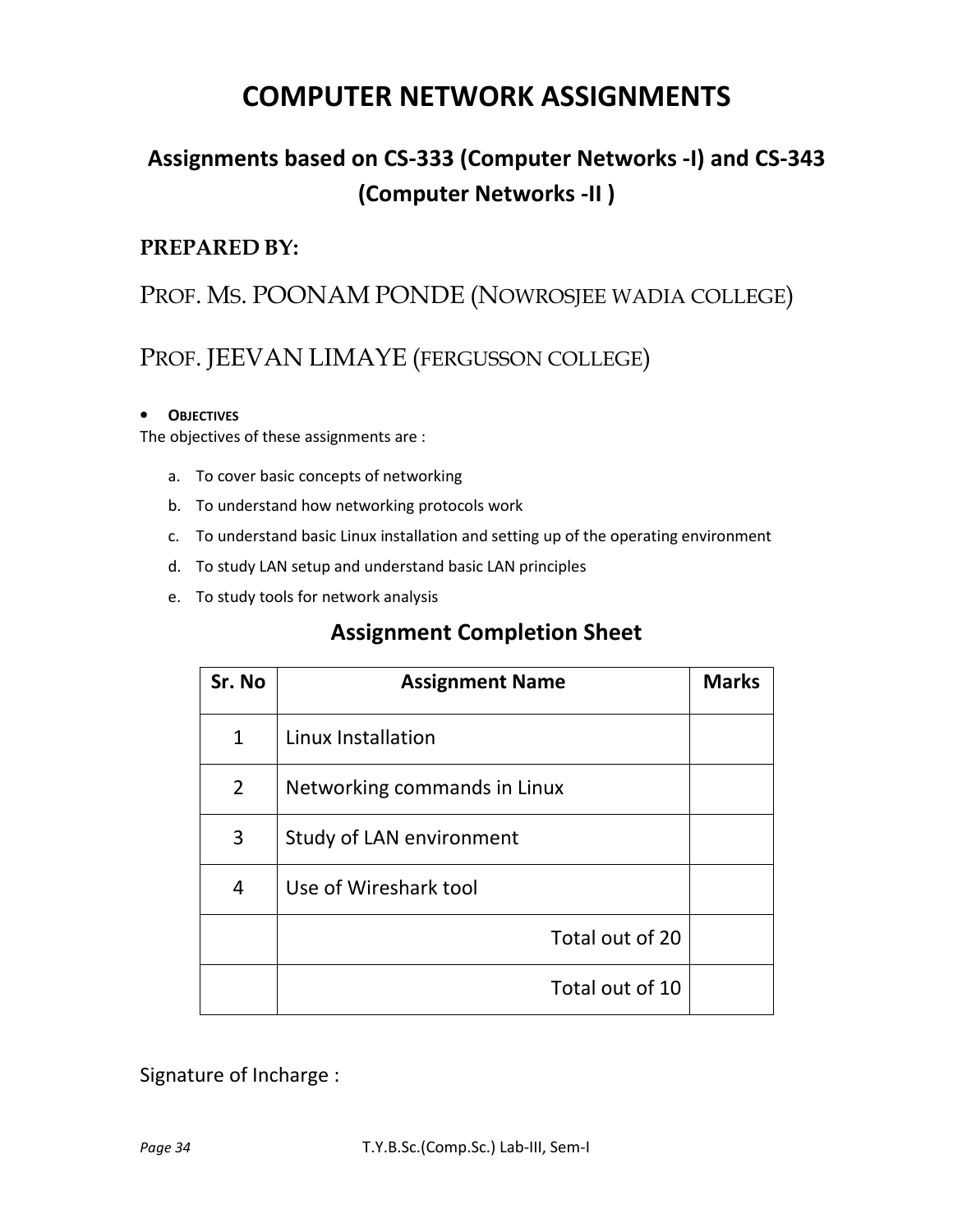# **Assignment 1 : Linux Installation and operating environment**

Instructors should demonstrate :

- 1. Linux installation
- 2. Creating users
- 3. Creating user groups
- 4. Setting permissions for home directory of users
- 5. Important files and directories in linux and their use
- 6. Configuring Apache server and Apache Tomcat
- 7. Configuring database using postgresql

Self study questions for students :

- 1. List the stages of Linux boot process
- 2. What is runlevel? What are the predefined runlevels?
- 3. Find out the runlevel of your computer
- 4. Find out the kernel version of your machine
- 5. What is NIS and NFS ?
- 6. What is the use of RPM ? List various options of rpm command with syntax
- 7. State the purpose of the following files and directories:
	- a. /home
	- b. /boot
	- c. /dev
	- d. /usr
	- e. /mnt
	- f. /media
	- g. /etc
	- h. /bin
	- i. /usr/bin
	- j. /etc/fstab
	- k. .bashrc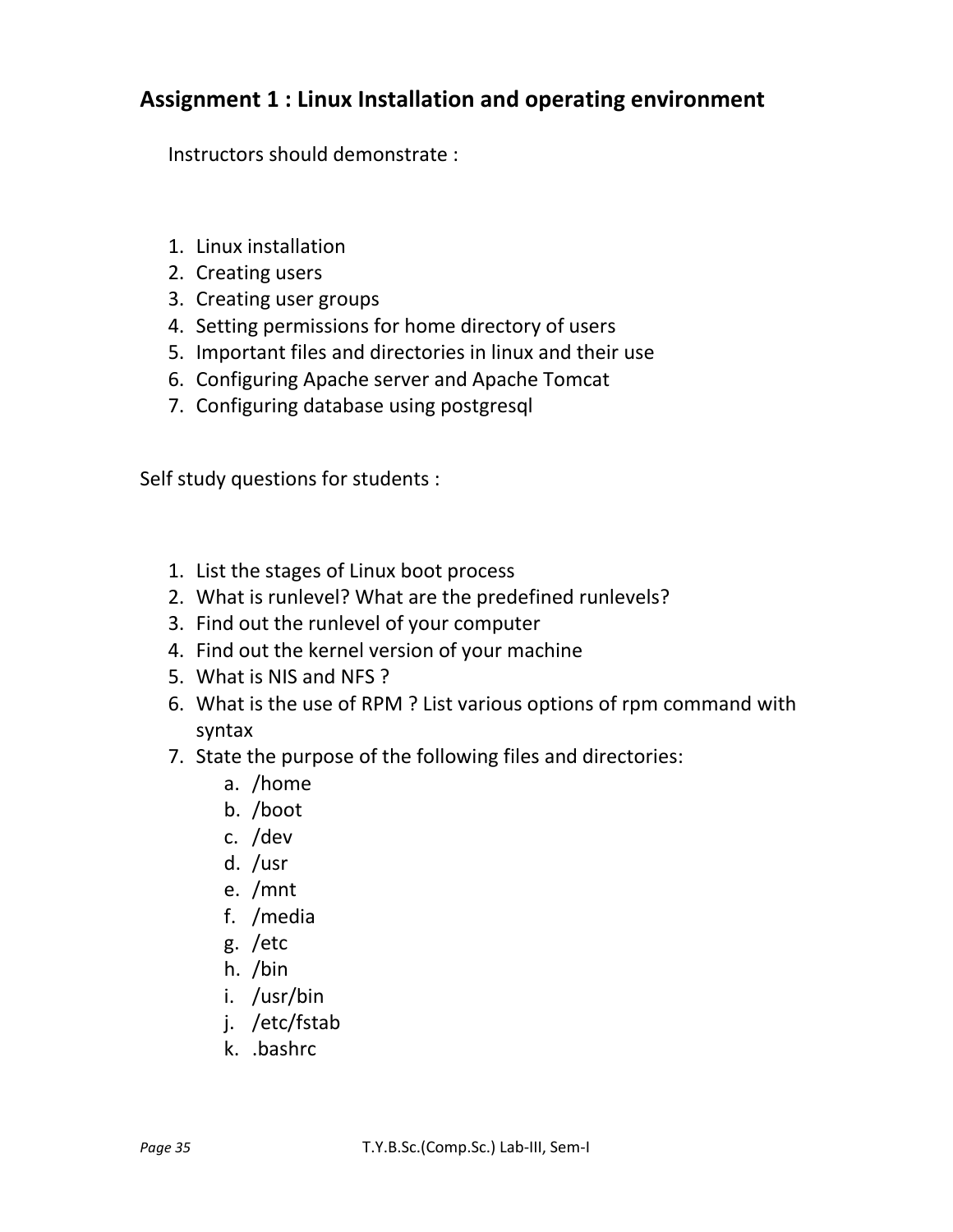| Signature of the instructor  |                      | Date |              |
|------------------------------|----------------------|------|--------------|
| <b>Assignment Evaluation</b> |                      |      |              |
| 0: Not done                  | 2: Late Complete     |      | 4: Complete  |
| 1: Incomplete                | 3: Needs improvement |      | 5: Well Done |
|                              |                      |      |              |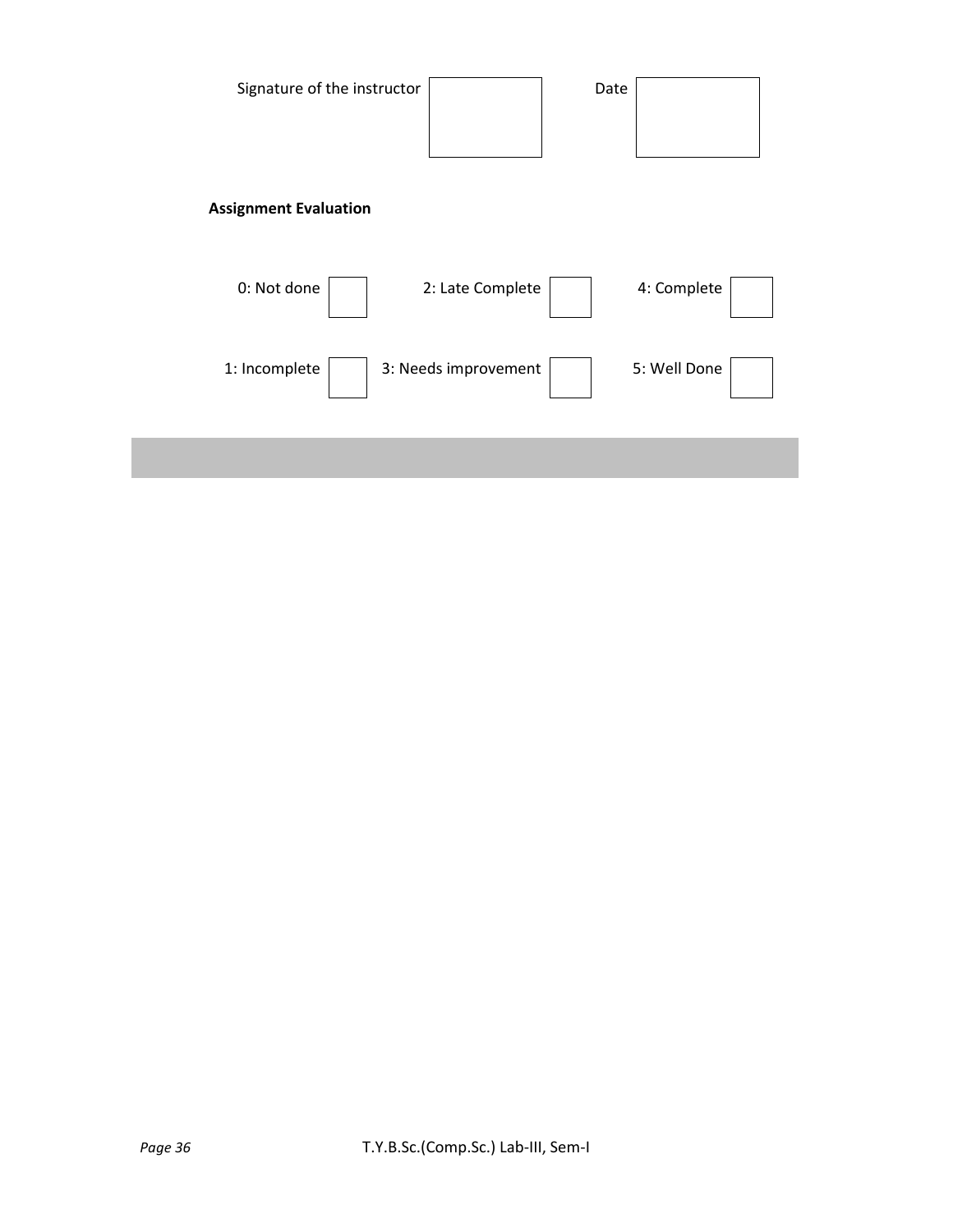# **Assignment 2: Networking commands in Linux**

#### **Execute the following commands and write their output**

#### **1. ping :**

This command is used to test connectivity between two nodes. Ping use ICMP (Internet Control Message Protocol) to communicate to other devices. You can ping host name or ip address using below command.

example: ping 201.54.100.1 or ping www.google.com

| \$ping <server-ip-address></server-ip-address>     |
|----------------------------------------------------|
| Output:                                            |
|                                                    |
| \$ping localhost                                   |
|                                                    |
| Output:                                            |
|                                                    |
|                                                    |
| \$ping <other-ip-in-network></other-ip-in-network> |
| Output:                                            |
|                                                    |
|                                                    |

#### **2. hostname**

Gives the host name of the computer they are logged into. To set the hostname permanently use /etc/sysconfig/network file.

| \$hostname |  |
|------------|--|
| Output:    |  |
|            |  |

#### **3. traceroute**

**traceroute** is a network troubleshooting utility which shows number of hops taken to reach destination also determine packets traveling path.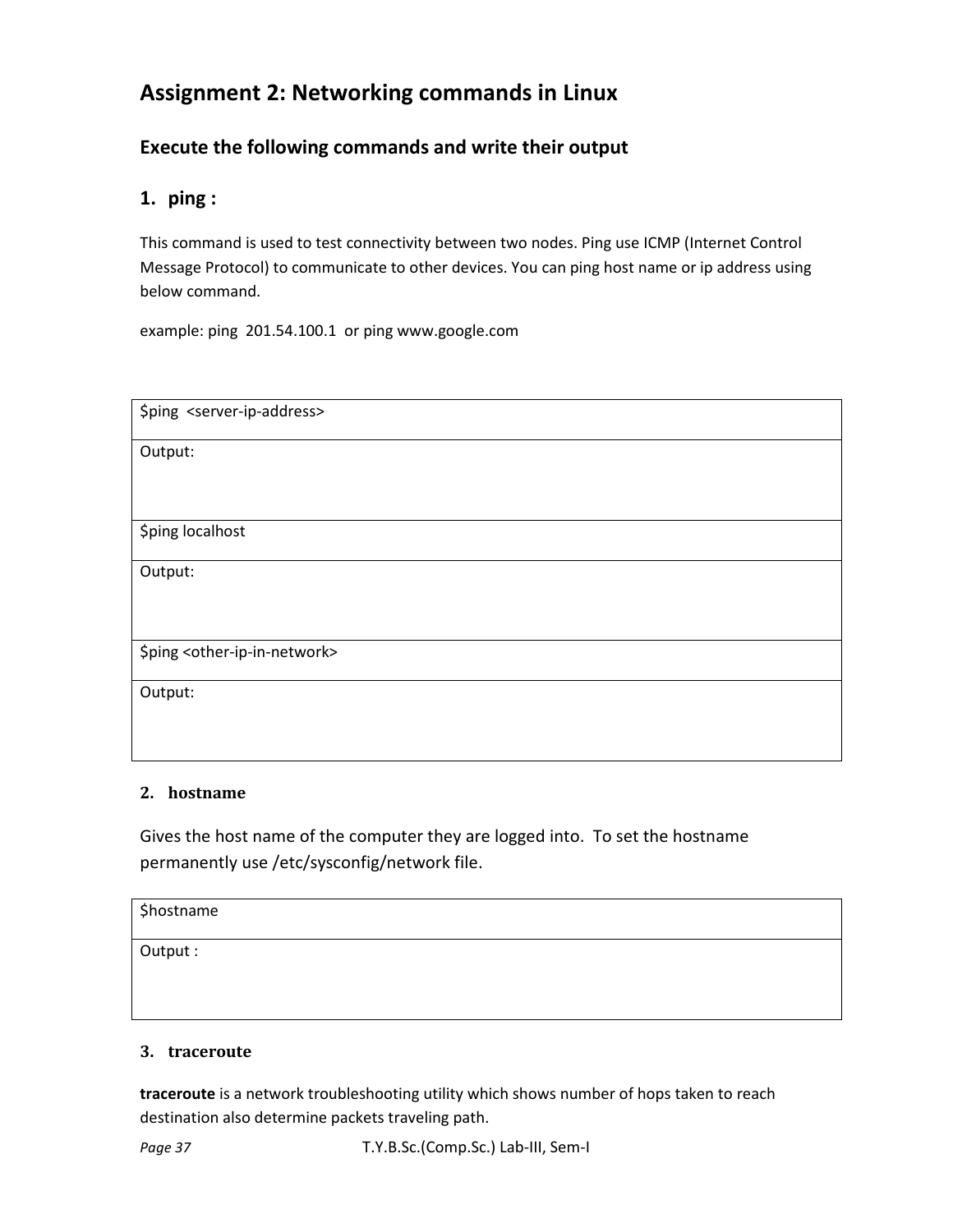Output :

#### **4. netstat**

**Netstat** (**Network Statistic**) command displays interfaces, connection information, routing table information etc.

\$netstat Output :

Execute it with the following options and write the output:

netstat –t

netstat –s –t

netstat -i

#### **5. ifconfig**

ifconfig is used for displaying network interface information.

\$/sbin/ifconfig

Output :

#### **6. who**

Displays information of all users who are logged in

\$who

Output :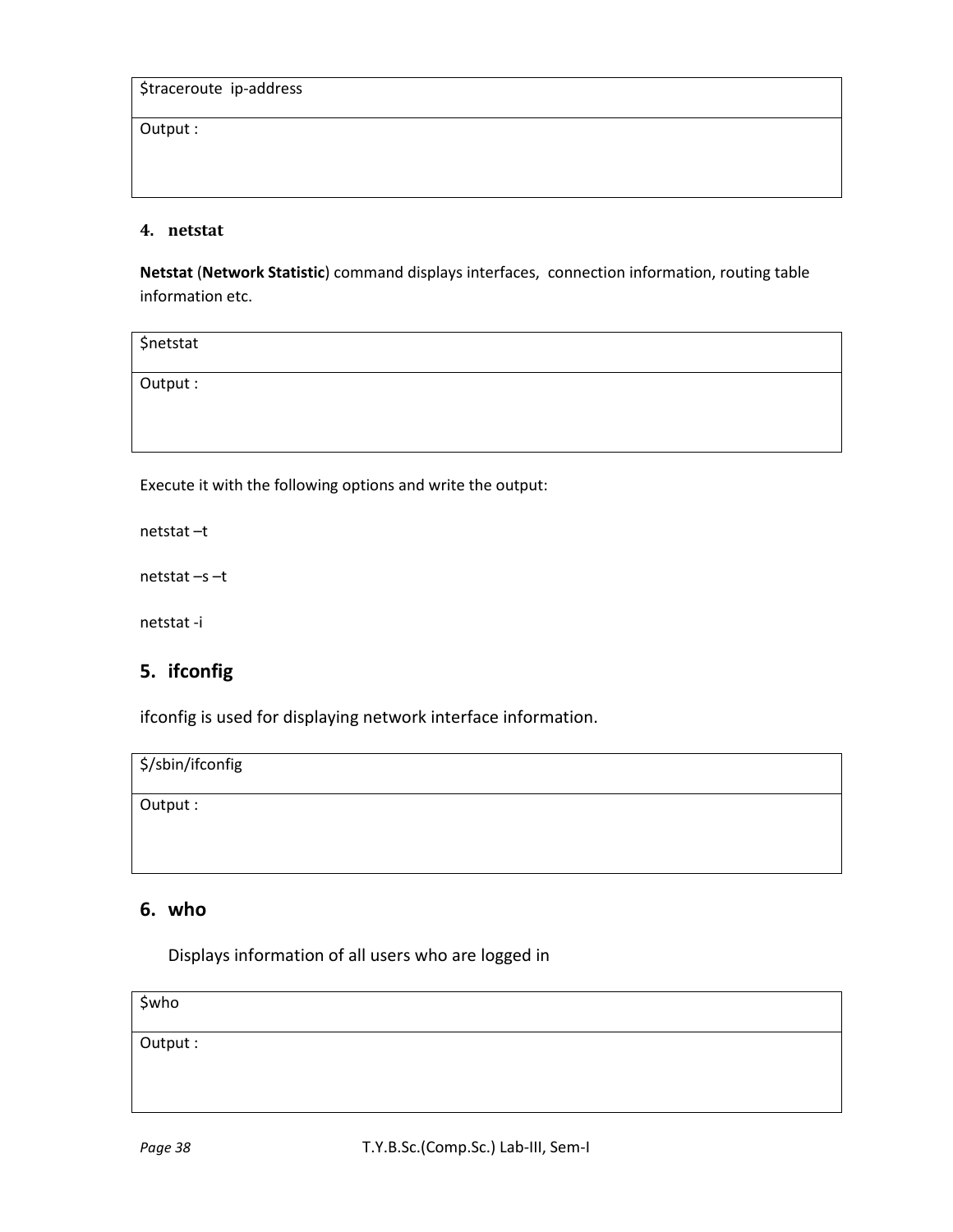#### **7. whoami**

The whoami command writes the user name (i.e., login name) of the owner of the current login session to standard output.

| \$whoami |  |
|----------|--|
|          |  |
|          |  |
|          |  |

Output :

#### **8. nmap**

Network mapper tool to discover hosts and services on a computer network.

\$ nmap <server-ip-address>

Output :

#### **9. tcpdump**

Tcpdump prints out a description of the contents of packets on a network interface that match the boolean expression; the description is preceded by a time stamp,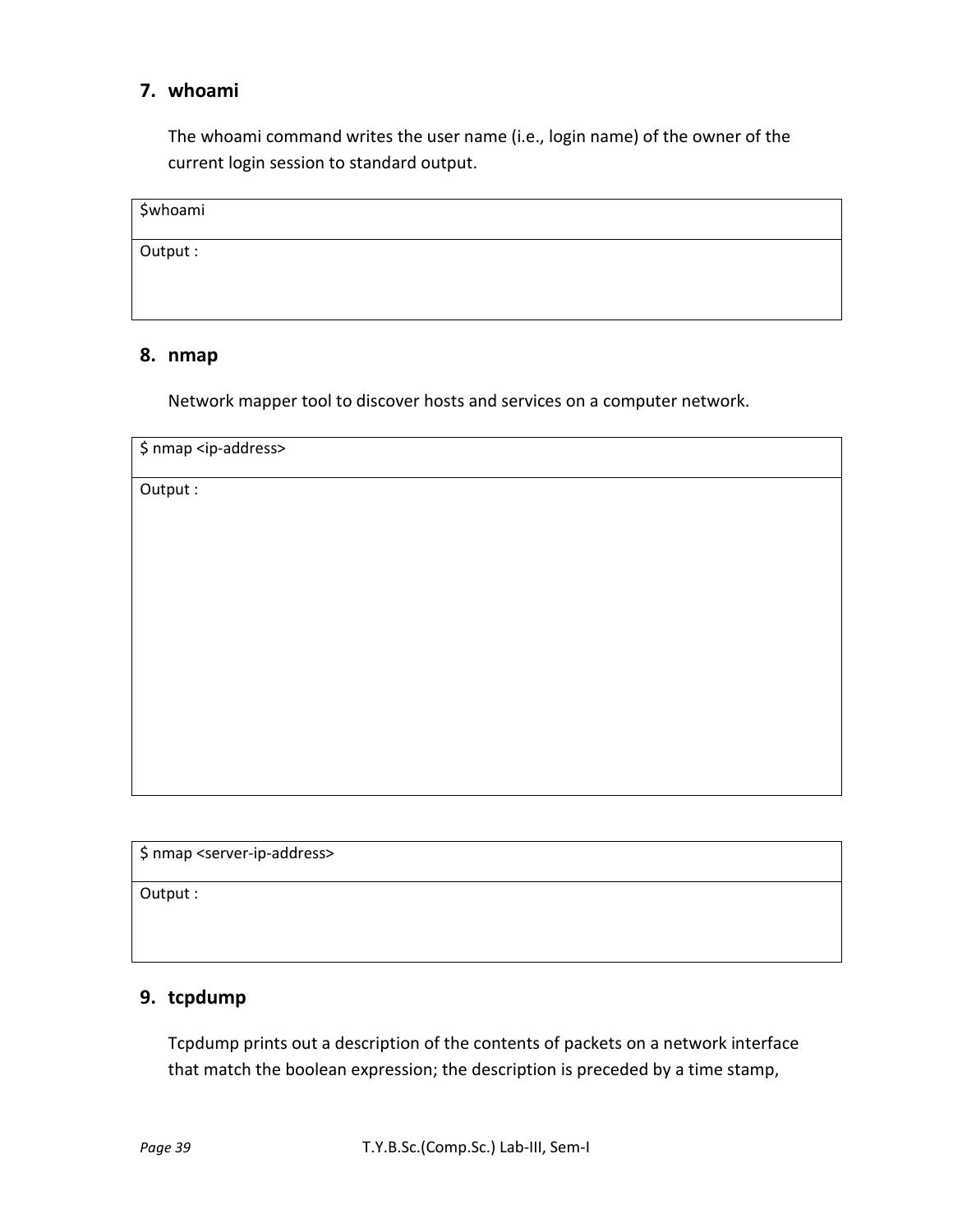printed, by default, as hours, minutes, seconds, and fractions of a second since midnight.

Sample output for ARP protocol:

arp who-has 128.3.254.6 tell 128.3.254.68

arp reply 128.3.254.6 is-at 02:07:01:00:01:c4

| $\frac{1}{2}$ tcpdump |  |  |
|-----------------------|--|--|
|                       |  |  |
| Output:               |  |  |
|                       |  |  |
|                       |  |  |
|                       |  |  |
|                       |  |  |
|                       |  |  |
|                       |  |  |
|                       |  |  |
|                       |  |  |
|                       |  |  |
|                       |  |  |
|                       |  |  |
|                       |  |  |
|                       |  |  |
|                       |  |  |
|                       |  |  |

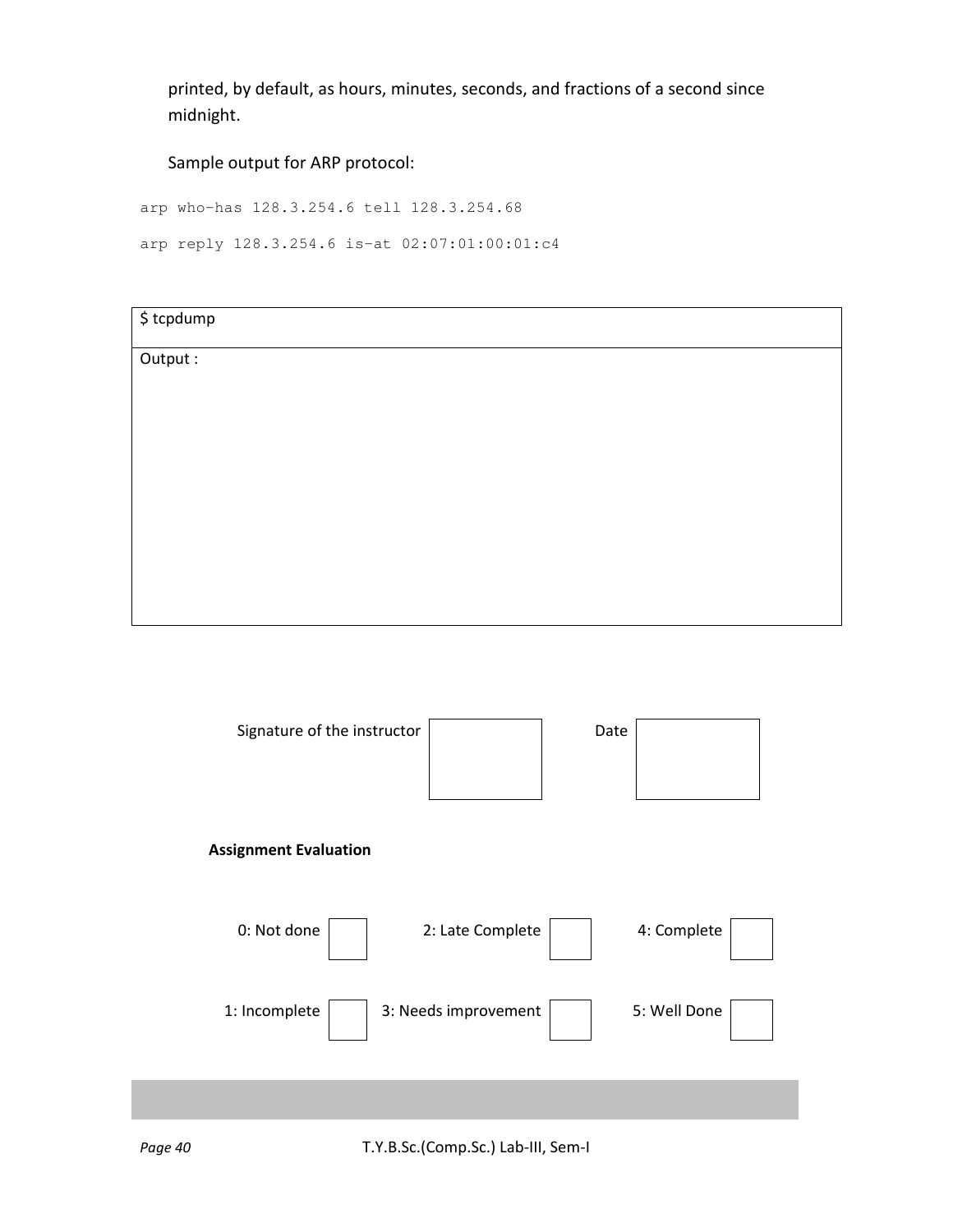# **Assignment 3 : Study of LAN environment**

Find out information about the network in your lab and fill in details below:

- 1. Total Number of computers in your lab:
- 2. Find details of any 5 computers :

|                | MAC address | IP address | LAN speed | Default | hostname |
|----------------|-------------|------------|-----------|---------|----------|
|                |             |            |           | mask    |          |
| $\mathbf{1}$   |             |            |           |         |          |
| $\overline{2}$ |             |            |           |         |          |
| $\mathbf{3}$   |             |            |           |         |          |
| $\overline{4}$ |             |            |           |         |          |
| 5              |             |            |           |         |          |

- 3. Are the IP addresses assigned to the machines statically or dynamically?
- 4. Does the network have a DHCP server?
- 5. If yes, what is the address of the server ?
- 6. How many servers are configured? :

#### Details of servers :

|   | IP address | MAC address | Purpose |
|---|------------|-------------|---------|
|   |            |             |         |
|   |            |             |         |
| 3 |            |             |         |

- 7. Cables
	- a. Type :
	- b. Is it coaxial / twisted pair or fiber optic cable ?
	- c. Cable bandwidth
	- d. Maximum cable length limit
	- e. Connector used
- 8. Switches:

| No | Company | MAC address | No. of | Managed, | IP's of |
|----|---------|-------------|--------|----------|---------|
|    |         |             |        |          |         |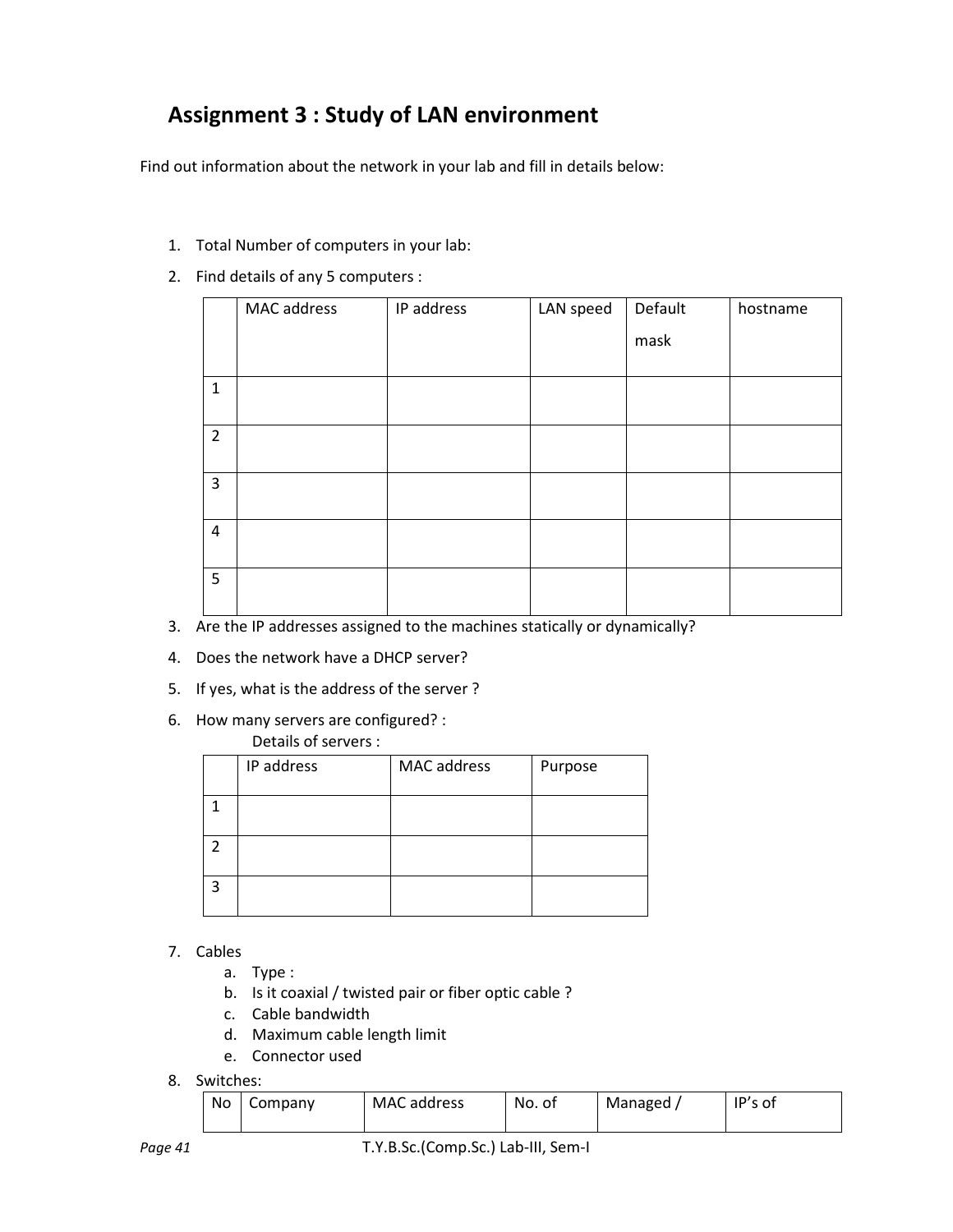|                | Name | ports | Unmanaged | Machines<br>connected to<br>the switch |
|----------------|------|-------|-----------|----------------------------------------|
| $\mathbf{1}$   |      |       |           |                                        |
| $\overline{2}$ |      |       |           |                                        |
| 3              |      |       |           |                                        |
| 4              |      |       |           |                                        |
| 5              |      |       |           |                                        |

#### 9. Routers:

| No | Company | No. / Types of | Port speed | IP address |  |
|----|---------|----------------|------------|------------|--|
|    | Name    | ports          |            |            |  |
|    |         |                |            |            |  |
|    |         |                |            |            |  |
|    |         |                |            |            |  |
|    |         |                |            |            |  |
|    |         |                |            |            |  |
| 3  |         |                |            |            |  |
|    |         |                |            |            |  |

#### 10. Is there wi-fi capability in the LAN?

If yes,

- i. What is the Wi-fi access point address?
- ii. How many devices / IP addresses does it support?
- iii. What is the bandwidth?

If no,

- iv. What additional devices are needed?
- v. Where will you connect them?
- vi. What will be its IP address?
- 11. Is there internet access in the lab?

If not, what changes to the hardware / software must be made ? If yes, what is the IP address of the router / gateway ?

- 12. Draw the Network Topology (show how machines and servers are connected using connectivity devices)
- 13. If 20 more machines have to be added to the network, what changes must be made to the network?
- 14. If the network is to be divided into four subnetworks having 50 machines each, give a plan to do so. What additional devices will be needed ? Give the IP address of each subnetwork and the address ranges for hosts in each subnetwork.

*Page 42* T.Y.B.Sc.(Comp.Sc.) Lab-III, Sem-I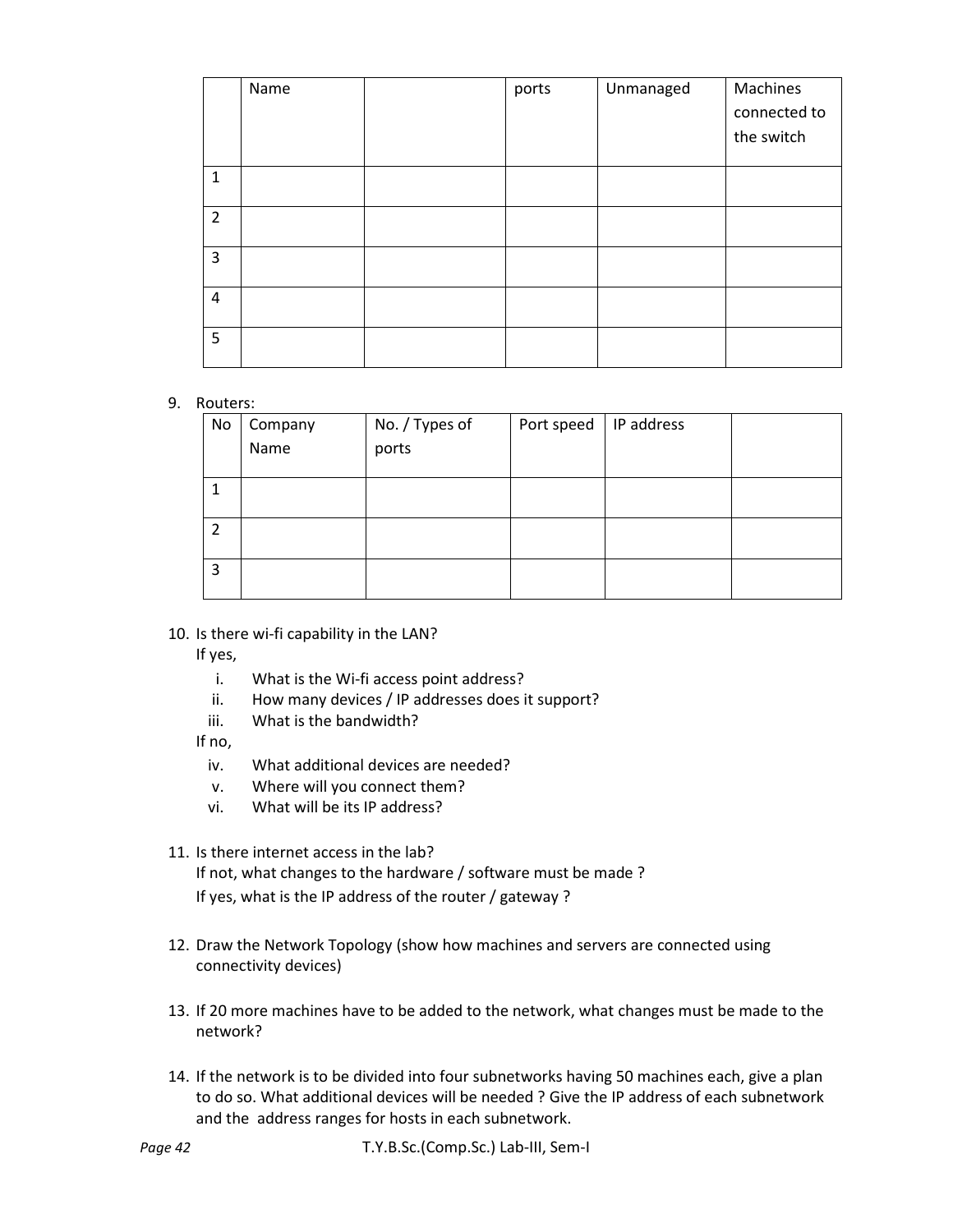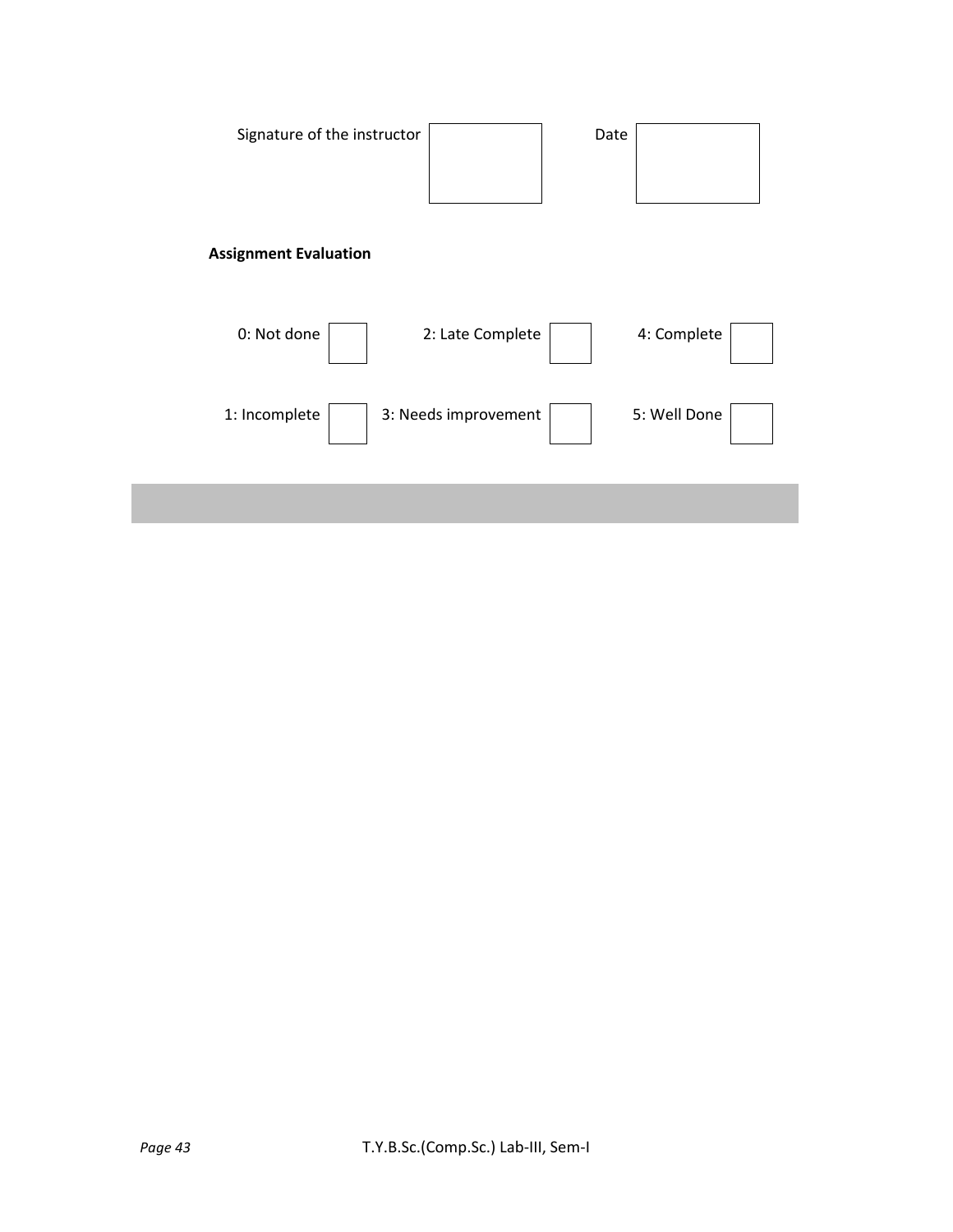# **Assignment 4 : Use of Wireshark tool**

#### **Demonstrate the use of Wireshark tool for network analysis**

Wireshark is a free and open source packet analyzer. It is also a protocol analyzer tool which captures network traffic and analyzes it. It is used for network troubleshooting, analysis, software and communications protocol development, and education. Originally named Ethereal, the project was renamed Wireshark in May 2006 .

#### Purpose:

- network administrators use it to **troubleshoot network problems**
- network security engineers use it to **examine security problems**
- developers use it to **debug protocol implementations**
- people use it to **learn network protocol** internals

#### The wireshark GUI is as shown :

| command         |                              |                                                                                                                                                           | (Untitled) - Wireshark                         |                                         |                   |                                                                                                                                        |             |                      |                                                                                        |                                          |                                              |   |                                                                              |             |                  |                |                     |                                                                           |          |                  |              | $-12 \times$ |
|-----------------|------------------------------|-----------------------------------------------------------------------------------------------------------------------------------------------------------|------------------------------------------------|-----------------------------------------|-------------------|----------------------------------------------------------------------------------------------------------------------------------------|-------------|----------------------|----------------------------------------------------------------------------------------|------------------------------------------|----------------------------------------------|---|------------------------------------------------------------------------------|-------------|------------------|----------------|---------------------|---------------------------------------------------------------------------|----------|------------------|--------------|--------------|
| menus           | File:                        | Edit                                                                                                                                                      |                                                |                                         |                   | Yers So Capture Analyze Statistics Help                                                                                                |             |                      |                                                                                        |                                          |                                              |   |                                                                              |             |                  |                |                     |                                                                           |          |                  |              |              |
|                 | н                            |                                                                                                                                                           |                                                |                                         |                   | Þ                                                                                                                                      |             | $\times$             |                                                                                        | 呂                                        | श्चि                                         | ت | $\Rightarrow$                                                                | <b>RD</b>   | 不                | 县              | E                   | $\mathbb{R}$                                                              | $\oplus$ | $\mathbf{a}$     | $\mathbb{R}$ | FF           |
|                 |                              | piter:<br>* Expression Clear Apply                                                                                                                        |                                                |                                         |                   |                                                                                                                                        |             |                      |                                                                                        |                                          |                                              |   |                                                                              |             |                  |                |                     |                                                                           |          |                  |              |              |
| display filter- | No. -                        | Time                                                                                                                                                      |                                                |                                         | Source            |                                                                                                                                        |             |                      | Destination                                                                            |                                          |                                              |   | Protocol                                                                     | <b>Info</b> |                  |                |                     |                                                                           |          |                  |              |              |
| specification   |                              |                                                                                                                                                           | 1 0.000000<br>2 0.127987                       |                                         |                   | 102.168.1.46<br>128.121.50.122                                                                                                         |             |                      |                                                                                        | 1949年10月10日<br>192.168.1.46              |                                              |   | TCP<br><b>TCP</b>                                                            |             |                  | $h$ ttp > 1163 |                     | 1163 > http [SYN] Seq=0 Len=0 MSS=1460<br>[SYN, ACK] Seg-0 Ack-1 win-57   |          |                  |              |              |
|                 |                              |                                                                                                                                                           | 3 0.128232<br>4 0.153700                       |                                         |                   | 192.168.1.46<br>192.169.1.46                                                                                                           |             |                      |                                                                                        | 128.121.50.122<br>128.121.50.122         |                                              |   | TCP<br><b>HTTP</b>                                                           |             |                  |                | GET /news/ HTTP/1.1 | 1163 > http [ACK] Seg=1 Ack=1 Win=65535                                   |          |                  |              |              |
|                 |                              |                                                                                                                                                           | 5 0.329641<br>6 0.330326                       |                                         |                   | 128.121.50.122<br>128.121.50.122                                                                                                       |             |                      |                                                                                        | 192.168.1.46<br>192.168.1.46             |                                              |   | TCP<br><b>HTTP</b>                                                           |             |                  |                |                     | [TCP segment of a reassembled PDU]<br>Previous secment lost] Continuation |          |                  |              |              |
| listing of      |                              |                                                                                                                                                           | 7 0.330467<br>3 3 3 3 4 5 6 7                  |                                         |                   | 192.168.1.46<br><b>INSTALACTION</b>                                                                                                    |             |                      |                                                                                        | 128.121.50.12<br><b>Listant Contract</b> |                                              |   | TCP<br>TOP                                                                   | n m         |                  | > http         | <b>LACKS</b>        | [TCP Retransmission] [TCP segment of                                      |          | Seg=617 Ack=1082 |              |              |
| captured        |                              |                                                                                                                                                           |                                                |                                         |                   |                                                                                                                                        |             |                      |                                                                                        |                                          |                                              |   |                                                                              |             |                  |                |                     |                                                                           |          |                  |              |              |
| packets         |                              | E Frame 4 (710 bytes on wire, 710 bytes captured)<br>E Ethernet II, Src: Netgear_61:Be:6d (00:09:5b:61:8e:6d), Dst: WestellT_9f:92:b9 (00:0f:db:9f:92:b9) |                                                |                                         |                   |                                                                                                                                        |             |                      |                                                                                        |                                          |                                              |   |                                                                              |             |                  |                |                     |                                                                           |          |                  |              |              |
|                 |                              |                                                                                                                                                           |                                                |                                         |                   | □ Internet Protocol, Src: 192.168.1.46 (192.168.1.46), Dst: 128.121.50.122 (128.121.50.122)                                            |             |                      |                                                                                        |                                          |                                              |   |                                                                              |             |                  |                |                     |                                                                           |          |                  |              |              |
|                 |                              |                                                                                                                                                           | - Hypertext Transfer Protocol                  |                                         |                   | F Transmission Control Protocol, Snc Port: 1163 (1163), Dst Port: http (80), Seq: 1, Ack: 1, Len: 656                                  |             |                      |                                                                                        |                                          |                                              |   |                                                                              |             |                  |                |                     |                                                                           |          |                  |              |              |
|                 |                              |                                                                                                                                                           | E GET /news/ HTTP/1.1\r\n                      |                                         |                   |                                                                                                                                        |             |                      |                                                                                        |                                          |                                              |   |                                                                              |             |                  |                |                     |                                                                           |          |                  |              |              |
|                 |                              |                                                                                                                                                           |                                                |                                         |                   | Host: www.wireshark.org\r\n<br>User-Agent: Mozilla/5.0 (Windows; U; Windows NT 5.1; en-US; rv:1.8.1.4) Gecko/20070515 Firefox/2.0.0.41 |             |                      |                                                                                        |                                          |                                              |   |                                                                              |             |                  |                |                     |                                                                           |          |                  |              |              |
|                 |                              |                                                                                                                                                           |                                                |                                         |                   | Accept: text/xml,application/xml,application/xhtml+xml,text/html;q=0.9,text/plain;q=0.8,image/png,"/";d                                |             |                      |                                                                                        |                                          |                                              |   |                                                                              |             |                  |                |                     |                                                                           |          |                  |              |              |
| details of      |                              |                                                                                                                                                           |                                                |                                         |                   | Accept-Language: en-us,en:q=0.5\r\n<br>Accept-Encoding: gzip, deflate\r\n                                                              |             |                      |                                                                                        |                                          |                                              |   |                                                                              |             |                  |                |                     |                                                                           |          |                  |              |              |
| selected        |                              |                                                                                                                                                           |                                                |                                         |                   | Accept-Charset: ISO-8859-1, utf-8; q=0.7, *; q=0.7\r\n                                                                                 |             |                      |                                                                                        |                                          |                                              |   |                                                                              |             |                  |                |                     |                                                                           |          |                  |              |              |
| packet          |                              | Keep-Alive: 300\r\n<br>Connection: keep-alive\r\n<br>Referer: http://www.wireshark.org/fag.html\r\n                                                       |                                                |                                         |                   |                                                                                                                                        |             |                      |                                                                                        |                                          |                                              |   |                                                                              |             |                  |                |                     |                                                                           |          |                  |              |              |
| header          |                              |                                                                                                                                                           |                                                |                                         |                   | Cookie: __utma=87653150.62471437.1181007382.1181007382.1181169142.2; __utmz=87653150.1181007382.1.1.utr                                |             |                      |                                                                                        |                                          |                                              |   |                                                                              |             |                  |                |                     |                                                                           |          |                  |              |              |
|                 |                              | $\sqrt{L}$                                                                                                                                                |                                                |                                         |                   |                                                                                                                                        |             |                      |                                                                                        |                                          |                                              |   |                                                                              |             |                  |                |                     |                                                                           |          |                  |              |              |
|                 |                              | 000                                                                                                                                                       |                                                |                                         |                   |                                                                                                                                        |             |                      |                                                                                        |                                          |                                              |   |                                                                              |             |                  |                |                     |                                                                           |          |                  |              |              |
|                 | cooo<br>0010                 | 02.                                                                                                                                                       | dlo.<br>ûf<br>bB                               | 9f<br>25<br>40                          | 92 69 00 09<br>00 | B0 06<br>ed bc                                                                                                                         |             | 74 51 CD             | a8                                                                                     | 01                                       | 5b 61 Be 6d 08 00 45 00<br>2e 80 79<br>50 18 |   | a.m. E.<br>$\ldots$ . $\mathbf{0}$ $\mathbf{0}$ $\mathbf{y}$<br>22. P. N. P. |             |                  |                |                     |                                                                           |          |                  |              |              |
| packet content  | 0020<br>0030<br>0040<br>0050 | 32<br>千千<br>20                                                                                                                                            | $\frac{7a}{ff}$<br>$\frac{04}{77}$<br>54<br>4B | $\frac{8}{14}$                          | 00 50<br>00 00    |                                                                                                                                        |             |                      | 08 10 42 36 61<br>54 20 2f 68 65<br>51 0d 0a 48 6f<br>65 73 68 61 72<br>2d 41 67 65 68 | $\frac{18}{77}$<br>$\frac{73}{6}$        | 73 2f<br>74 3a                               |   | WIGE T /news/                                                                |             | HTTP/1. 1.1051:  |                |                     |                                                                           |          |                  |              |              |
| in hexadecimal  | 0060                         | 20.77<br>72 67                                                                                                                                            | 蕊                                              | 50<br>2e<br>55<br>$\frac{54}{77}$<br>ůa |                   | 00 47 45<br>2f 31 2e<br>77 69 72<br>71 65 72                                                                                           |             |                      |                                                                                        | 74                                       | 2e 6f<br>3a 20                               |   | rgUser -Agent:                                                               |             | www.wir eshark.o |                |                     |                                                                           |          |                  |              |              |
|                 | 0070<br>0080                 | 4 d<br>64 6F                                                                                                                                              | 7a<br>65<br>77                                 | 69<br>60<br>73 3b 20                    | 6c                | 61 2f<br>55 3b                                                                                                                         | 35 Ze<br>20 | 30<br>57 69          | 20<br>68                                                                               | 28<br>57                                 | 69 6e<br>64 67 77 73                         |   | Mőz111a/ 5.ű (win<br>dows: Ut                                                |             | uindows          |                |                     |                                                                           |          |                  |              |              |
| and ASCII       | 0090<br>coao                 | 20 de                                                                                                                                                     | 54<br>72 76 3a 31                              | 20<br>35                                | 2e<br>28 38 28 31 | 30<br>31                                                                                                                               |             | 20 65 6e<br>28 34 29 | 2d                                                                                     | 55 53<br>20 47 65                        | 3b 20<br>63 6b                               |   | NT 5.1:<br>rv:1.8.1 .4) Geck                                                 |             | $en$ -us:        |                |                     |                                                                           |          |                  |              |              |
|                 | OdbO                         |                                                                                                                                                           | 67 27 32 30 30 37 30 35                        |                                         |                   | File: ^C:\DOCLINE~: L(PALLAU/~1 (LOCALS~1)Temple the %%%003034" 453 KB 00:00:  P: 671 D: 671 M: O Drops: 0                             |             |                      |                                                                                        | 31 35 20 46 69 72                        | 65 66                                        |   | 0/200705 15 Firef                                                            |             |                  |                |                     |                                                                           |          |                  |              |              |
|                 |                              |                                                                                                                                                           |                                                |                                         |                   |                                                                                                                                        |             |                      |                                                                                        |                                          |                                              |   |                                                                              |             |                  |                |                     |                                                                           |          |                  |              |              |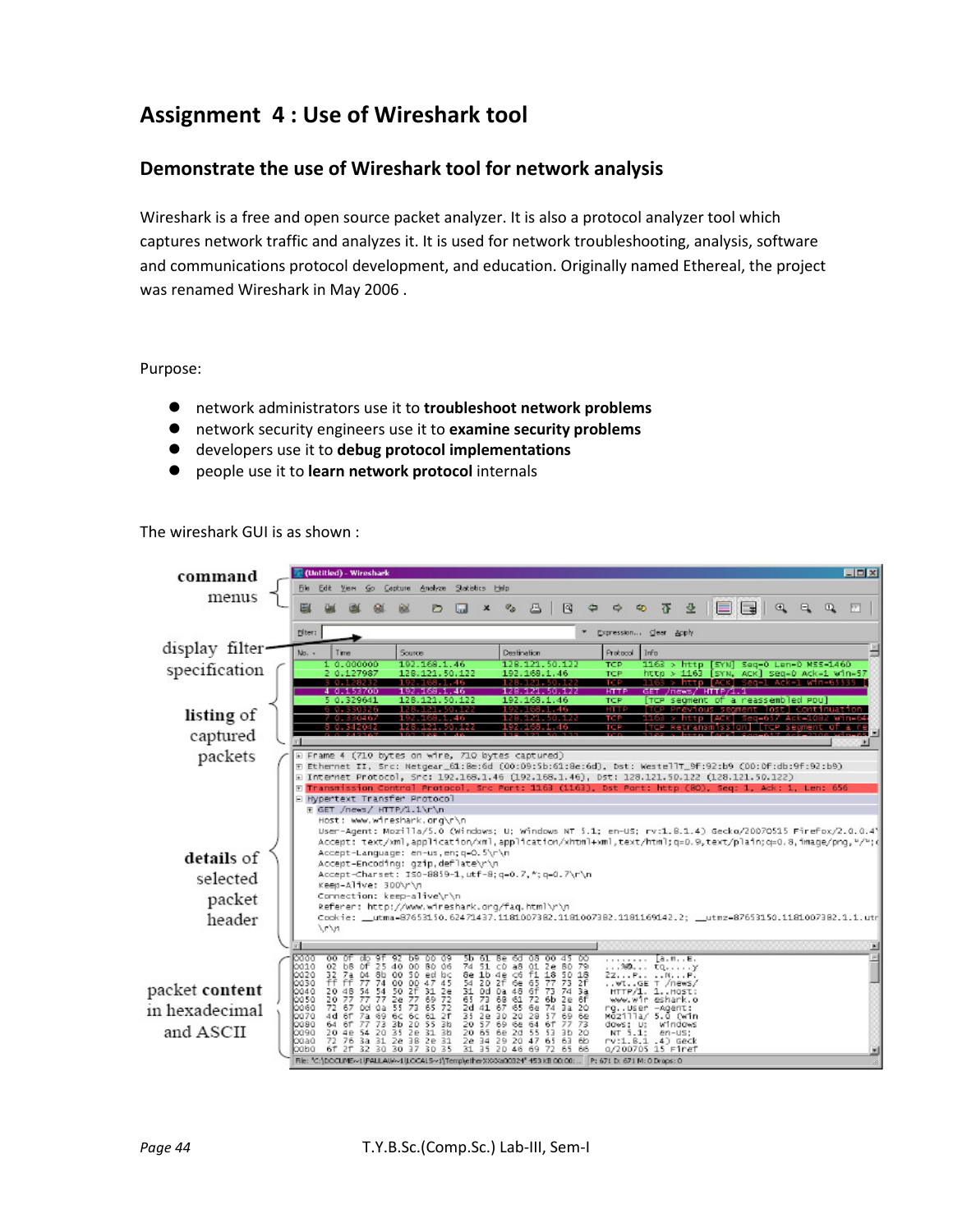- 1. Capture and view network traffic
- 2. Look at the packet headers of various protocols
- 3. View the detailed contents of the following packets in hexadecimal.
	- i. Ethernet
	- ii. IP
	- iii. TCP
	- iv. ARP
- 4. Write the contents of Ethernet frame header and list down the values of all fields in the header.

Header values in hexadecimal

- i. What is the Source MAC address
- ii. What is the destination MAC address
- iii. Is the destination MAC address of the server?
- iv. What is the value of CRC field?
- v. What is the destination MAC address of the Ethernet frame containing an ARP request?
	- 5. View protocol hierarchy statistics
	- 6. Follow TCP stream